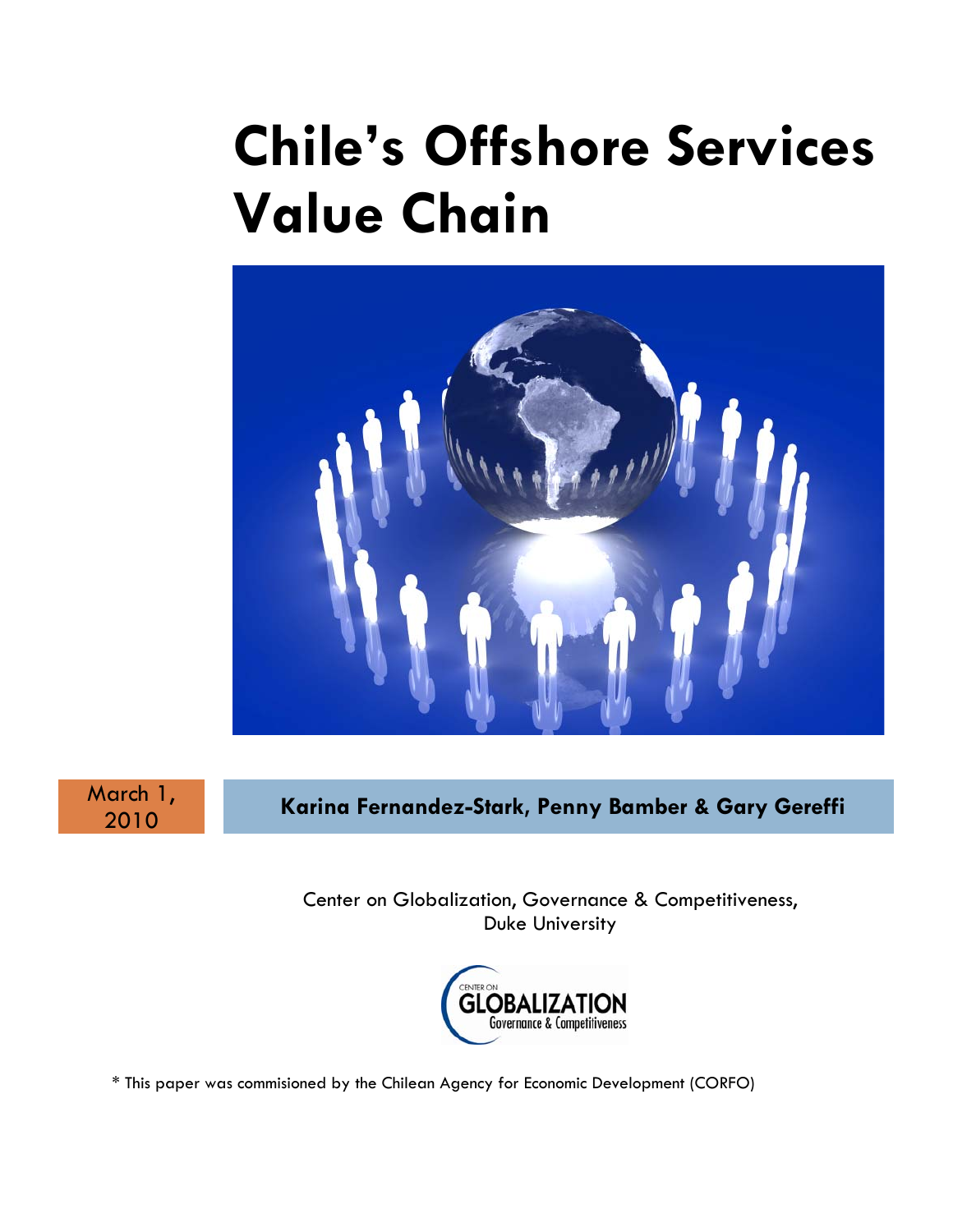# **CONTENTS**

| I.  |                                                                                        |  |
|-----|----------------------------------------------------------------------------------------|--|
| Ш.  |                                                                                        |  |
| Ш.  |                                                                                        |  |
| А.  |                                                                                        |  |
| IV. |                                                                                        |  |
| А.  |                                                                                        |  |
|     | $\mathbf{1}$ .                                                                         |  |
|     | 2.                                                                                     |  |
|     | 3.                                                                                     |  |
|     | 4.                                                                                     |  |
| В.  |                                                                                        |  |
|     | 1.                                                                                     |  |
|     | 2.                                                                                     |  |
|     | 3.                                                                                     |  |
|     | 4.                                                                                     |  |
| C.  |                                                                                        |  |
|     | 1.                                                                                     |  |
|     | 2.                                                                                     |  |
|     | 3.                                                                                     |  |
|     | 4.                                                                                     |  |
| D.  |                                                                                        |  |
|     | 1.                                                                                     |  |
|     | 2.                                                                                     |  |
|     | 3.                                                                                     |  |
|     | 4.                                                                                     |  |
| V.  |                                                                                        |  |
|     |                                                                                        |  |
| А.  |                                                                                        |  |
| В.  |                                                                                        |  |
| C.  |                                                                                        |  |
| D.  |                                                                                        |  |
| E.  | Differing use of the term Knowledge Process Outsourcing (KPO) in the Offshore Services |  |
|     |                                                                                        |  |
| F.  |                                                                                        |  |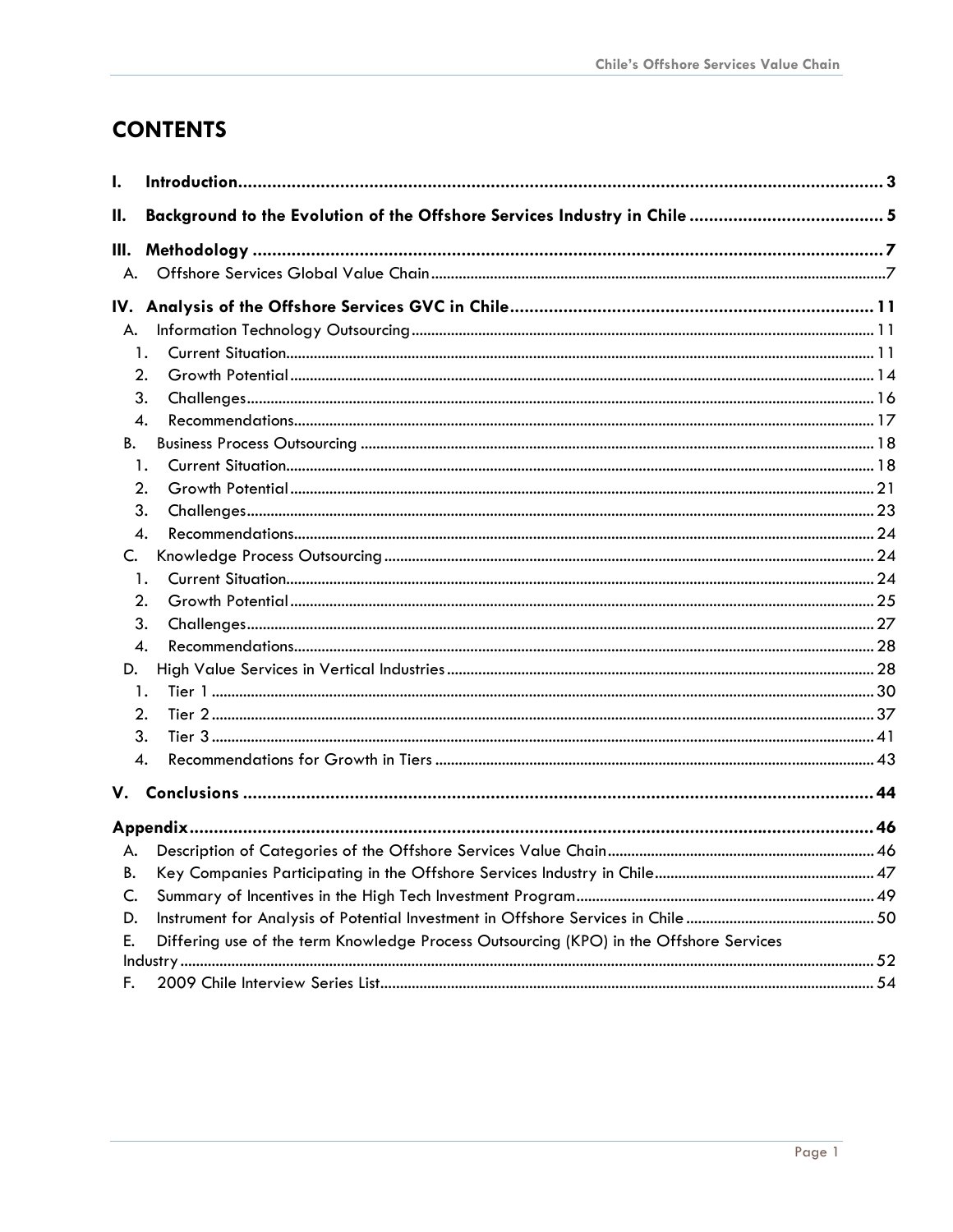# **TABLES**

# **FIGURES**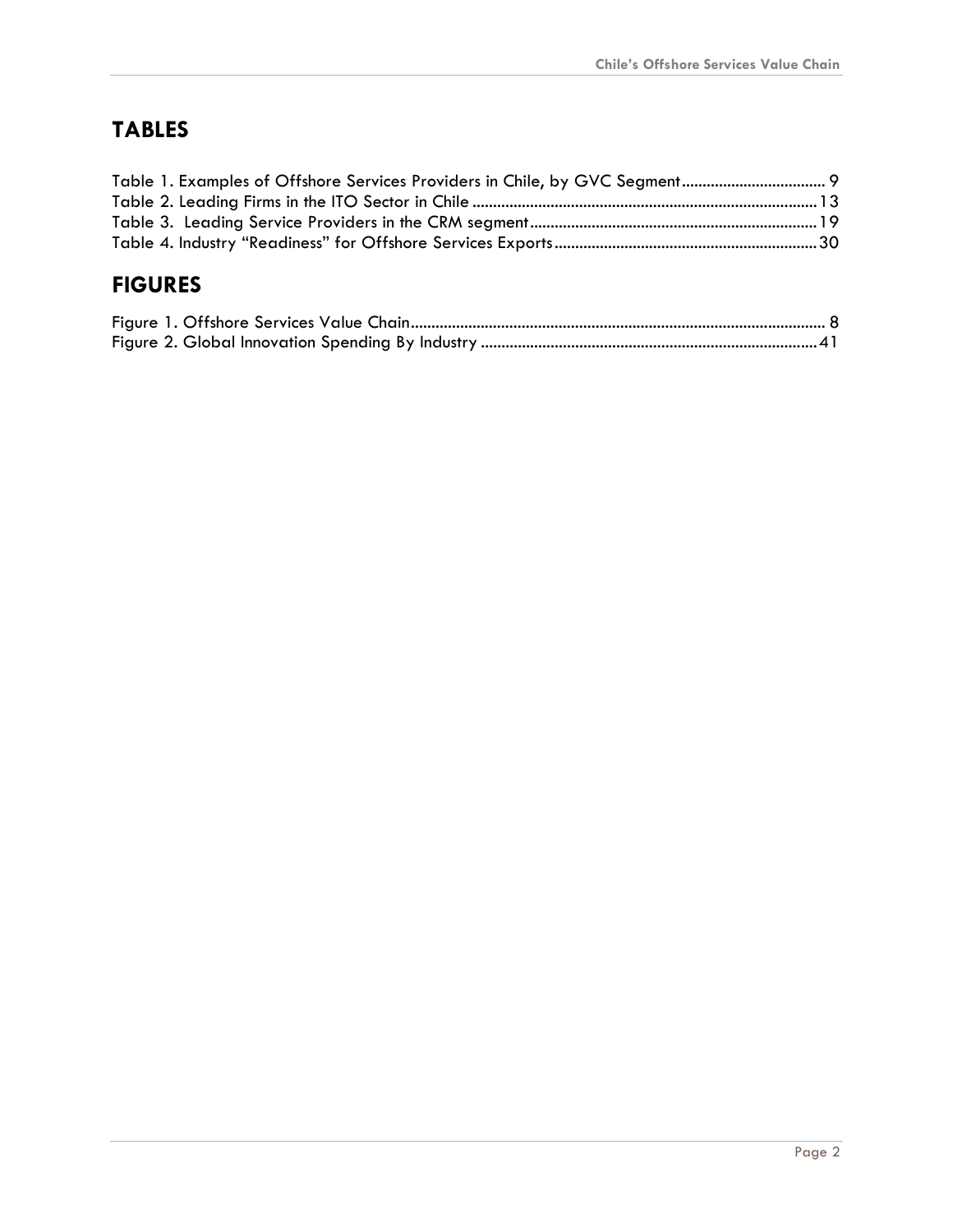#### <span id="page-3-0"></span>**I. Introduction**

In 2001, the Chilean economic development agency, *Corporación de Formento de la Producción* (CORFO), began promoting Chile as a service platform. Since then, the industry has grown impressively and today, Chile is recognized as a leading offshore services destination. The development of the offshore services sector within Chile has shown a similar trajectory to industry development at a global level. The country began offering services in information technology, followed by the provision of back office business services and is now slowly upgrading and beginning to export knowledge processes and high value added services across different industry segments.

Growth in the past three years has been funded through *el Comité Nacional de Innovación para la Competitividad*, a new institution charged with establishing and governing a national innovation system to transform the Chilean economy from one reliant on natural resources to a knowledge-based one. As this industry has grown in Chile, the institutional and regulatory frameworks have evolved to support it. CORFO has played a key role in channeling incentives and information to potential investors. By 2008, the industry had grown fourfold to close to US\$1 billion, representing almost the same amount in exports as Chile's renowned wine industry.

While the country has been successful to date, there are important limitations to its potential growth moving forward. These are largely due to the limited size of the labor force available in Chile. The total Chilean labor force accounts for approximately 1% of India's and the country simply cannot compete in areas where scale has become a relevant factor. These limits mean that Chile must begin to specialize in segments of the offshore services value chain that correspond to the available human capital and experience of the country, while maximizing opportunities for value creation.

In order to do so, policy makers require an analytical framework to identify high value segments, opportunities for long-term positive spillover effects, and the relative competitiveness of industries in the offshoring of high value services. This framework must disaggregate the market in a useful way; it must identify industry drivers, relations between clients and suppliers, and the power of lead firms to influence market demand. For this the Global Value Chains (GVC) framework offers a useful instrument for analysis by providing policy makers with a method to determine where the country may be best suited to enter the value chain in order to achieve desired outcomes.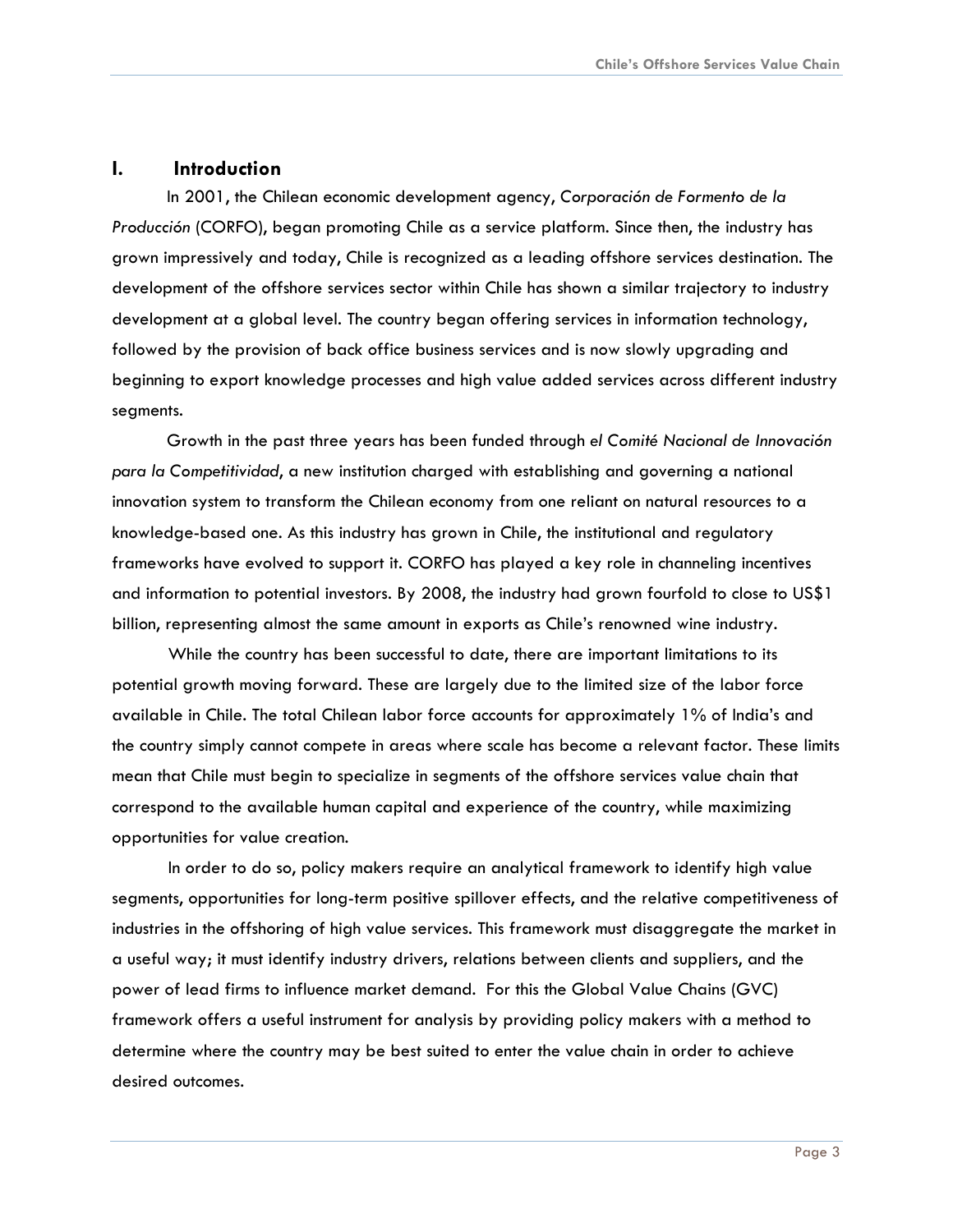This report presents an overview of the global offshore services industry value chain. The chain incorporates all services that are currently being provided in the industry and value is correlated to employee education level. This includes the three key segments: Information Technology Outsourcing (ITO), Business Process Outsourcing (BPO) and Knowledge Process Outsourcing (KPO). These services are referred to as horizontal services since they can be provided across all industries. Industry-specific services that cannot be easily applied in other industries are referred to as verticals. This report provides in-depth analysis of the ITO, BPO and KPO segments, including both the current level of development and challenges for future growth, followed by an analysis of upgrading opportunities for vertical offshore industries in the country.

The information for the analysis in this paper is drawn from research of the offshore services industry at a global level, including in-depth analysis of lead firms and of three leading countries or regions: India, Eastern Europe and Ireland. This broader research is detailed in the accompanying report, **The Offshore Service Industry: A Global Value Chain Approach** (Gereffi & Fernandez-Stark, 2010). Information specific to the Chilean value chain for offshore services was gathered from secondary sources as well as 39 interviews with companies in different market segments and relevant higher education institutions as well as industry associations and government agencies.[1](#page-4-0)

-

<span id="page-4-0"></span><sup>&</sup>lt;sup>1</sup> A list of the organizations that participated in this study is included in Appendix F.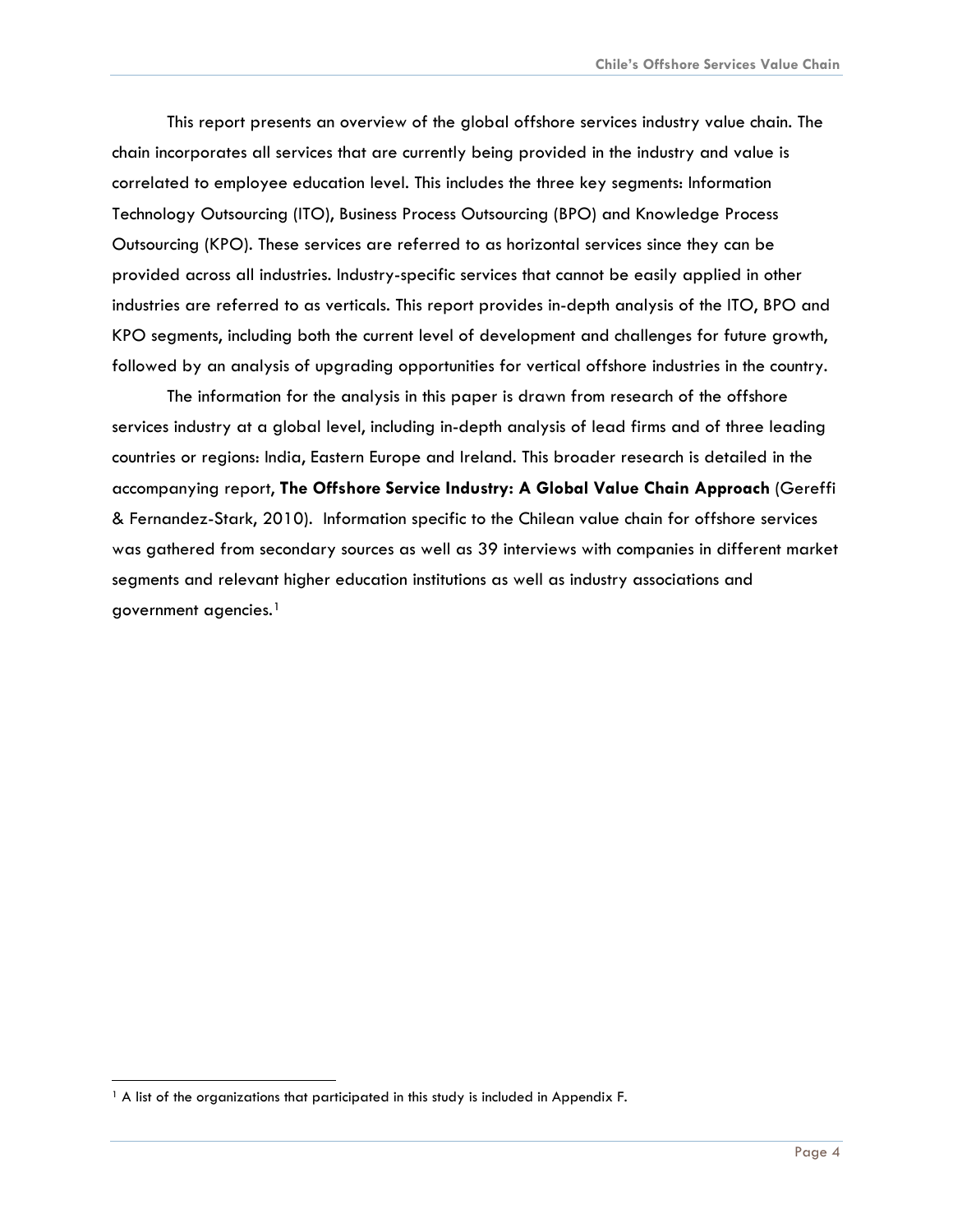## <span id="page-5-0"></span>**II. Background to the Evolution of the Offshore Services Industry in Chile**

Prior to 2000, the offshore services industry in Chile was insignificant yet, by 2008, the country registered close to US\$900 million in service exports (IDC Latin America, 2009). This growth was spurred by concentrated policy efforts to develop the industry through CORFO's High Tech Investment Program (Castillo, [2](#page-5-1)008).<sup>2</sup> Early efforts were focused on "putting Chile on the offshore services map" by promoting the country's clear competitive advantages within the region, including a stable macroeconomic and political environment, a relatively inexpensive world-class telecommunications infrastructure, high standards of living, low business costs, clear investment rules and the access to an educated workforce (The Economist Intelligence Unit, 2006). In 2004, when AT Kearney published its first Global Services Index identifying the top 50 destinations in the world for offshore service activities, Chile was ranked 9<sup>th</sup> (AT Kearney, 2004).

The publication of Boston Consulting Group's 2007 report (2007a) on Chile's cluster development strategy provided the true impetus for launching the offshore services industry. Identifying global services<sup>[3](#page-5-2)</sup> as one of eight high potential clusters, BCG provided key stakeholders with a strategic agenda to drive the industry. This study highlighted the need to establish a strategy for growth based on the development of high-value added services rather than low-end functions, as Chile has limited labor cost advantages for offshoring with respect to its Latin American peers. They recommended that the country focus on companies working in software development as well as to draw on Chile's tremendous experience in business analytics and financial services (The Boston Consulting Group, 2007a).

A public-private Advisory Board was established to manage the newly created Global Services Cluster representing international companies already present in Chile, industry associations, educational institutions, and representatives from the public sector.[4](#page-5-3) Following the establishment of this council, the industry grew tremendously from approximately US\$200 million at the end of 2005 to US\$843 million by mid 2009 (IDC Latin America, 2009; The Boston

<span id="page-5-1"></span><sup>2</sup> In 2000, CORFO created the InvestChile (High Tech Investment) Program to encourage foreign investment. The focus of InvestChile is mainly on technology intensive foreign investment and to assist companies looking to locate in Chile. The program has a series of incentives available for investors ranging from feasibility studies, to training and infrastructure subsidies. In 2008, the Invest Chile program supported 304 projects and provided a total of around US\$16 million in subsidies. The resulting materialized investment amounted to approximately US\$374 million

<span id="page-5-2"></span><sup>(</sup>CORFO, 2009b). For more information regarding these incentives see Appendix C.<br><sup>3</sup> Global services (*servicios globales*) is the name given to the industry in Chile. For this report, offshore services and global services should be considered synonymous.

<span id="page-5-3"></span><sup>4</sup> The Ministries of Economy and Education, as well as ProChile and CORFO, were included from the public sector. In addition to the BCG report, a 2007 Mckinsey article recommended the need to strengthen knowledge and innovation functions by fostering ties between multinationals corporations and local universities (McKinsey, 2007).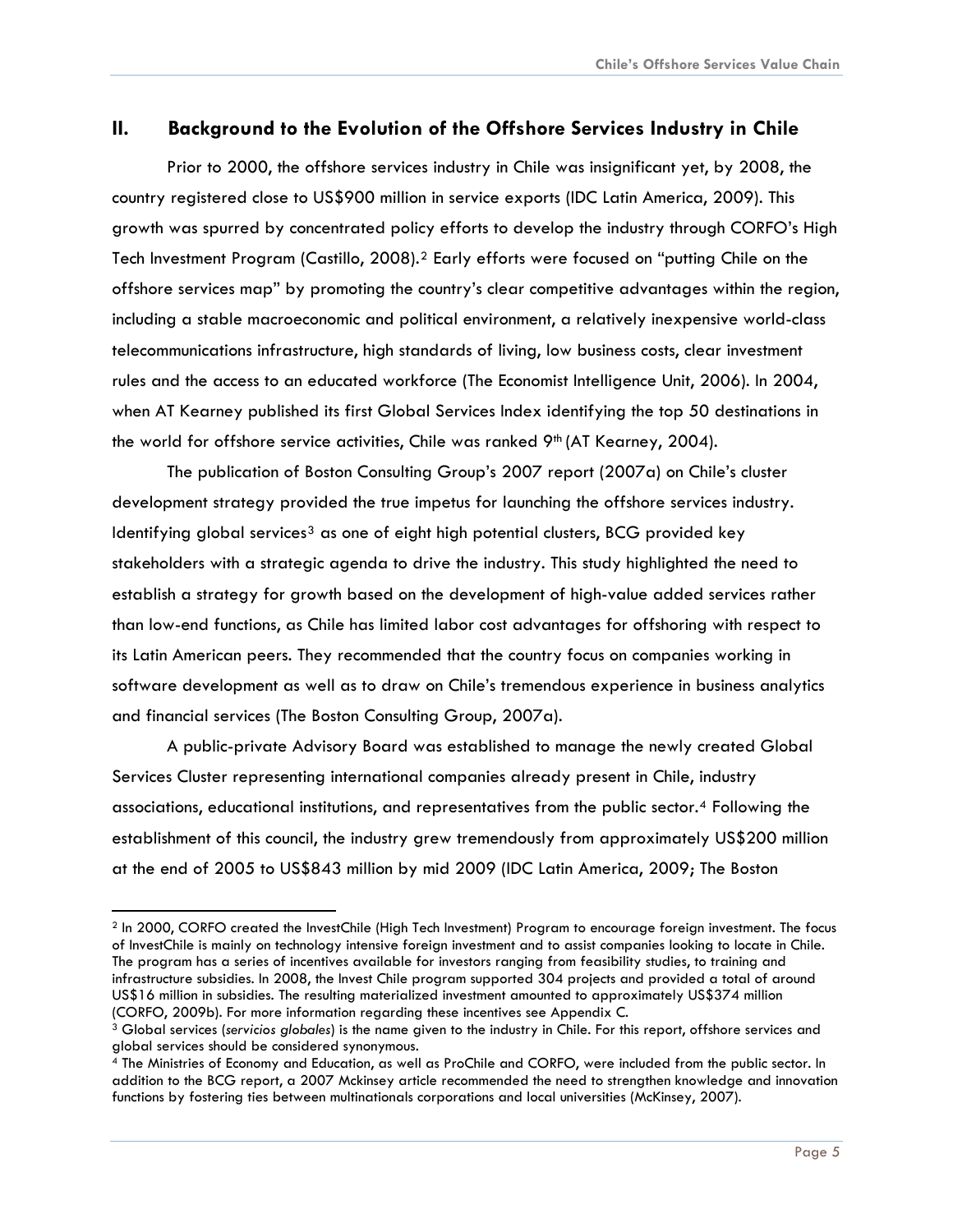Consulting Group, 2007a). By the end of 2007, companies including BHP Billiton, Delta, J.P.Morgan, Sitel and MSD had established offshore services operations in Chile, principally in ITO and BPO (Agosin, 2009). While efforts were highly successful in attracting offshore service centers, there was no consistent strategy to attract high value services, perhaps due to a lack of a coherent framework to differentiate low and high value services. In 2008, an internal CORFO report by Jeffrey Sinor, drawing on the BCG report and the first value segmentation of the industry provided by Gereffi (Gereffi & Fernandez-Stark, 2008), identified four industry segments – Information Technology Outsourcing, Business Process Outsourcing, Knowledge Process Outsourcing and Innovation Process Outsourcing (Sinor, 2009). This framework was used in the most recent study by the International Data Corporation to quantify the industry in Chile (IDC Latin America, 2009). (These preliminary categories have been further analyzed and redefined as explained in the following section.) These figures estimate that the current market size is approximately US\$844 million and employees just over 20,000 people.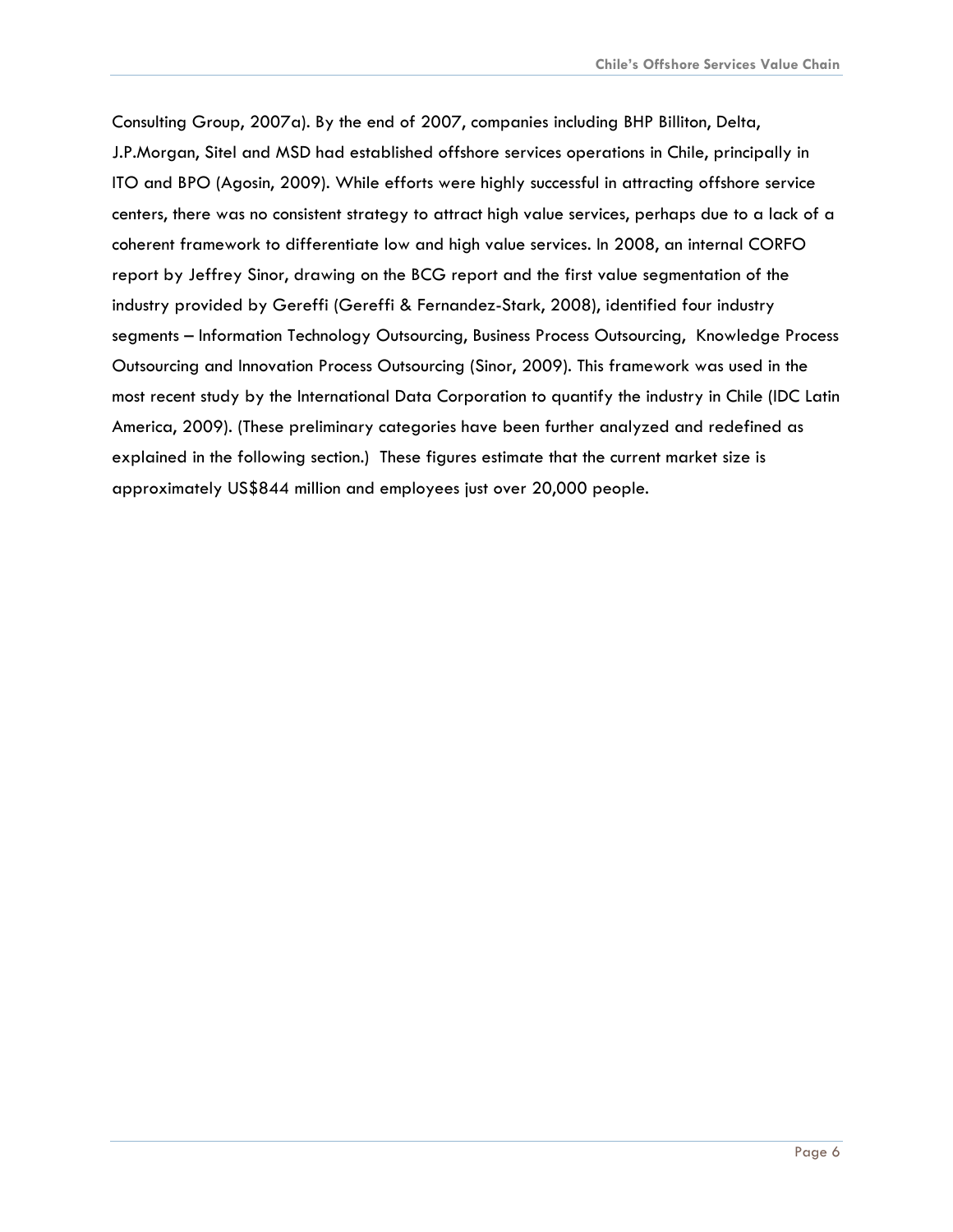### <span id="page-7-0"></span>**III. Methodology**

#### **A. Offshore Services Global Value Chain**

The GVC analysis developed in the accompanying paper, "The Offshore Services Industry: A Global Value Chain Approach" (Gereffi & Fernandez-Stark, 2010), identifies all aspects of the production of services in the offshore industry and measures the different values of each stage. While the offshore services industry has evolved substantially over the past decade, and continues to do so today, three main segments can be identified: Information Technology Outsourcing (ITO), Business Process Outsourcing (BPO) and Knowledge Process Outsourcing (KPO).

Establishing a global value chain for the industry is challenging not only due its rapid evolution, but also the wide variety of services that it has come to include as companies become more comfortable with and recognize the benefits of vertical disintegration. In order to establish a meaningful unit of analysis, the industry is first subdivided into services that can be provided across all industries (horizontal services) and those services that are industry specific (verticals). Firms operating in the horizontal services must be process experts, while those in the vertical chains must have industry expertise and their services may have limited applicability in other industries. This distinction is particularly important in understanding where a country with a highly trained but limited labor pool may be able to effectively participate in the offshore services industry.

Within the horizontal services, all activities are related to supporting generic business functions. The **ITO segment** is made up of four categories. The first category is software research and development (R&D); the second is IT consulting; the third is software, and includes activities such as ERP (Enterprise Resource Planning, which is comprised of software development for Enterprise Resource Management activities), applications development, applications integration and desktop management; while the fourth category is infrastructure, composed of applications management, network management and infrastructure management. The **BPO segment** contains three main categories. The first category is Enterprise Resource Management (ERM) consisting of: finance & accounting; procurement, logistics and supply chain management; and content and document management. The second category is Human Resource Management (HRM) made up of training, talent management, and payroll and recruiting. Customer Relationship Management (CRM) is the last category, being composed of marketing & sales, contact and call centers. Finally, the **KPO segment** includes business consulting, business analytics, market intelligence and legal services. For in-depth descriptions of each category, please see Appendix A.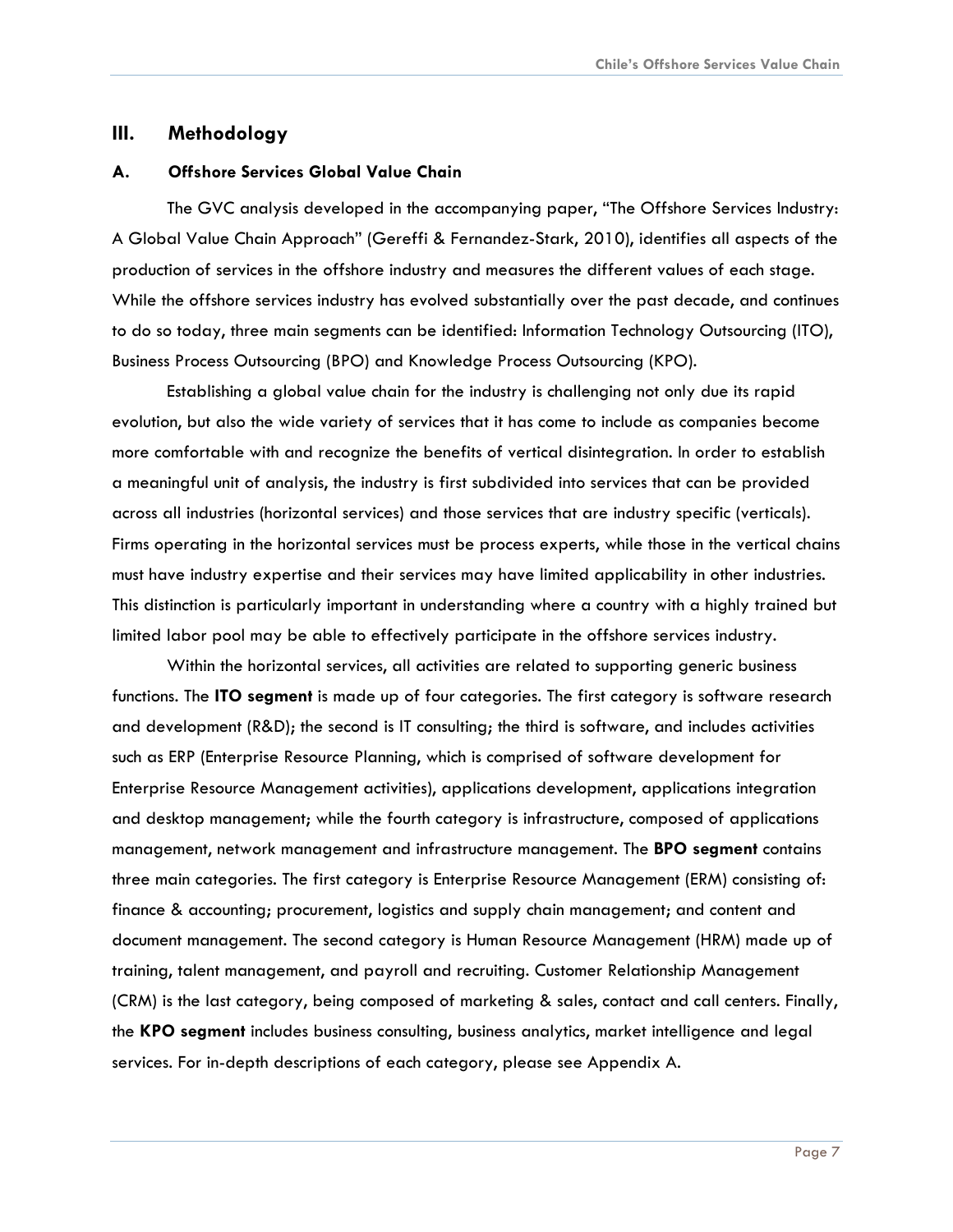<span id="page-8-0"></span>Vertical services include a variety of activities that are offshored by different industries, but are not related to general business functions and require specific industry knowledge. These activities can be present along the entire length of the industry value chain, from lower IT services to mid-value industry-specific repetitive business processes to R&D and new product creation. As with firms searching to lower costs in non-core business activities, firms seek out low cost locations for low value services and high talent locations for high value services. Effective market participation in vertical offshore services requires firms to leverage existing experience in the industry (i.e., to functionally upgrade along a value chain). Figure 1 shows the main segments and activities of the offshore services value chain.

#### **Figure 1. Offshore Services Value Chain**



#### Source: CGGC

<sup>1</sup> Vertical Activities- Industry specific: Each industry has its own value chain. Within each of these chains, there are associated services that can be offshored. This diagram captures the industries with the highest demand for offshore services.

² This graphical depiction of vertical activities does not imply value levels. Each industry may include ITO, BPO and advanced activities.

Note: For in-depth descriptions of each category, please see Appendix A.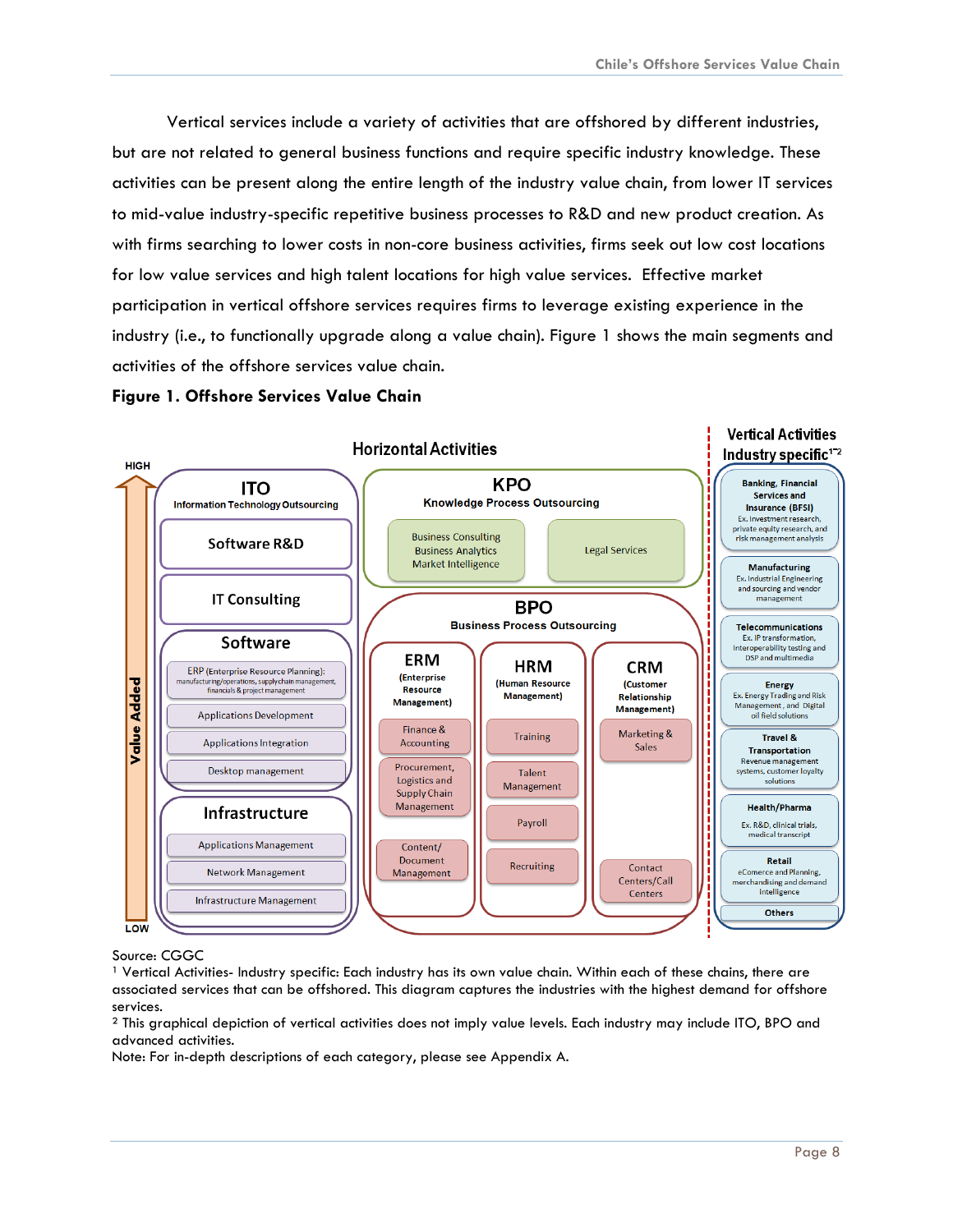<span id="page-9-0"></span>Within horizontal services, ITO makes up the low, mid and high value segments of the offshore services value chain, BPO activities are in the low and mid segments while KPO is considered the highest segment of the chain. The value of each activity is correlated with human capital (education level) -- that is to say, lower value-added services are performed by people with fewer years of formal education. Call centers or routine BPO activities, for example, are performed by employees with just a high school diploma. Market research or business intelligence is typically carried out by employees with a minimum of a Bachelor's degree, if not a more advanced one, while the highest-level research and analysis is carried out by employees holding specialized Masters degrees or Doctoral degrees.<sup>[5](#page-9-1)</sup> Table 1 below identifies a sample of firms in the offshore services industry in Chile in different segments of the global value chain.

| <b>ITO</b>           | <b>BPO</b>              | <b>KPO</b>              | <b>Vertical industries</b> |
|----------------------|-------------------------|-------------------------|----------------------------|
| Equifax (R&D)        | Teleperformance (CRM)   | Evalueserve             | Evalueserve (Finance -     |
|                      |                         |                         | <b>Equity Research)</b>    |
| Altec (All)          | SITEL (CRM)             | Scopix (Market          | Monsanto (Agriculture -    |
|                      |                         | Intelligence)           | <b>R&amp;D)</b>            |
| Sonda (R&D, IT       |                         | Penta Analytics (Market | Hatch (Mining -            |
| Consulting)          | Capgemini (ERM)         | Intelligence)           | Engineering)               |
|                      | <b>Tata Consultancy</b> |                         | BioSigma (Mining -         |
| Citigroup (Software) | Services (ERM)          |                         | Biotechnology)             |

**Table 1. Examples of Offshore Services Providers in Chile, by GVC Segment** 

Source: CGGC based on industry analysis and interviews.

The relative value of vertical services is correlated in the same way as horizontal services, using human capital skill levels. Activities lower in the value chain, such as check processing in the financial services chain, only require employees with high school education and a minimal training in the software required for processing (Mongillo & Tasner, 2009). In the pharmaceutical value chain, clinical trials monitoring requires both qualified nurses and doctors (Rigotti et al., 2009); however, the highest level of activities in this chain (which involves the identification of the molecules to be used in medications) is carried out by scientists with doctoral degrees and years of experience. These vertical higher value added activities are not consistently referred to as KPO activities and in Section IV. D. High Value Services in Vertical Industries these are referred to generically as advanced activities.

The pace, nature and scale of offshoring of vertical services differs considerably across industries, making general service categorization along the value dimension very difficult. It is thus necessary to establish a global value chain for each vertical industry in order to fully identify

<span id="page-9-1"></span> $5$  See Appendix B. for further details regarding the correlation of value segments with education.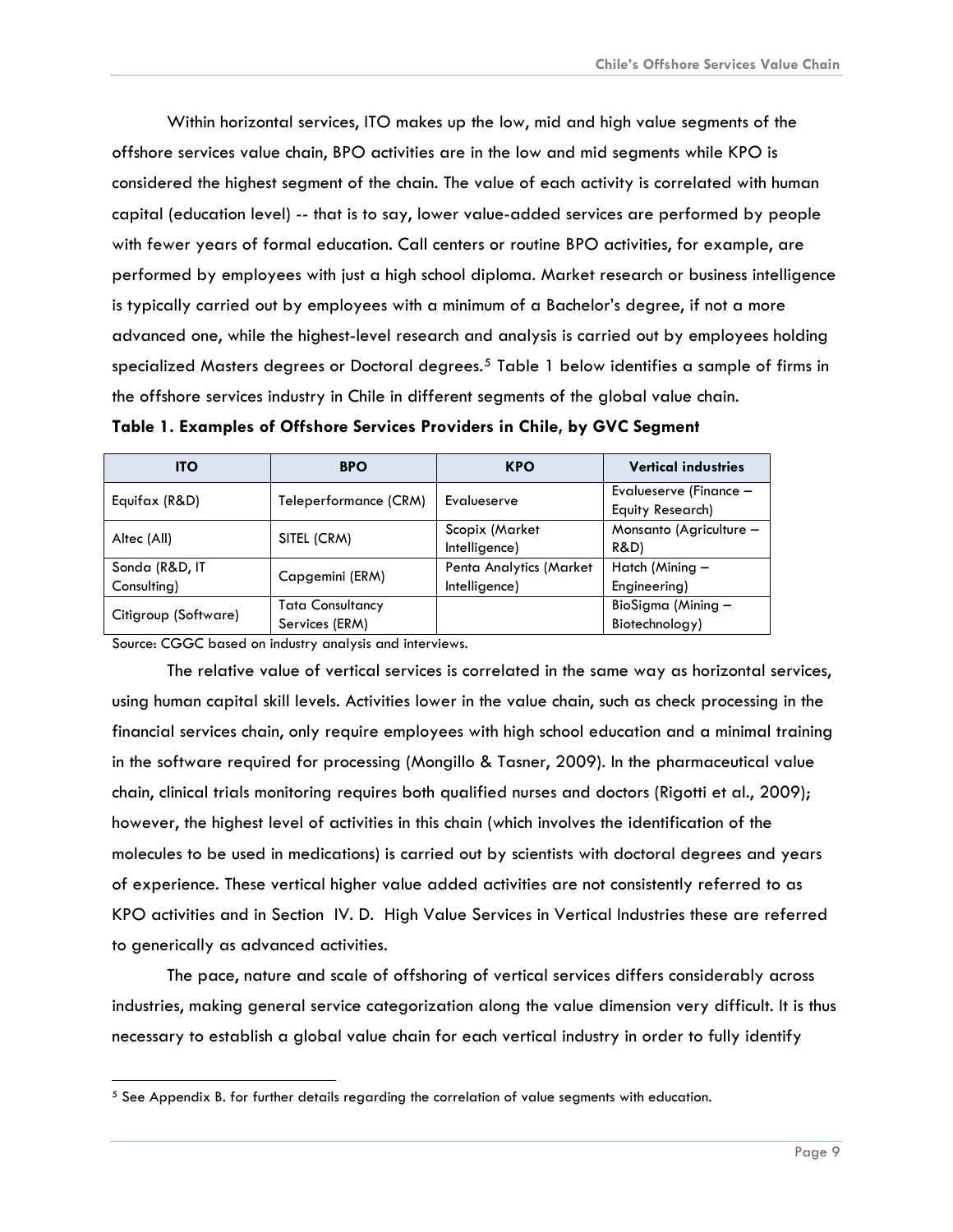opportunities to exploit in offshore services. The one exception is R&D services that are present as one of the highest value added activities in most value chains. R&D offshoring was initially driven by the need to reduce both cost and risk from the R&D activities, while increasing company flexibility and addressing resource challenges. However, these drivers have changed over the years. Companies now consider R&D outsourcing a value adding activity that will generate revenue with access to the worldwide skills and capabilities to improve existing products and services and accelerate new R&D, rather than simply reducing costs (Jaruzelski & Dehoff, 2008).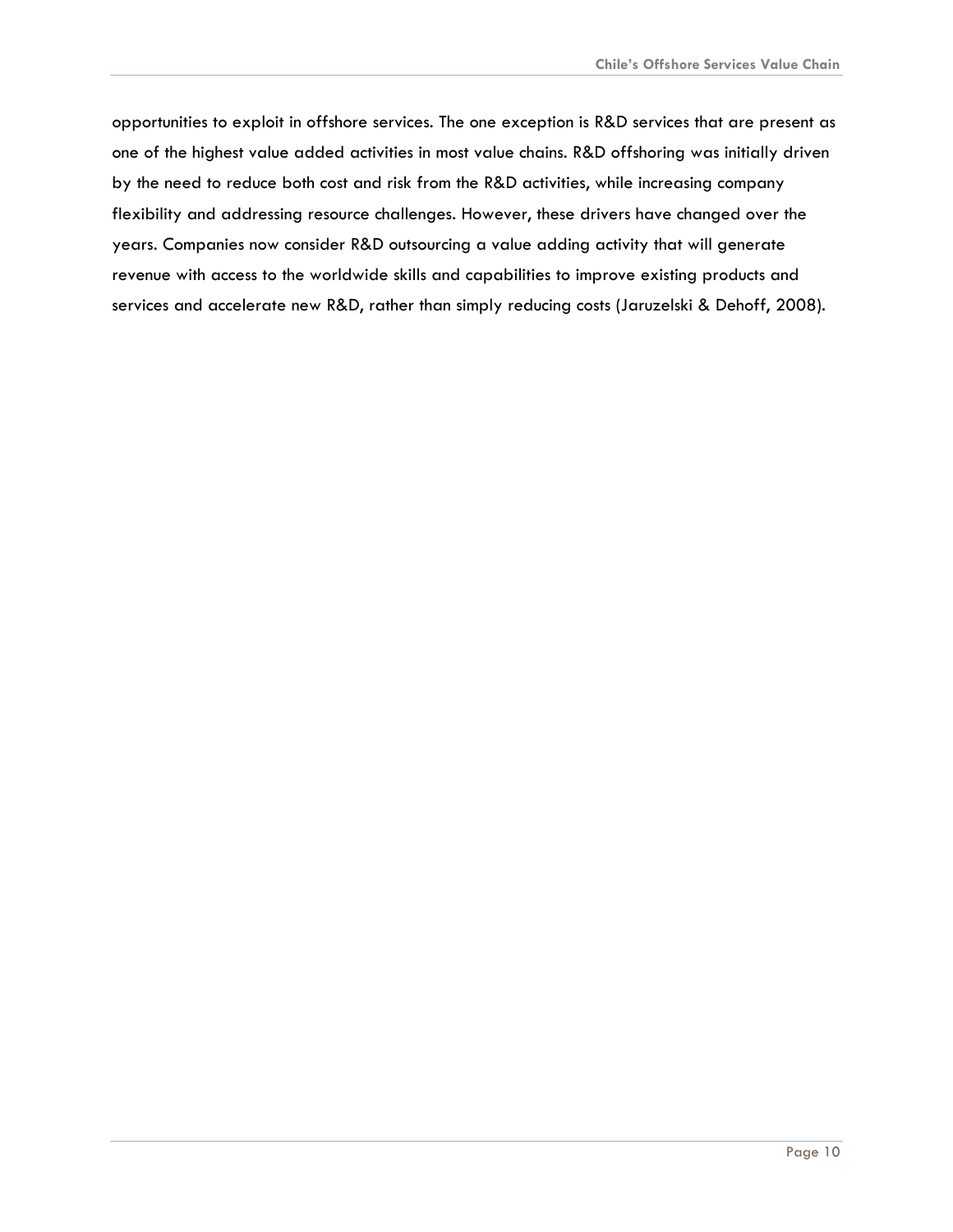# <span id="page-11-0"></span>**IV. Analysis of the Offshore Services GVC in Chile**

#### **A. Information Technology Outsourcing**

#### **1. Current Situation**[6](#page-11-1)

The ITO segment today represents the most extensively developed segment of the offshore services industry in Chile. The sector has been supported by government programs, including Innova Chile, which initially provided US\$60 million in resources in order to improve the e-readiness in the country<sup>[7](#page-11-2)</sup> (Chile Innova, 2005), and the High Technology Investment Incentives program offered by CORFO. A world-class telecommunications and energy infrastructure and competitive broadband costs have provided a solid platform for the development of the sector. Application software outsourcing alone is already the third largest service exporter in the country, accounting for 15.5% of total service exports (US\$131 million) and employing over 4,000 people (IDC Latin America, 2009). The sector is also highly dynamic, with a large number of small companies entering the export market (Cornejo, 2009).

Despite a global decline in captive centers, the Chilean IT industry is characterized by a large proportion of offshore subsidiaries, accounting for 38% of the country's applications and software development services (IDC Latin America, 2009). These primarily serve the financial sector and include Altec S.A (Banco Santander), Citigroup and J.P. Morgan. The presence of these centers has attracted provider firms, such as Polaris Software Laboratories, a spin-off from Citigroup that provides the firm with contract labor (Schenkel & Knezovic, 2009). Equifax has leveraged its existing Chilean operations in the financial sector to establish a Chilean R&D center, which focuses on software platforms for both the financial sector (APPRO) as well as a platform that serves any company selling a product in any industry (Interconnect) (Gomez et al., 2009).

The majority of firms have concentrated in Santiago, with the exception of a few, such as GenShare and Everis, which are leveraging the second tier cities, Valparaiso and Temuco, respectively (Subramony, 2009; Tello, 2009). Both companies cite the availability of lower labor costs, the quality of life and impressive telecommunications infrastructure as reasons for location selection. In addition, Everis have developed a Software Factory with Universidad de la Frontera

<span id="page-11-1"></span><sup>6</sup> The analysis of the ITO section was developed using reviews of secondary sources including the IDC Report, the Customs Services Export Database (Prochile, 2009), as well as interviews with representatives from both industry associations, ACTI and GECHs, and company interviews with Everis, Citigroup, Sonda, Tata Consultancy Services, Capgemini, Kauel, Scopix and Equifax. A list of all interviews conducted is referenced in Appendix F.

<span id="page-11-2"></span> $7$  Chile was ranked  $4<sup>th</sup>$  in E-Readiness in the Americas by the Economic Intelligence Unit in 2008 (The Economist Intelligence Unit, 2008).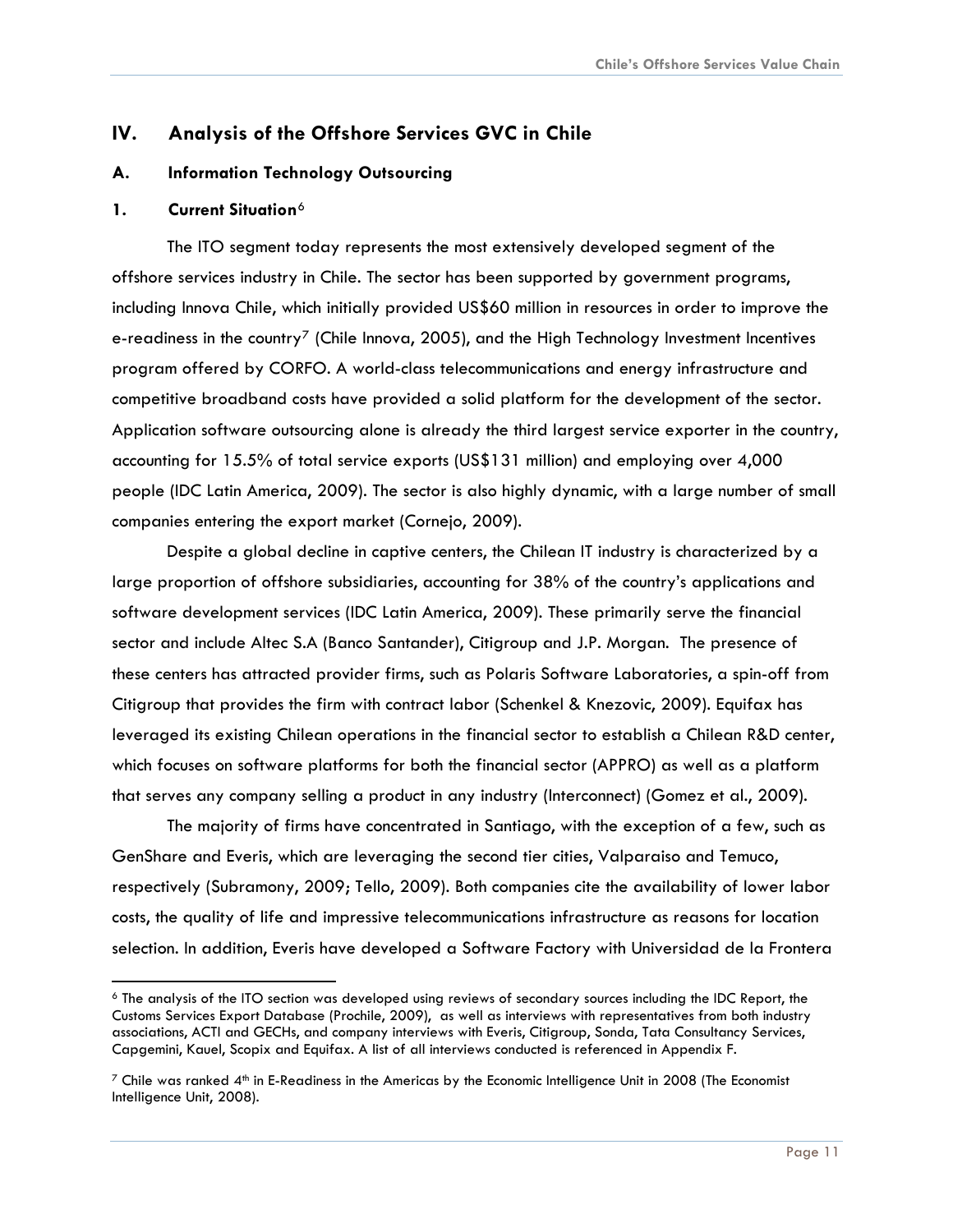located in Temuco to work with engineers in the last year of their degree. This allows the students to gain work experience while simultaneously providing Everis with a supply of experienced staff upon graduation. All exports from this center are directed to their Spanish clients (Tello, 2009).

Local firms in the industry have followed differing business models in order to expand. Sonda S.A. and Quintec S.A., the two largest Chilean firms participating in the sector, have opted to develop a network of offices around Latin America, allowing them to build close relationships with their clients while developing centers of expertise across the continent. Sonda S.A. notes that a very small percentage of its US\$671 million 2008 revenue was in exports. While the company may not currently export large quantities, its Chilean headquarters is home to the company's innovation laboratories and its expertise lies in developing unique highly complex solutions, such as government procurement systems like ChileCompra, which is now being replicated for Colombia (Peña, 2009). Other leading Chilean firms that have seen rapid growth in the recent past have opted to replicate the Global Delivery Model<sup>[8](#page-12-0)</sup> that has made companies such as Infosys and Genpact a great success. One example is Coasin, which has established three offices in North America to be close to its clients while maintaining a Chilean delivery center (Coasin Group, 2009).

Alongside the large companies, newer more nimble IT firms have emerged in the very highest value R&D niches in the ITO segment of the global services value chain. These companies generally have fewer than 50 employees and are still within their first three years of operation. They are led by electronic engineers and their business model is focused on R&D. These include Equifax's R&D unit, Yahoo!, Polaris Software Laboratory and Kauel (Casas & Mustakis, 2009; Gomez et al., 2009; Schilkrut & Vera, 2009). These companies are currently offering very limited exports; however, the potential of their projects is impressive given that they do not yet have any significant competition on a global level. Kauel, for example, has already filed for a number patents (Casas & Mustakis, 2009).

-

<span id="page-12-0"></span><sup>8</sup> To find more information about the Global Delivery Model, please see (Gereffi & Fernandez-Stark, 2010, p. 33).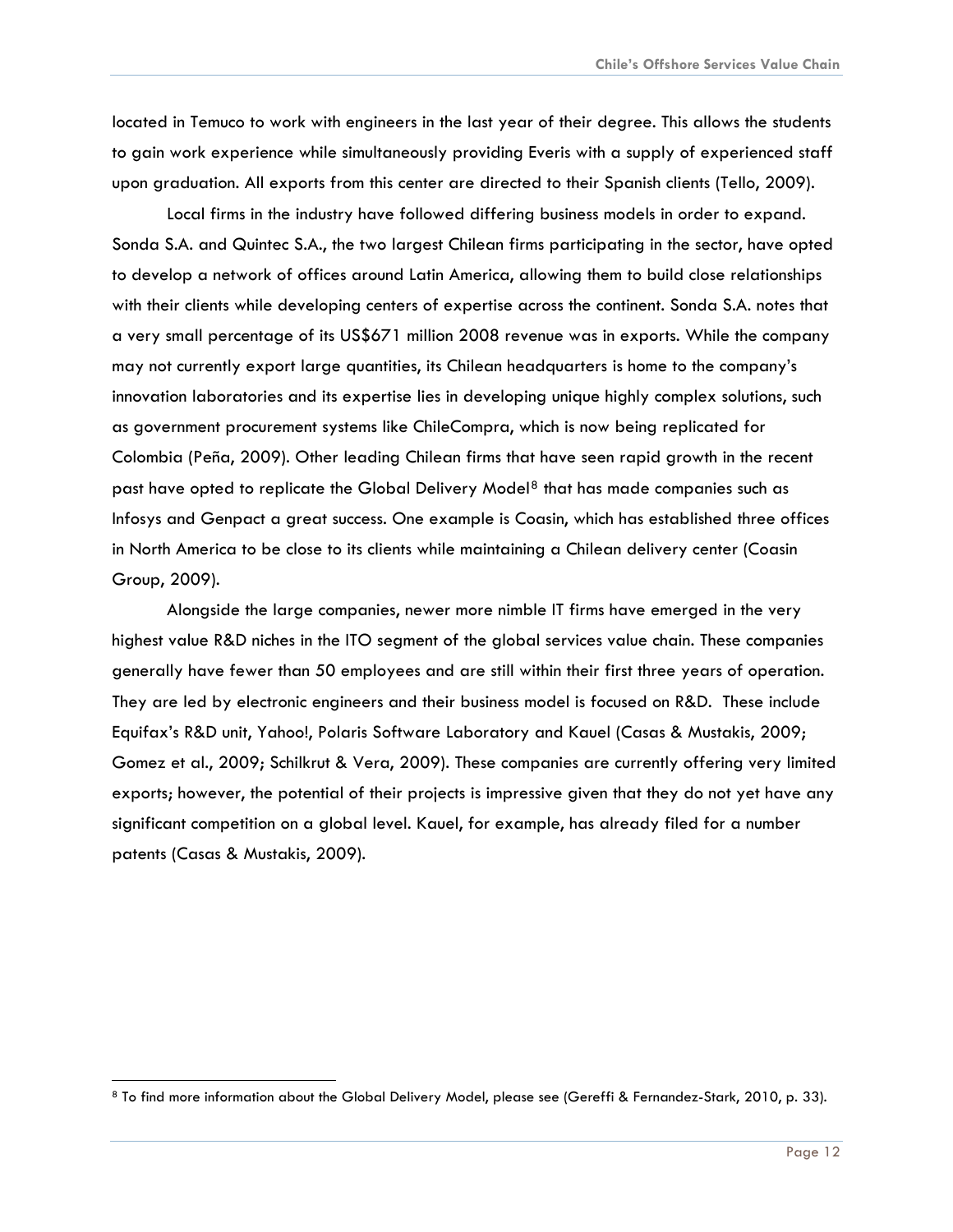| Company                                                                                                  | Captive/<br><b>Contract</b> | No of<br>employees       | <b>Exports</b><br>(2008) US\$<br>millions | <b>Destination</b>                                                                          | Country of<br>origin | <b>Activities</b>                                                                                                          |
|----------------------------------------------------------------------------------------------------------|-----------------------------|--------------------------|-------------------------------------------|---------------------------------------------------------------------------------------------|----------------------|----------------------------------------------------------------------------------------------------------------------------|
| Altec S.A.                                                                                               | Banco<br>Santander          | 700                      | 33.5°                                     | All of Latin America                                                                        | Chile/Spain          | IT Consulting, Applications<br>Development and Support                                                                     |
| <b>Telefonica</b><br>Movil<br><b>Aplicaciones</b><br>y Soluciones                                        | Telefonica                  |                          | 22.7                                      | Colombia, Mexico,<br>Ecuador, Panama,<br>Nicaragua, Peru,<br>Venezuela, Argentina,<br>Spain | Chile/Spain          | <b>Applications Development</b><br>and Support, IT Consulting                                                              |
| Citigroup                                                                                                | Citigroup                   | 140                      | <b>Qb</b>                                 | Latin America, Hong<br>Kong, Singapore,<br>London                                           | <b>USA</b>           | <b>Applications Development</b><br>and Support                                                                             |
| J.P. Morgan                                                                                              | J.P.Morgan                  | In.<br>expansion         | Qb                                        | Mexico, Colombia,<br>Brazil, Argentina                                                      | <b>USA</b>           | <b>Applications Development</b><br>and Support                                                                             |
| <b>Everis</b>                                                                                            | Contract                    | 40                       | 6.7                                       | Spain                                                                                       | Spain                | <b>Applications Development</b><br>and Support,<br><b>IT Consulting</b>                                                    |
| Synapsis                                                                                                 | Contract/<br><b>Enersis</b> |                          | 4.7                                       | Spain, Brazil, Peru,<br>Colombia, Panama,<br><b>Bolivia Germany</b>                         | Spain                | IT Consulting, Applications<br>support and maintenance                                                                     |
| <b>DISC</b>                                                                                              | Contract                    | 100                      | 4.5                                       |                                                                                             | Chile                | <b>Applications Development</b><br>and Support                                                                             |
| Administrado<br>ra de<br><b>Servicios</b><br>Computacion<br>ales y de<br><b>Credito CMR</b><br>Falabella | Falabella                   | 200                      | 3.7                                       | Argentina, Peru,<br>Colombia                                                                | Chile                | <b>Applications Development</b><br>and Support,<br>Network and<br>Infrastructure<br>Management                             |
| Synopsis                                                                                                 | Contract                    | 24<br>(projected<br>100) | 1.3 <sup>b</sup>                          | Global                                                                                      |                      | <b>R&amp;D Software</b><br>Development                                                                                     |
| Sonda                                                                                                    | Contract                    | 2,000                    | 1                                         | All of Latin America                                                                        | Chile                | Network, infrastructure<br>and maintenance,<br>software application<br>development and support,<br>IT consulting, ERP, BPO |

<span id="page-13-0"></span> **Table 2. Leading Firms in the ITO Sector in Chile** 

Source: CGGC based on Company websites, Annual Company reports, Company Interviews, Customs Service Database (Prochile, 2009).

a This figure likely underestimates the total exports of the company. Figures for 2007 indicate that the company exported US\$35 million in 2007.

b Based on 2007 figures provided by CORFO.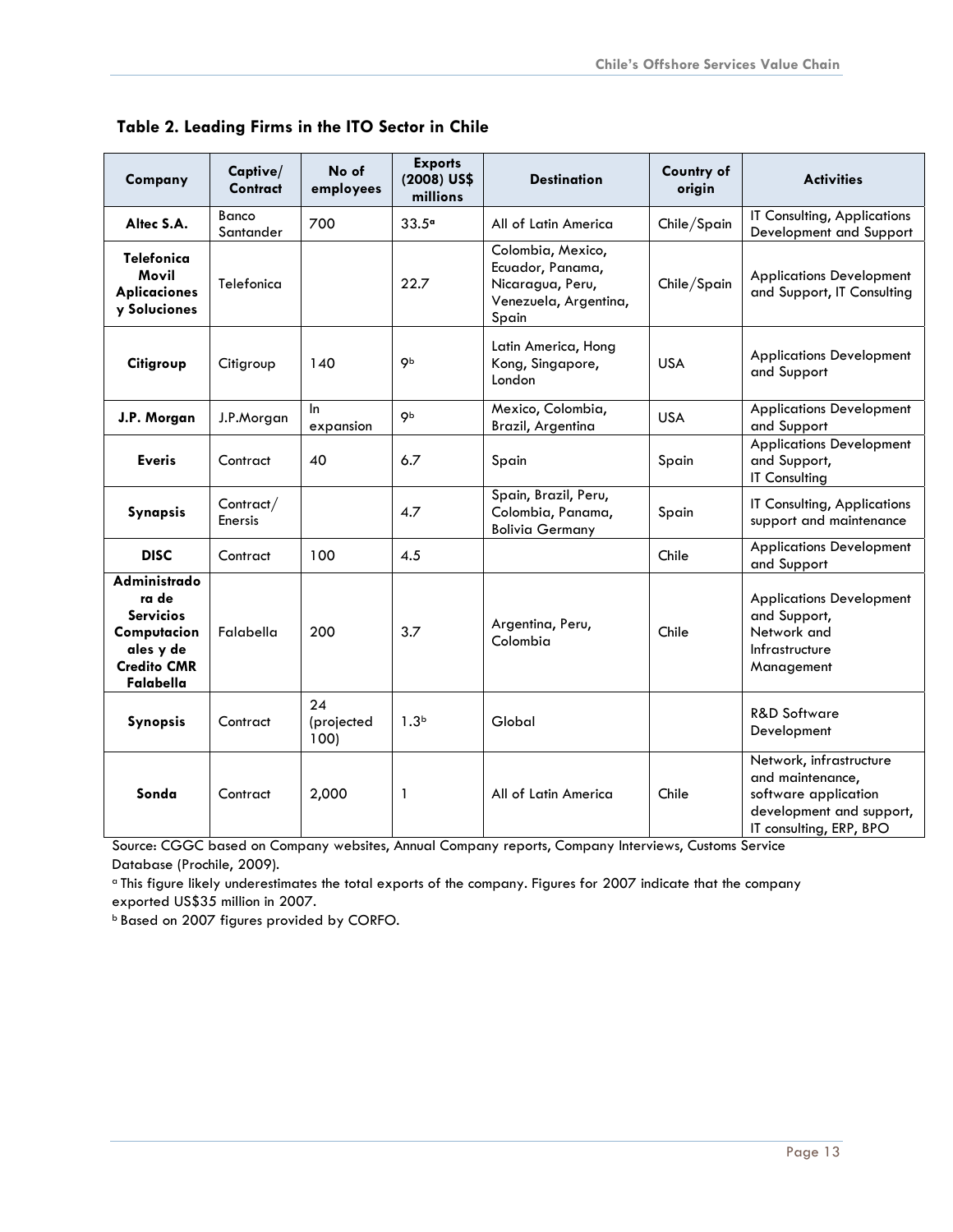#### <span id="page-14-0"></span>**2. Growth Potential**

While the industry in Chile has experienced success to date, the potential for continued growth depends to a large degree on the service activity to be provided. The most important factor that will have an impact in this area is the availability of sufficient, qualified human capital. With respect to adequate human capital, GenShare are betting that the industry has reached a tipping point and that human resources in the industry will continue to grow from strength to strength. They plan on hiring 1,000 people over the next five years to staff their new Valparaiso service center (Subramony, 2009). Certain educational institutes have recognized the need to supply the industry with qualified programming staff and are working closely with businesses to reshape their curriculum (Barriga, 2009). This is essential for continued growth; without a new supply of qualified staff there will be upward pressure on the labor prices, in turn driving down Chile's competitiveness.

However, the depth of the qualified labor pool in Chile available to serve this industry is somewhat limited. In 2007, Chile graduated 20,000 people in *all* areas of technology across the entire country, including undergraduate and postgraduate degrees (Ministerio de Educación, 2009).[9](#page-14-1) The labor market is thus much smaller than that of Brazil, which graduates 30,000 computer engineers annually (BRASSCOM, 2008), and just a fraction of the size of India, which graduates over 300,000 three and four year engineering, computer science and IT services graduates per year (NASSCOM, 2006). The shortfalls of an educated workforce with experience, the appropriate programming backgrounds and an adequate level of English have already become apparent. Rotation between firms is beginning to increase and this is expected to force salary levels up (Schenkel & Knezovic, 2009). Maintaining low attrition rates is vital for the competitiveness of companies in offshore services to avoid unnecessary cost increases in recruitment and training, while also ensuring quality service provision (Kaka et al., 2006). Expected income for the IT industry in the first year after graduation ranges between US\$1,000 and US\$1,500 per month (Barriga, 2009), while the average salary of an analyst with experience is slightly more than US\$30,000 per year (The Boston Consulting Group, 2007a). Rising labor costs thus has the potential to choke off the local industry, which will have limited ability to compete with international companies in compensation packages (Wadhwa, 2009).

<span id="page-14-1"></span><sup>9</sup> Accurate statistics in Chile with respect to the IT industry are limited. The category "Technology" referred to here is understood to include all potential activities in technology, including engineers. Gathering accurate, well-categorized statistics is essential for the continued promotion of this industry.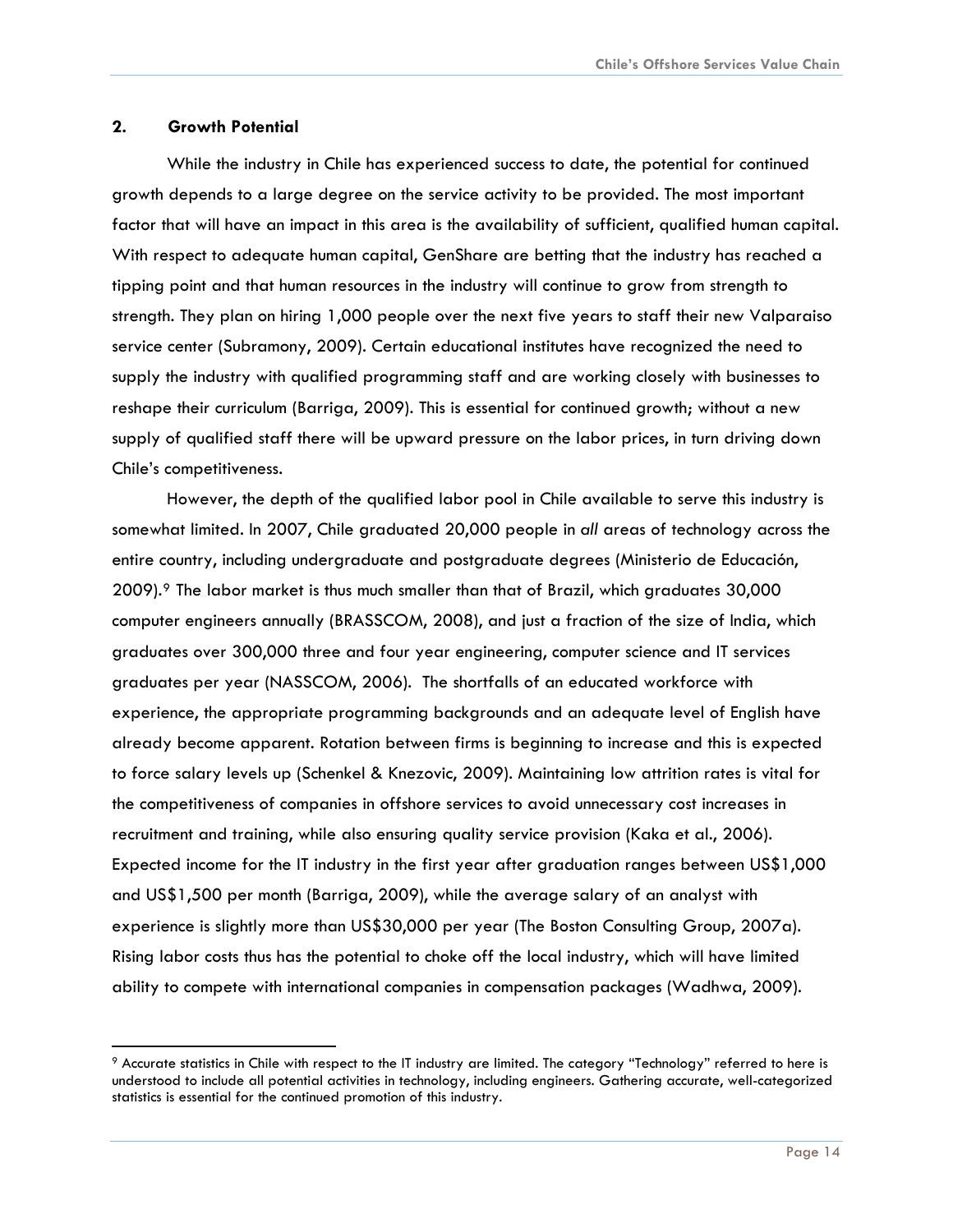Captive centers in Chile have recognized their inability to compete with similar centers in India or China due to the slow pace it takes to hire the required staff (Schenkel & Knezovic, 2009). While local labor supply may be limited, the relatively open immigration system and Santiago's ranking as one of the best Latin American cities to live in allows companies to meet needs with qualified staff from other countries.[10](#page-15-0) To add to this, Chile recently launched the Global Talent Attraction Program,<sup>[11](#page-15-1)</sup> which has further simplified the immigration and visa regulations to attract IT companies and entrepreneurs (Sharma, 2009).

While efforts are being made to support companies such as Coasin Global Services and Adexus to help them gain market awareness with their key audiences, it is important for these companies to establish niche markets. The ITO and BPO sectors have become increasingly consolidated at a global scale. Firms such as WIPRO, Tata Consultancy Services, and IBM have established comprehensive networks of delivery centers and customer service offices around the world, combined with years of experience and enormous economies of scale (Gereffi & Fernandez-Stark, 2010). With salaries that are already significantly higher than other offshoring destinations (triple those in India), new Chilean firms entering the global market are going to find it difficult to compete in the traditional low value IT activities.

Despite limits to growth, this human capital shortage has led to firms upgrading along the value chain in order to remain competitive. Citigroup Chile, for example, generates highly specialized software products for the banking group, choosing to specialize rather than compete on scale. The company today only hires staff with five to seven years of experience and 75% of the work they do is in software development (Schenkel & Knezovic, 2009). The Equifax R&D Center has a very small, highly specialized team innovating on software platforms for the developed world (Gomez et al., 2009), while DISC is producing high-end security software for Scandinavia (Cornejo, 2009). These firms hire relatively few people and are less likely to lead to crowding out of the labor market than the giant firms. Research and development in the IT sector is not yet highly consolidated and is characterized by smaller firms providing high value services (Gereffi & Fernandez-Stark, 2010). Thus, small entrepreneurial companies based in Chile have greater chances of competing in the global market. Furthermore, as Chile increases its

<span id="page-15-0"></span><sup>10</sup> While the Chilean Labor Law (*Código del Trabajo)* requires that firms with over 25 employees consist of a minimum of 85% Chilean employees, it excludes technical specialists that cannot be replaced by local employees from this restriction (Ministerio del Trabajo y Previsión Social, 2009).<br><sup>11</sup> The Global Talent Attraction Program was launched in November 2009 targeting tech entrepreneurs and

<span id="page-15-1"></span>companies around the world. The goal of the program is to provide an attractive alternative to the United States for tech companies to establish their headquarters. In particular, the program has streamlined immigration processes and provides financial incentives (Sharma, 2009).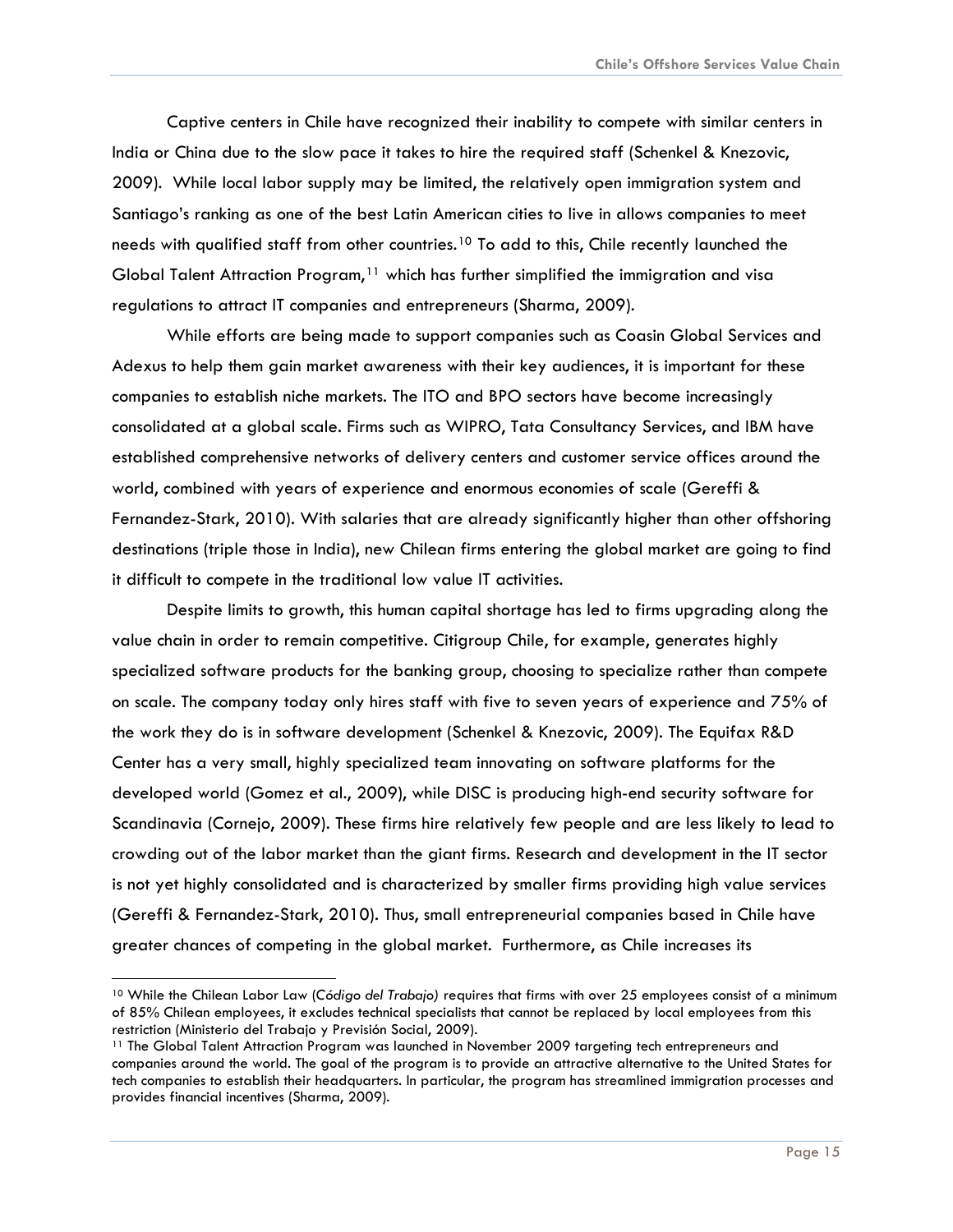<span id="page-16-0"></span>participation in the higher stages of the value chain, it provides career advancement options that may be helpful to attract more people into the industry.

#### **3. Challenges**

The country has made tremendous progress in the ITO sector within the last ten years, becoming an important destination for information technology outsourcing. However, in order to improve competitiveness and become a center for innovative services in the IT industry, there are a number of challenges that must be overcome.

- **Certification**: There are few companies that have high-level CMMI5 certifications necessary for attracting important contracts. This is a drawback in the ITO industry. While the industry association, GECHS, is working with companies to help them attain higher certifications there are still only a handful of companies with level 5 certification (including Altec S.A, IBM, Tata Consultancy Services, and Kaizen).
- **Human Capital and Education:** It was clear from the interviews conducted that the universities and educational institutes still need to make significant progress in training engineers and technicians for this field. Greater effort is needed to connect with industry in curriculum development. In addition, more attention needs to be made in providing students with global opportunities to broaden their outlook on the world as well as better skills in marketing and entrepreneurship.
- **Positive Spillover Effects:** It will also be important to ensure that there are positive spillover effects from the presence of large multinational IT firms in Chile. This was key in enabling India to establish a number of leading companies in the field. Positive spillover effects include the turn over of staff from multinational to local firms as well as the establishment of new Chilean firms. Of particular importance is access to financing. While foreign tech entrepreneurs are eligible for the High Technology Incentive Program, which provides tremendous impetus for the development of the sector's higher value activities (Wadhwa, 2009), funding opportunities for Chilean entrepreneurs remain scarce (The Boston Consulting Group, 2007a).
- **Regulatory Framework:** The Chilean labor laws provide a particular challenge for the more innovative levels of this value chain. Staff are required to comply with traditional work hours and there are fears that this lack of flexibility may stifle creativity (Gomez et al., 2009). Furthermore, import regulations can make access to technology expensive. All technology-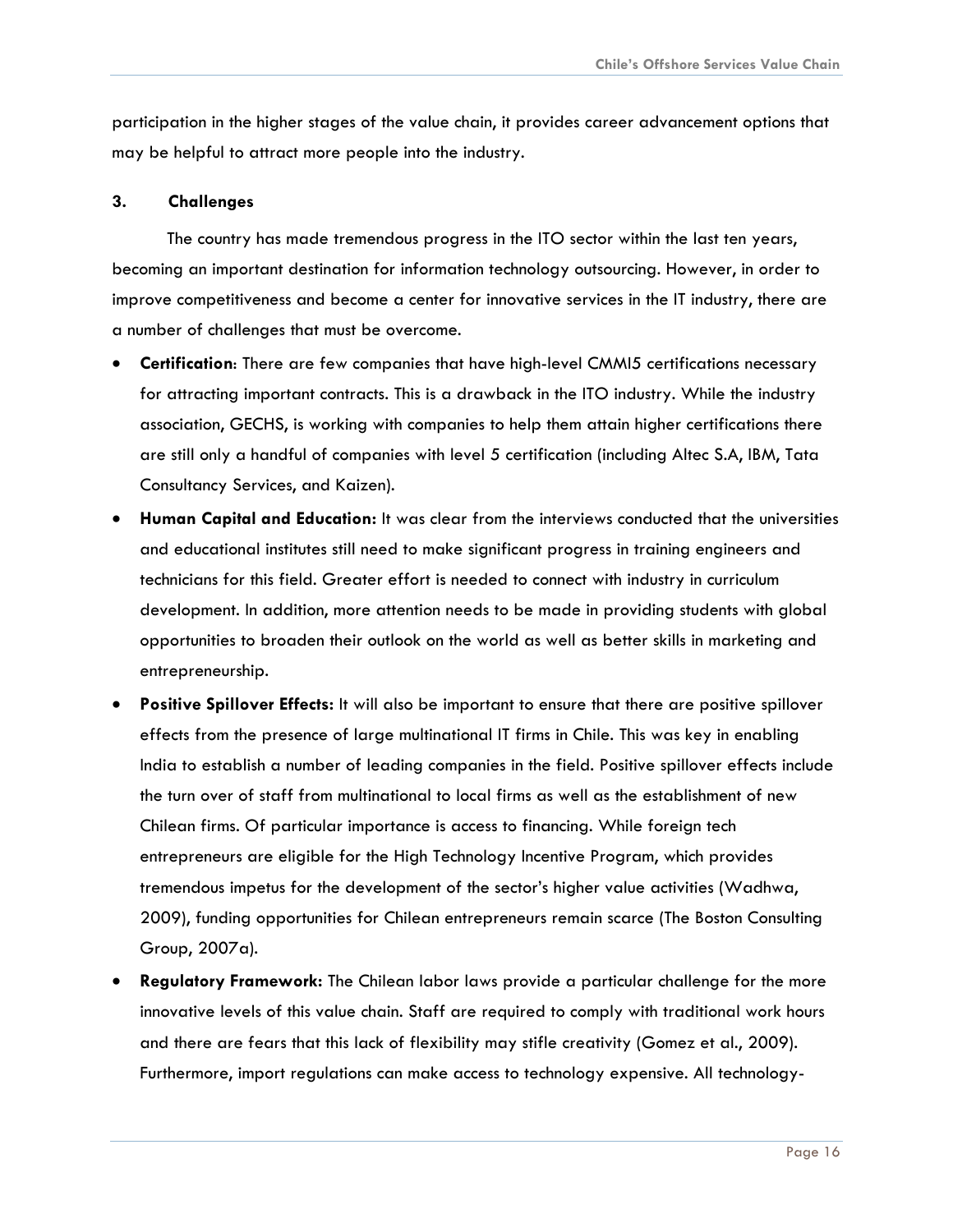<span id="page-17-0"></span>based goods imported into Chile face a minimum of 6% import duty (under the Harmonized Tariff Schedule and Most Favored Nation policy). However, these imports are also subject to the 19% value-added tax in Chile. Combined with a minimal fee of 1-2% for handling, initial costs for technology imports can be up to  $30\%$  more expensive than in other countries.<sup>12</sup>

#### **4. Recommendations**

- Whether firms elect to develop a Global Delivery Model (e.g., Infosys) or a global network of offices (e.g., Sonda), it is clear that in order to compete with the large international firms, they need to **establish a presence close to the key markets** to develop strong relationships with clients. International office platforms such as the New York Business Center office established in 2009 by CORFO and PROCHILE are important initiatives that should continue to be supported (CORFO, 2009a).
- **Foster improved relationships between the universities, other educational institutes and industry to improve flow of qualified human capital.** This does not refer necessarily to establishing R&D relationships, but rather improving the career management centers that bring together the supply and demand in the labor market. Due to the limited number of IT professionals in the country it is important to focus on skills upgrading in order for the country to compete globally in higher value activities. Since Chile clearly cannot compete on quantity, efforts should be focused on improving the quality of the services provided.
- Implement promotion policies to **support companies developing high end niche software**, rather than developing standard IT capabilities. If not, these firms will be unable to compete in the increasingly consolidated market.
- **Incentivize the inclusion of new technologies such as cloud computing** in service offerings from Chile. This will enable the industry to capture small and medium-sized clients that have been previously overlooked by the large suppliers. This service depends mostly on a reliable telecommunications infrastructure.[13](#page-17-1)

<sup>-</sup>

<span id="page-17-1"></span><sup>&</sup>lt;sup>12</sup> The value-added tax (IVA) is considered deductible for corporate tax purposes.<br><sup>13</sup> Cloud computing is an emerging information technology outsourcing service that differs from traditional ITO and BPO services in that the client pays per use, rather than having to sign a multi-year, million-dollar contract. The average size of the ITO and BPO contracts in the industry for the past five years was \$200 million with an average contract period of five years. Cloud computing thus provides similar services, but a client will log-on to the service via the internet and pays as they go, thus allowing small and medium sized companies to benefit from outsourcing of noncore functions.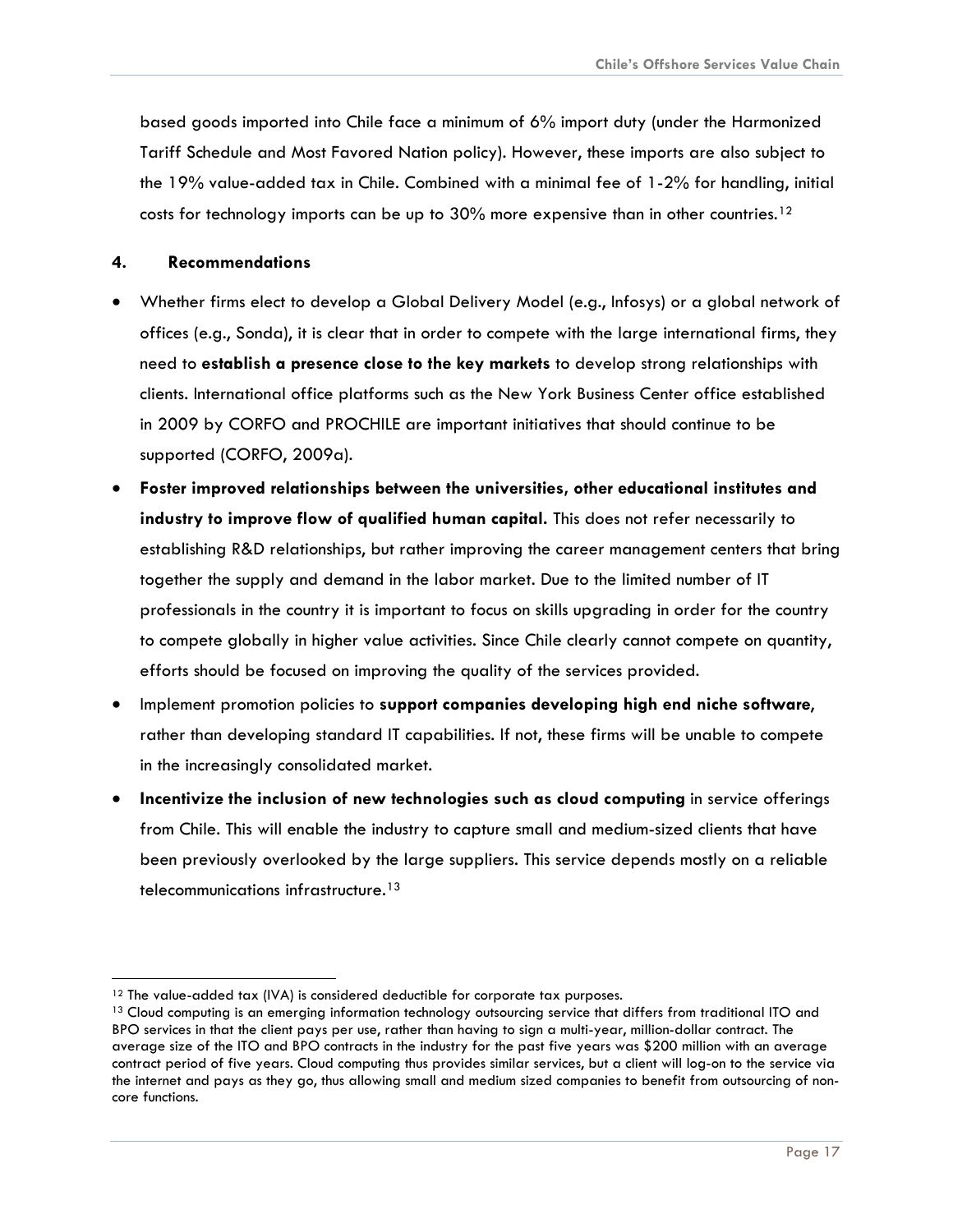#### <span id="page-18-0"></span>**B. Business Process Outsourcing**

#### **1. Current Situation**[14](#page-18-1)

The BPO segment in Chile is dominated by Customer Relationship Management Services (CRM), followed by Enterprise Resource Management (ERM) with strength in finance and accounting operations. The country has limited exports in the Human Resource Management (HRM) sectors, although it has potential for growth in the training and development area.

**Customer Relationship Management:** Services in CRM, which in Chile include call centers with marketing and sales functions, account for 18.3% of offshore service exports from Chile, making it the second largest export sector after engineering services (IDC Latin America, 2009). The comparative ease with which the BPO segment can set up operations is indicated by the rapid growth of CRM activities within the past four years. Prior to 2006, due to weak data protection regulation in Chile, few companies were willing to base their operations in the country (Pérez, 2009). However, as regulations improved, the sector has been characterized by impressive growth. This expansion has been driven by the installation of Spanish firms looking to serve the Spanish and Latin American markets (Pérez, 2009).

Table 3 provides a summary of information of the lead firms in this sector in Chile. Most firms have established their operations in Santiago, although Transcomm has taken advantage of the greater availability and lower costs of labor in Concepción and Valdivia (Transcomm, 2009). These second tier cities have demonstrated lower attrition and absentee rates than in Santiago, where absenteeism remains one of the sector's key challenges (Pérez, 2009). The limited number of English speakers stifles the ability of firms to serve a broader audience. However, the size of the Spanish market has so far proven sufficient to meet the growing capacity of firms setting up operation in Chile.

<span id="page-18-1"></span><sup>14</sup> The analysis of the BPO section was conducted based on interviews with Tata Consultancy Services, Capgemini, Sitel, Chile Exporta Servicios, personal communication with the Asociación de Call Centers, a review of secondary sources including the 2009 IDC Report and news reports on the market as well as a review of company websites.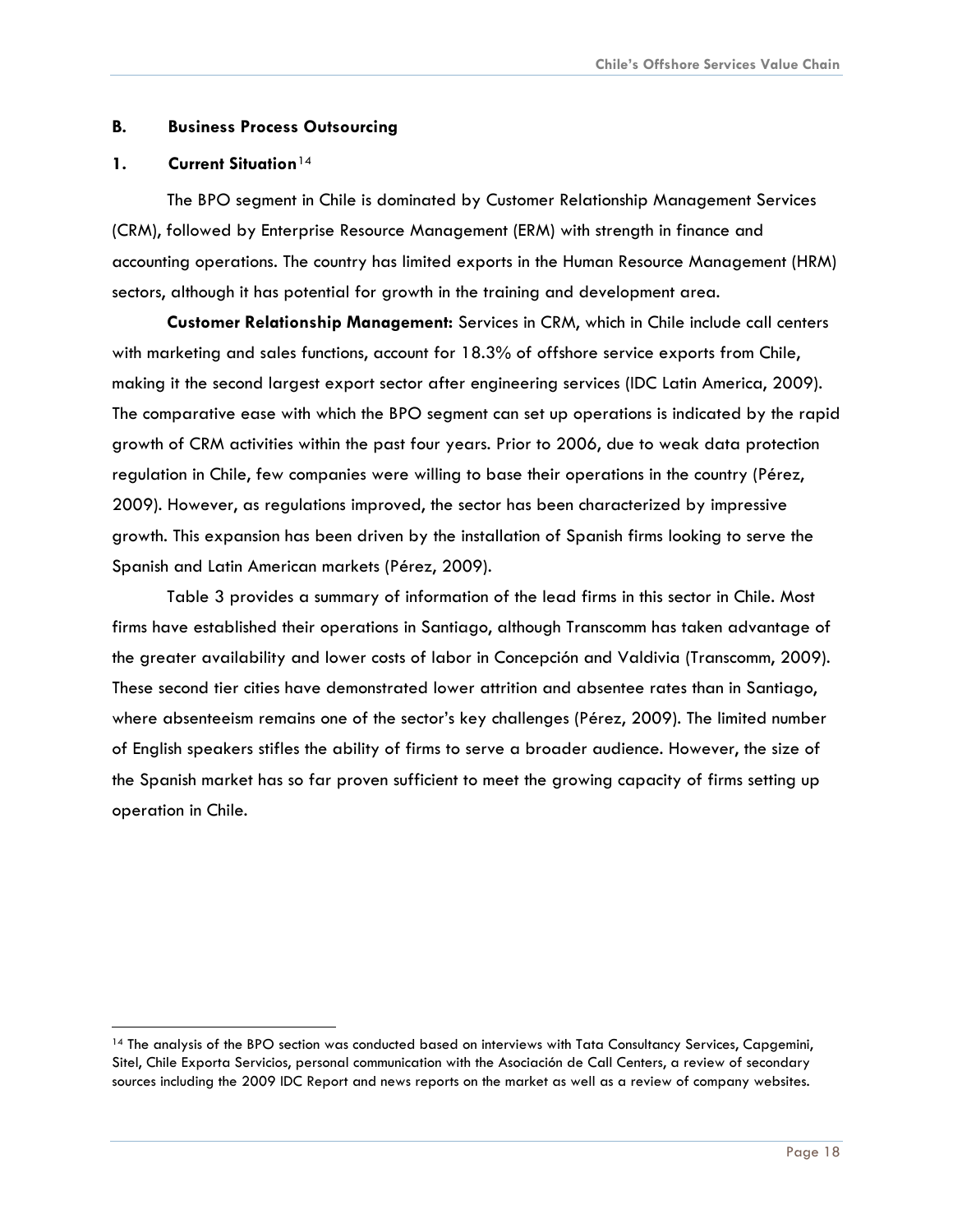| <b>Company name</b>                  | Year<br>operations<br>began in<br><b>Chile</b> | Country<br>of HQ <sub>s</sub> | No of<br>employees | <b>Market of Chilean</b><br>operations | <b>Exports (2008)*</b><br>In US\$ millions |
|--------------------------------------|------------------------------------------------|-------------------------------|--------------------|----------------------------------------|--------------------------------------------|
| <b>Teleperformance</b><br>(TP Chile) | 2006                                           | Spain                         | 1,450              | Spain and US                           | 13.0                                       |
| <b>Sitel</b>                         | 2006                                           | Canada                        | 1,000              | Spain                                  | <b>NA</b>                                  |
| Unisono                              | 2006                                           | Spain                         | 850                | Latin America, Spain and<br>Chile      | $8.7*$                                     |
| <b>Emergia</b>                       | 2006                                           | Spain                         | 923                | Spain                                  | 12.5                                       |
| Transcom                             | 2006                                           | Spain                         | 550                | Spain and Brazil                       | 11.5                                       |

<span id="page-19-0"></span>**Table 3. Leading Service Providers in the CRM segment** 

Source: CGGC based on Company Annual Reports, Company Websites, Customs Services Databases (Prochile, 2009) and (Sinor, 2009)

\*2007 figures.

In addition to the strong presence of third-party contractors in Chile, a number of firms have established captive call centers in Chile. These include Delta Airlines, LAN Airlines, Air France-KLM, Shell, Unisys and Oracle.

**Enterprise Resource Management:** ERM offshoring in Chile is dominated by services provided in finance and accounting, representing the second largest provider of BPO services.<sup>[15](#page-19-1)</sup> In the domestic outsourcing sector, there are many small providers along with two of the top ten BPO providers in the world, Capgemini and Tata Consultancy Services are also present in the country. Capgemini entered the Chilean market through the purchase of Unilever's Latin American Financial Shared Services Operations in 2008. The unit in Santiago currently employees 300 people, although the firm expects to undergo rapid growth before the end of the year to provide regional support for their second client, hiring an additional 150 employees.<sup>[16](#page-19-2)</sup> Their goal is to increase the staff size to 1,500 over the next five years (Mongillo & Tasner, 2009). Tata Consultancy Services, which principally offers back office BPO support for the domestic financial sector, purchased Chile's largest service provider in the industry, Comicrom, in 2005. It currently exports very little in services to Latin America, preferring to establish operations centers close to its clients. Nonetheless, the firm has been contracted to provide finance and accounting services for a large multinational's Latin American operations, including Brazil, from 2010. The company

<span id="page-19-1"></span> <sup>15</sup> According to the IDC, horizontal Finance and Accounting Services accounted for \$28.3 million in exports in 2008 (IDC Latin America, 2009).

<span id="page-19-2"></span><sup>&</sup>lt;sup>16</sup> As part of the agreement to purchase Unilever's Shared Services Center, Capgemini signed a contract to provide financial and accounting services to the consumer products company's operations in Latin America for 7 years. Unilever was thus the first client.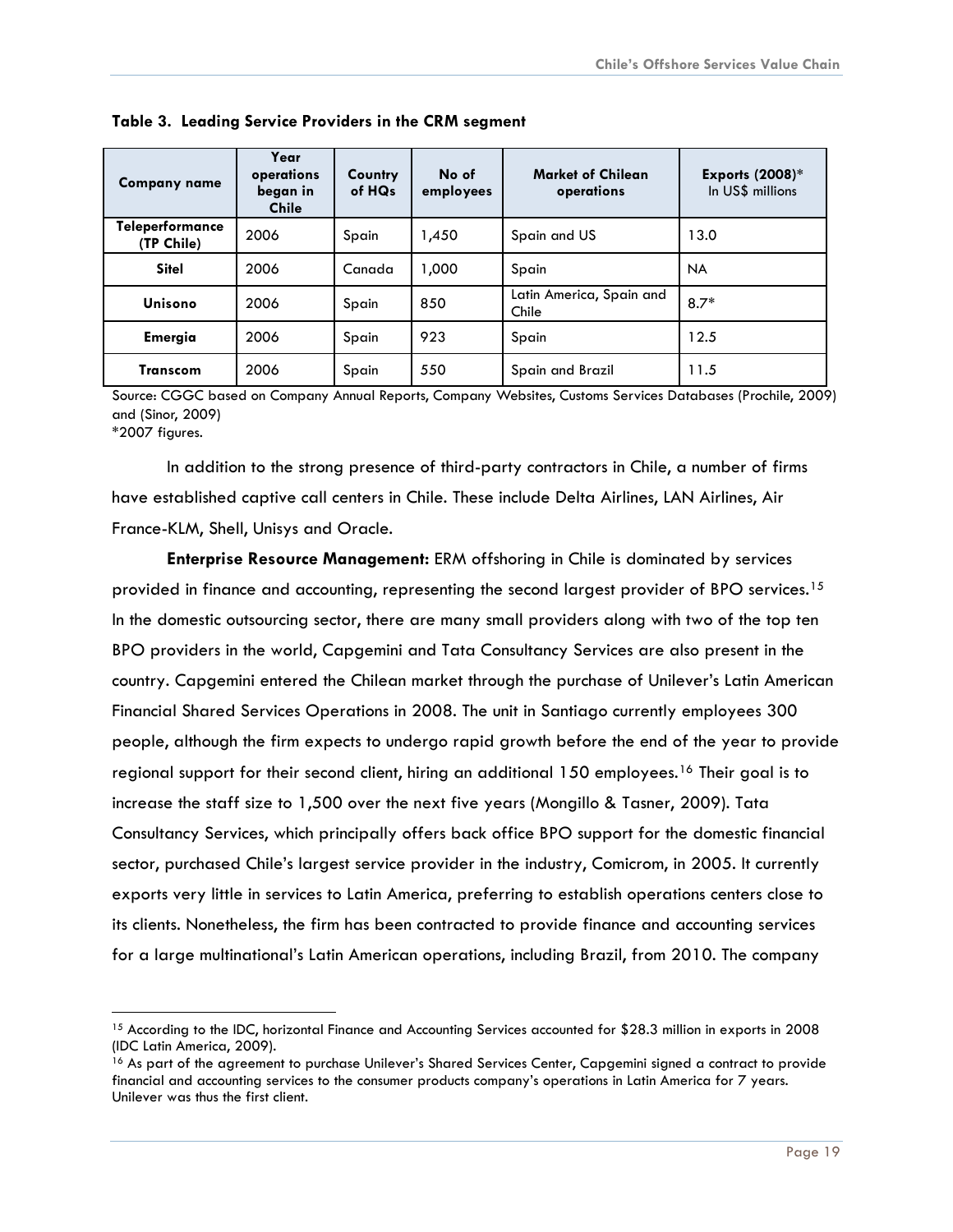will be hiring 400 new employees to support this client, increasing the company size by close to 25% (Roca & Jofre, 2009).

In addition to outsourcing service providers, Chile has established itself as an impressive platform for shared services centers, dealing principally with finance and accounting, and to a lesser degree with Human Resources Management (HRM) and procurement. These captive centers account for US\$51.9 million in total exports (IDC Latin America, 2009) and include an impressive number of large multinational companies: Zurich (F&A, Latam), Phelps Dodge Mining (ERM, Latam), Xerox (HRM, Latam) MSD (ERM) and Telmex S.A (Chile Decentralizado, 2005). It is difficult to capture the return on investment for Chile of these operations because the companies use complex internal billing procedures (J. I. Infante, 2009).<sup>[17](#page-20-0)</sup>

Offshore logistics and procurement services are still limited within Chile. The Asociación Logística de Chile A.G., the industry association in Chile, is committed to establish the country as a platform for logistics outsourcing (ALOG, 2008), but this has been a slow process and the country continues to provide very little by way of services. SGS Government and Institutions Services are one of the few providers in this segment providing back office support for customs services around the world (Jessen et al., 2009). In 2007, Sandvik, the Swedish engineering company that supplies drilling services and equipment to the mining industry, established a logistics and service center in Chile to serve its Latin American operations (Sandvik, 2009). In terms of procurement, the largest participant in the market is currently Quadrem, a firm focused on the mining industry. Despite CODELCO's key role as founder of this company, it only provides limited customer services from Chile.

**Human Resources Management:** The offshoring of HRM services has been relatively slow. It is still in its nascent stages in Chile and services are less standardized. However, this is consistent at a global level, where there are few firms providing comprehensive selection, recruiting, payroll and training services (Gereffi & Fernandez-Stark, 2010). The domestic industry is dominated by small firms dedicated to selection and placement, with the exception of large multinationals such as Manpower, Spain's Meta 4, Boyden and Grafton. One Chilean firm that has had greater success establishing itself in international markets is the Sonda subsidiary, Payroll S.A. The company provides payroll outsourcing in Chile and around Latin America. However, like the

<span id="page-20-0"></span> $17$  The financial relationship between captive centers and subsidiaries in other countries is generally managed by a simple contract that includes work hours, cost of services and scope of services to be provided. This contract is used to invoice a standard amount each month. At the end of the fiscal year, the transactions that were actually carried out are calculated and compared to the invoices charged. A margin of 5 to 10% is added and the appropriate reimbursements or additional charges are then made. (J. I. Infante, 2009).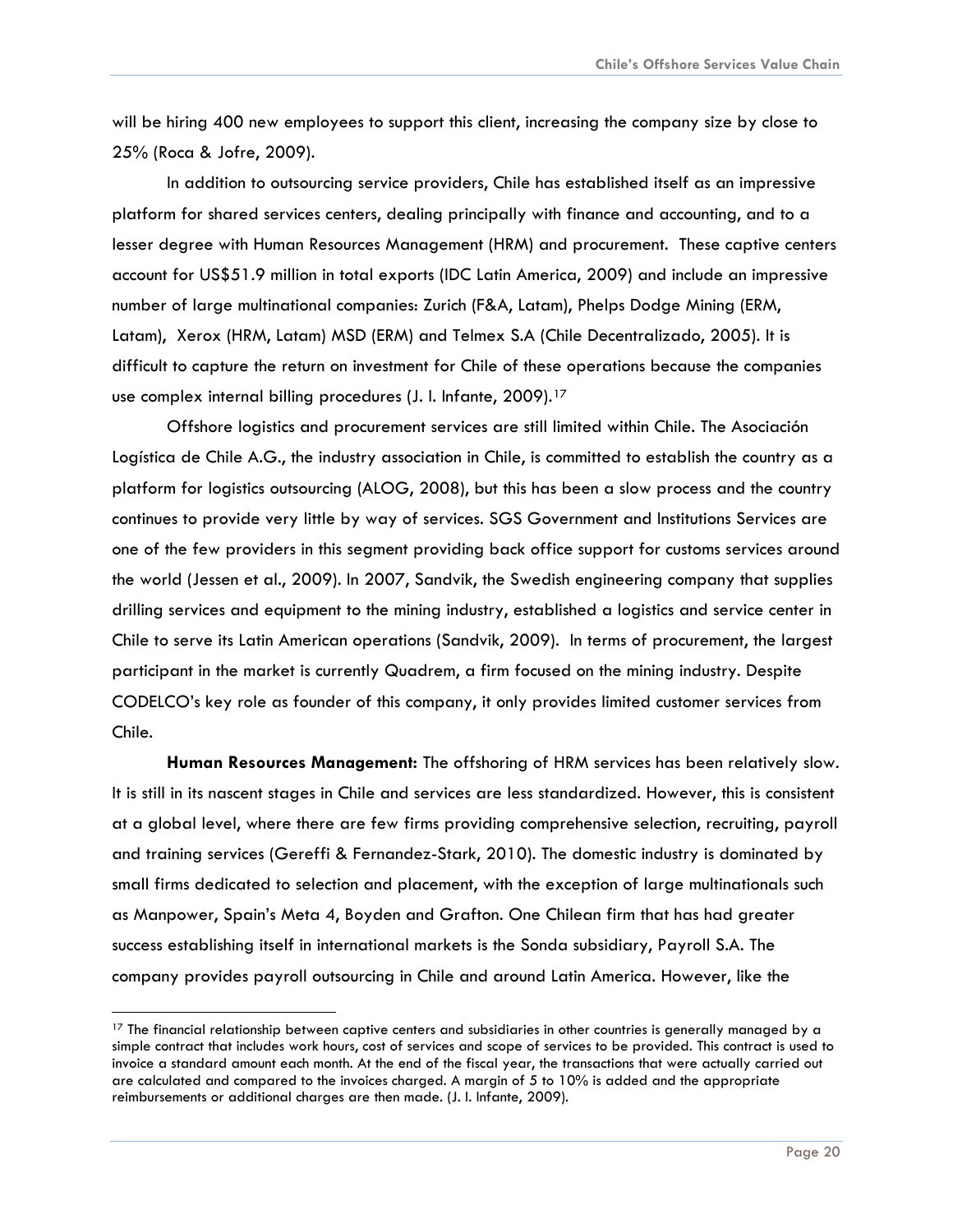<span id="page-21-0"></span>parent firm, the company has established a network of full service and delivery officer in all countries in which it is present, including in Argentina, Brazil, Colombia and Peru (Peña, 2009). The company recently acquired a 50% share in CDG Consultores, marking the first consolidation of local firms in this industry to provide all HRM services (Molina, 2009). Other human resource strengths in Chile include training programs drawing on the high quality of the business schools, including local universities such as Universidad Católica and Adolfo Ibáñez (Bertea, 2009). However, this is still a growth area and few programs are conducted outside of the country.

Upgrading in the sector has been limited with providers entering in one area and establishing expertise without advancing into new segments of the value chain. Exceptions are limited to growth in the human resource area as companies consolidate to increase service offerings. Lead firm Capgemini has expressed interest in upgrading into KPO; however, it stresses the importance in first establishing credibility as a supplier before clients will demand higher value services (Mongillo & Tasner, 2009). An upgrading step that has been seen in other countries around the world is the move of CRM providers into KPO services as they leverage their sizable databases and experience developed through customer support to provide market research. In 2005, for example, 24/7 Customer launched an innovation laboratory in India to deliver higher value services to customers in the CRM segment. By 2008, the company delivered consumer behavior predictive services via the innovation lab to 30% of clients (24/7 Customer, 2009).

#### **2. Growth Potential**

Chile should expect to see its competitiveness in this sector decline in the next decade as new Latin American destinations begin to offer services to the same market. Until now Chile's superior telecommunications infrastructure, economic and political stability, and investment subsidies have provided the country with a significant competitive advantage over other Latin American countries in attracting both shared services centers and outsourcing operations (Jessen et al., 2009; Mongillo & Tasner, 2009; Pérez, 2009). However, increasingly aware of the benefits the industry can bring to a country, much of the rest of Latin America is now beginning to introduce measures to attract companies (Gereffi et al., 2009). Chile will be less able to compete based on the following factors.

Firstly, BPO operations in Chile principally serve the Latin American and Spanish markets. A large number of shared service centers provide back office support in finance and accounting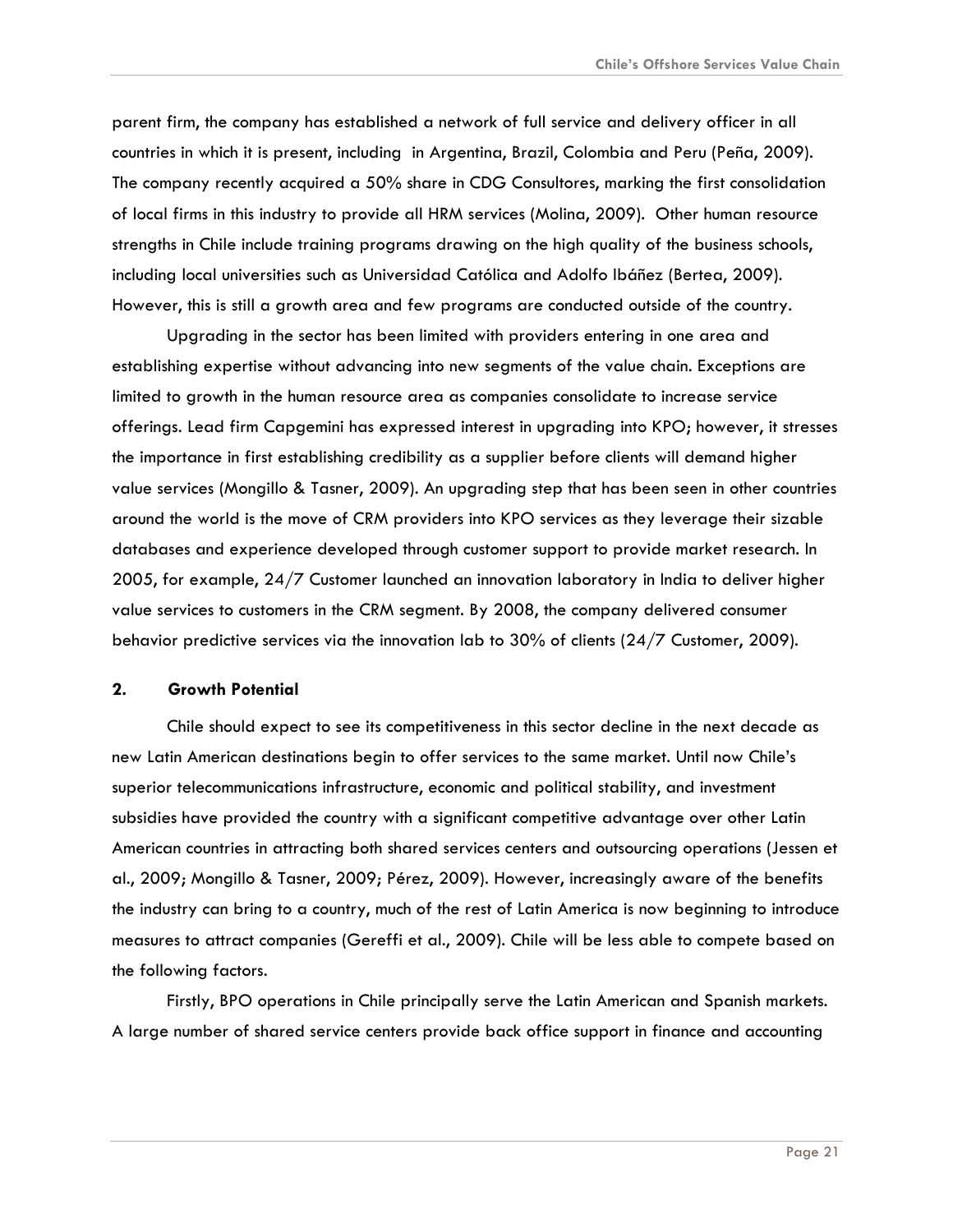and HRM to the Latin American regional operations of large multinational organizations.[18](#page-22-0) Thirdparty providers, particularly in the CRM sector, almost exclusively support Latin America and Spain. There are very few firms serving the English-speaking market from Chile due to the shortage of available English-speakers.<sup>[19](#page-22-1)</sup> The market to which Chile can provide BPO services is thus limited. Chile will face tough competition for this limited market from cheaper regional providers, including the Dominican Republic, Guatemala and El Salvador in the CRM segment. As other countries, such as Colombia, Costa Rica and Peru, improve their economic and political stability, they will become increasingly important competitors for shared service centers providing ERP and HRM support (Gereffi et al., 2009).

Secondly, the sector does not require qualified human capital, but rather largely depends on high-school graduates. Less than 10% of the labor force in leading BPO companies such as Capgemini have higher qualifications (Mongillo & Tasner, 2009). Comparative analysis of high school graduates between differing Latin American countries shows no clear advantage for Chile over other countries in public education (Manzi et al., 2008). Given that the sector draws on low levels of education, Chile's strong professional sector is largely irrelevant and does not provide the country with any significant competitive advantage.

Thirdly, operating in Chile is more expensive than other Latin American countries, principally due to the high human capital costs.[20](#page-22-2) The annual compensation for an accounting technician in Chile is 30% higher than in Costa Rica, while a telesales operator in Chile costs almost twice that of the same employee in Argentina (Mercer, 2008). SGS Custom Services operations in Chile is facing increased competition from other locations around the world that can provide the services at a lower cost (Jessen et al., 2009). Subsidies from the High Technology Incentives Program have helped to reduce these costs and make the sector more competitive (Mongillo & Tasner, 2009), however, these subsidies are all short or medium term and thus this competitive advantage is unsustainable in the long term.

<span id="page-22-0"></span><sup>&</sup>lt;sup>18</sup> Captive centers tend to favor regional rather than global offices due to language and cultural benefits (Gereffi & Fernandez-Stark, 2010) .

<span id="page-22-1"></span><sup>&</sup>lt;sup>19</sup> All companies interviewed in this study stated that English was the most important skills gap that affects their business. Oracle Chile employs 175 people in the CRM unit to service the USA and Canada. However, despite the small size of its operations, they have a high attrition rate amongst its English-speaking staff, which is limiting growth (Bocic, 2009).

<span id="page-22-2"></span> $^{20}$  In 2008, Santiago was rated as the 8<sup>th</sup> least expensive city in Latin America in terms of office space, cheaper than Bogotá, Buenos Aires, Sao Paulo and Mexico City. Chile is also ranked competitively in terms of taxation, business start up costs and telecommunications.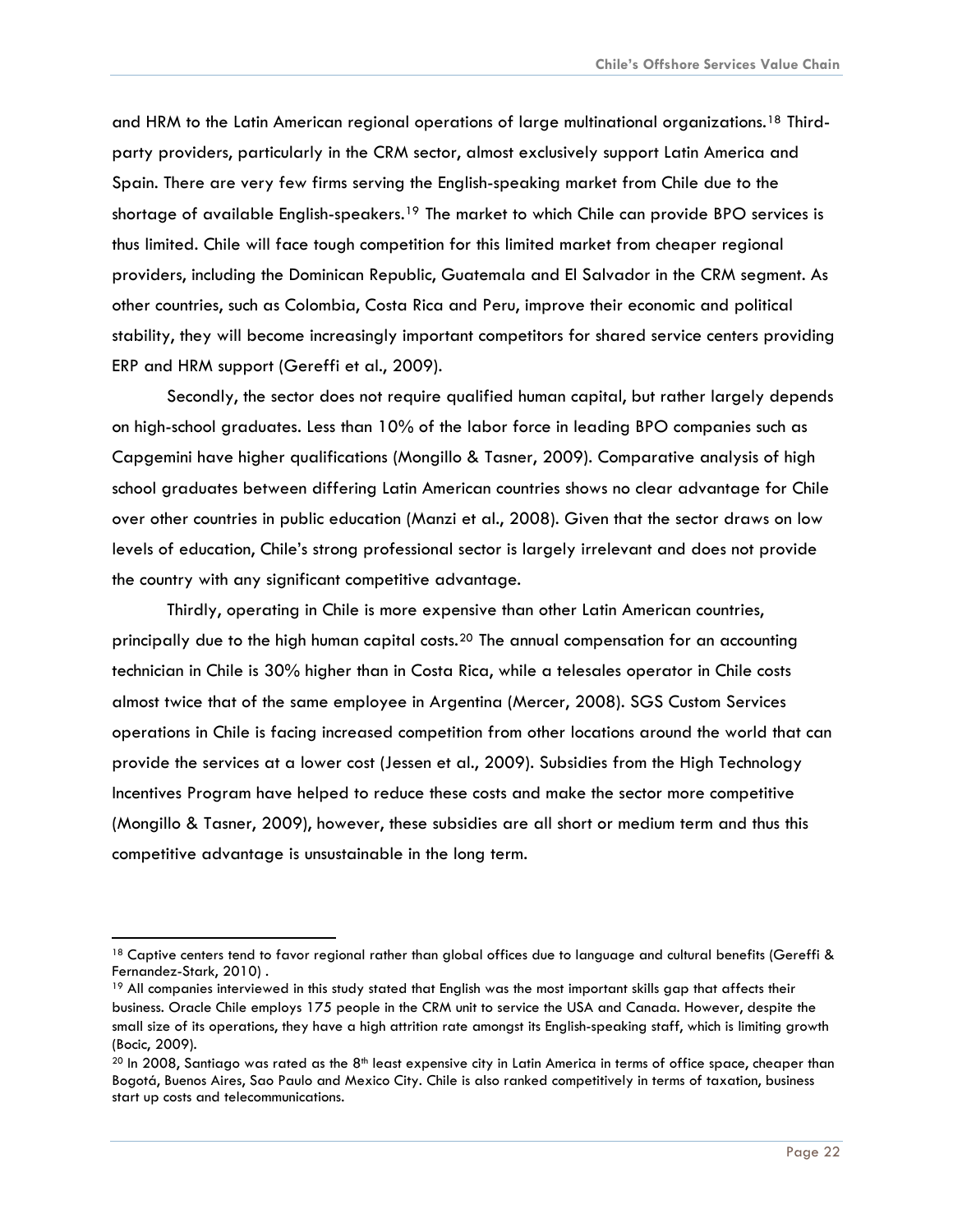#### <span id="page-23-0"></span>**3. Challenges**

BPOs have served an important role for Chile in the offshore services industry, establishing the country as a credible offshore destination (Mongillo & Tasner, 2009). In the industry rankings, Chile has become well known internationally as an emerging destination (AT Kearney, 2007; Gereffi & Fernandez-Stark, 2010; McKinsey, 2007). However, the services currently being provided in Chile through the BPO firms are highly repetitive processes that make up the lower end of the offshore services value chain. The revenue generated per employee is lower in this segment than in all other segments of the Chilean offshore services value chain (IDC Latin America, 2009).The challenge the country now faces is to upgrade into higher value activities that will insert Chile into the knowledge economy and transform the country into one of the select group of offshore KPO and innovation destinations.

- **Costs:** Chile, already one of the most expensive countries in Latin America to provide BPO services, will face continued upward pressure in its labor costs and high attrition rate, particularly with respect to companies serving the English-speaking market. Within the next five years, Chile will face difficulties in competing with other Latin American countries, as advantages such as a solid telecommunications infrastructure are eroded by advances in these countries. The country should be prepared for companies to begin to relocate their offices to cheaper locations in the region.[21](#page-23-1)
- **Human Capital:** Companies providing these services principally hire high school graduates (Mongillo & Tasner, 2009; Pérez, 2009; Roca & Jofre, 2009). Many of these companies are receiving subsidies provided through the High Tech Investment Program,<sup>[22](#page-23-2)</sup> funded by the Chilean Innovation and Competitiveness fund aimed at fostering innovation and closing the gaps in human resource skills in the country. However, the activities being carried out are repetitive, requiring limited tertiary education and they do not promote innovation. In addition, as most of the staff in this segment is eligible for funding through the national training and employment organization (SENCE), the training subsidy being offered to companies is effectively being used to subsidize salaries for companies.
- **Regulatory Framework:** The industry also faces regulatory challenges. On the supply side, Chilean Labor Law requires greater flexibility to provide around the clock support for clients.

<span id="page-23-1"></span><sup>&</sup>lt;sup>21</sup> Before the release of this report, several call center companies located in Chile announced they would move to Peru and Colombia due to cost pressures. More than 15,000 call center jobs in Chile are expected to be lost by mid-2010 (El Mercurio, 2010).

<span id="page-23-2"></span><sup>22</sup> These companies include Oracle, Delta Airlines, Teleperformance and Transcomm (Agosin & Price, 2009)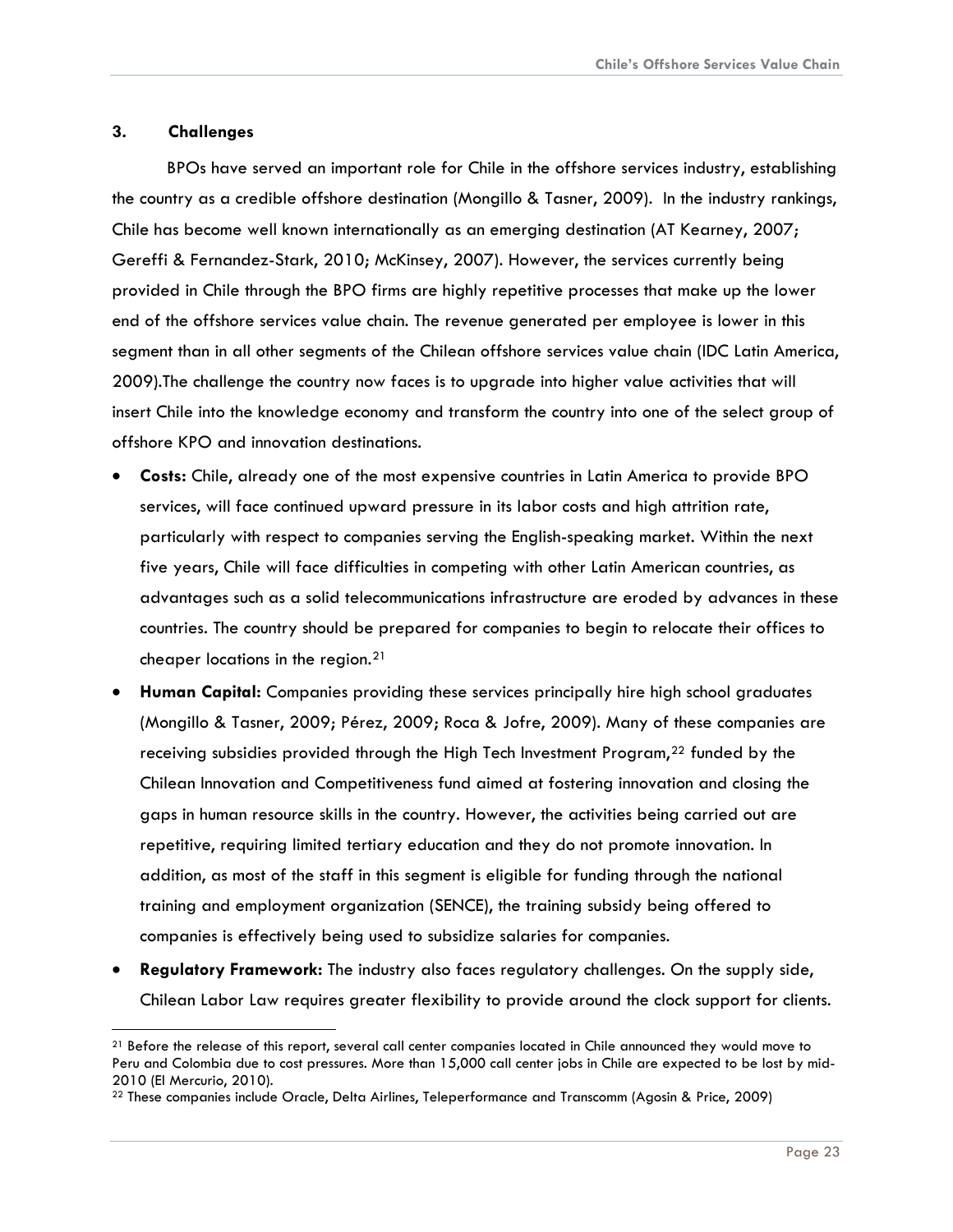<span id="page-24-0"></span>Ongoing attempts to extend the rights of striking employees to prevent employers from using replacement staff greatly undermine the ability to guarantee continued operations, and the potential instability this implies may greatly reduce the competitive advantage afforded by the country's stable political and economic macro-environment (Roca & Jofre, 2009). On the demand side, regulatory requirements differ across countries in Latin America, particularly in the financial and accounting services and human resources sectors, resulting in decreased regional demand for Chilean offices.

#### **4. Recommendations**

- Conduct **a cost-benefit analysis for subsidies** being provided to the BPO segment of the industry aimed at phasing out current subsidies.
- **Upgrade within the BPO segment** to higher value added activities where technical skills are more relevant than English language skills.
- **Offer new incentives** for multinational companies operating in the BPO segment in Chile to **upgrade services to higher value activities** such as consulting, customer analytics or business intelligence to prevent these companies from leaving the country when Chile can no longer compete in the region due to cost pressures. This can include incentives for upgrading of human capital through formal education training (supporting staff to obtain university degrees) or providing incentives or assistance to improve certification levels.
- In order to encourage continued education of staff, efforts should be made to **coordinate with educational institutes to provide flexible university or technical institute programs for mature students** that can combine their studies with their full time work schedule.
- **Assistance in attaining widely demanded certification credentials** should include processes for companies to obtain certifications related to security of information such as ISO 27005: 2008. This will be essential for confidentiality levels of new third-party providers, particularly in the area of finance and accounting.

#### **C. Knowledge Process Outsourcing**

#### **1. Current Situation**

The KPO segment is the least developed sector in Chile and offers significant opportunities for growth. This segment, being the most recent to emerge in the outsourcing arena, is also the least documented at a global level. Within the global value chain for offshore services, KPO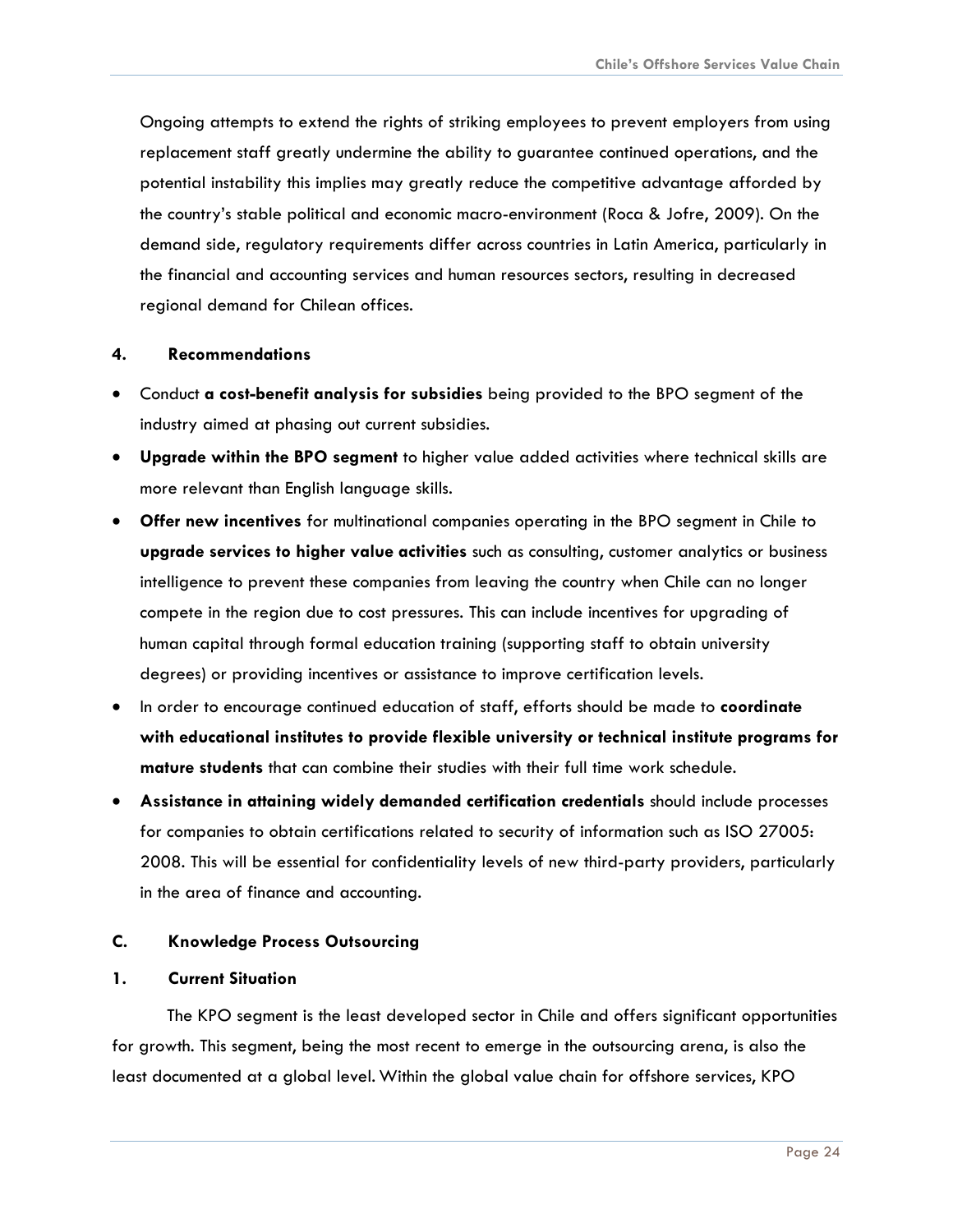<span id="page-25-0"></span>includes the following activities: business intelligence, market research, risk analysis, customer analytics, business consulting services and legal process outsourcing. The industry is just beginning to develop in Chile, accounting for total sales of US\$43.7 million, which is just 5% of Chile's offshore service exports in 2008 (IDC Latin America, 2009). Given the nascent stage of KPO in Chile, a few characterizations can be made. These are summarized below.

The most important company to enter the country to date has been Evalueserve, which established operations in Chile in December 2006 (Srivastava & Ortiz, 2009). The company set up operations in Chile as part of their strategy to expand its global presence to include teams in Chile, Eastern Europe, India and China to allow them to operate 24 hours a day, 5 days a week (A. Gupta, 2009). The company, based in Valparaiso, also caters to the vertical financial services market. Approximately 20% of their 150 person workforce is dedicated to horizontal KPO activities (Srivastava & Ortiz, 2009).

Other firms that are entering this segment in Chile include Euromonitor International, a global leader in market research that recently established its first Latin American center in Chile in June 2009. This center will be used to gather market information from around the continent, and clients will include both regional and global companies (Euromonitor International, 2009). Local firms offering knowledge process services have principally been dedicated to the domestic market. One start up that has recently begun to export services to Mexico is Penta Analytics, a Chilean firm founded in 2003. From 2008 to 2009, it doubled its export sales in business intelligence and market research (Penta Analytics, 2009; Prochile, 2009).

There is a strong cadre of international consulting firms in Chile, including Mckinsey, Boston Consulting Group and Mercer. Leading global consulting firms that are not present in Chile have either not yet established Latin American offices, or have offices exclusively in Brazil or Argentina.

The growth of Legal Process Outsourcing (LPO) has very limited potential in Chile. The current structure of the profession makes it unlikely that Chile will emerge as a lead supplier. The largest law firms in Chile have no more than 150 lawyers, approximately the same size as Infosys´s first LPO project in India with Lexis Nexis (Sako, 2009).

#### **2. Growth Potential**

Chile has high potential for growth in this sector, supported by the availability and high quality of its professional workforce. Growth is possible both amongst emerging domestic firms and via the attraction of foreign firms. At a global level, the sector is largely characterized by small and medium sized companies and consolidated giants have yet to emerge, as in the ITO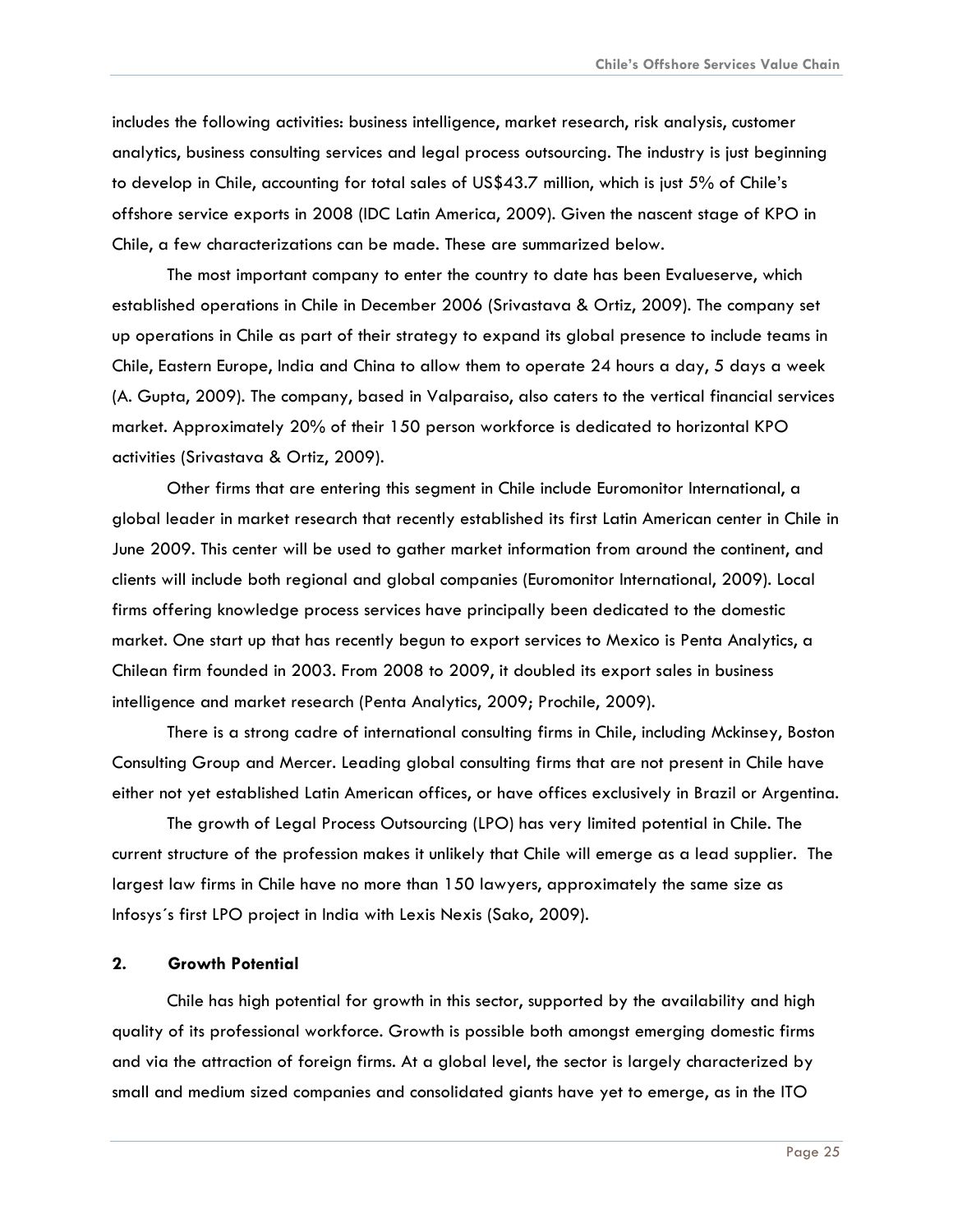and BPO sector (Gereffi & Fernandez-Stark, 2010). This means that small or medium sized local and regional firms are still able to compete internationally. In addition, established KPO firms such as Evalueserve are beginning to expand their networks globally, building client teams that bridge all offices, in order to provide uninterrupted, multilingual and multicultural services for their clients. Chile's competitive advantages in workforce availability, smooth immigration policies, tax treaties and economic and political stability make it an attractive destination compared to other regional alternatives. Chile does, however, face competition as a regional center from Argentina.<sup>[23](#page-26-0)</sup> Copal Partners, one of Evalueserve's competitors, has established operations in Buenos Aires, as has Ireva, although a very limited part of the work of these companies is focused on horizontal industries (Copal Partners, 2009; Irevna, 2009; Srivastava & Ortiz, 2009).

At a global level, firms in this segment can be divided into four types: (1) new firms that have emerged to provide a range of KPO activities, which also provide advanced activities in the financial sector (e.g., Copal Partners); (2) large ITO and BPO giants that have expanded their service offerings to include higher value services (e.g., Genpact); (3) existing firms that have long provided one of the services included in this category and now are beginning to offer others (e.g., Forrester Research); and (4) law firms that have adopted the Global Delivery Model through joint ventures with IT firms (e.g., Bodhi Global).

 Firms are attracted by human resources availability and strategic position with time zones similar to the United States and off-cycles with Europe and Asia. These companies require multilingual staff with a global perspective that can interact with both clients and internal offices around the world. Where these capabilities do not have a strong presence in a market, smooth immigration policies and an attractive place to live become key factors in location selection (Srivastava & Ortiz, 2009).

Chile's tertiary education provides a labor force with strong business skills. In the 2008 América Economía Ranking of MBAs in Latin America, Chile has six programs ranked in the top 20 (Argentina and Brazil have just three programs each ranked in the top 20), and it graduates approximately 1,000 MBAs annually (América Economía, 2009). The country also graduated 3,500 commercial engineers<sup>[24](#page-26-1)</sup> in 2007, accounting for over 10% of all university undergraduate degrees and providing a solid supply of analysts to work in this industry (Ministerio de Educación, 2009). By comparison, 7% of Argentina's undergraduates pursue Bachelor's degrees in business

<span id="page-26-0"></span> $^{23}$  While Brazil is well known as a business center in Latin America, the country's complex and expensive corporate<br>tax policies create a significant disincentive to offshore services (KPMG International, 2006).

<span id="page-26-1"></span> $24$  A Commercial Engineering Degree is equivalent to a 5-year Business Administration Degree in other countries.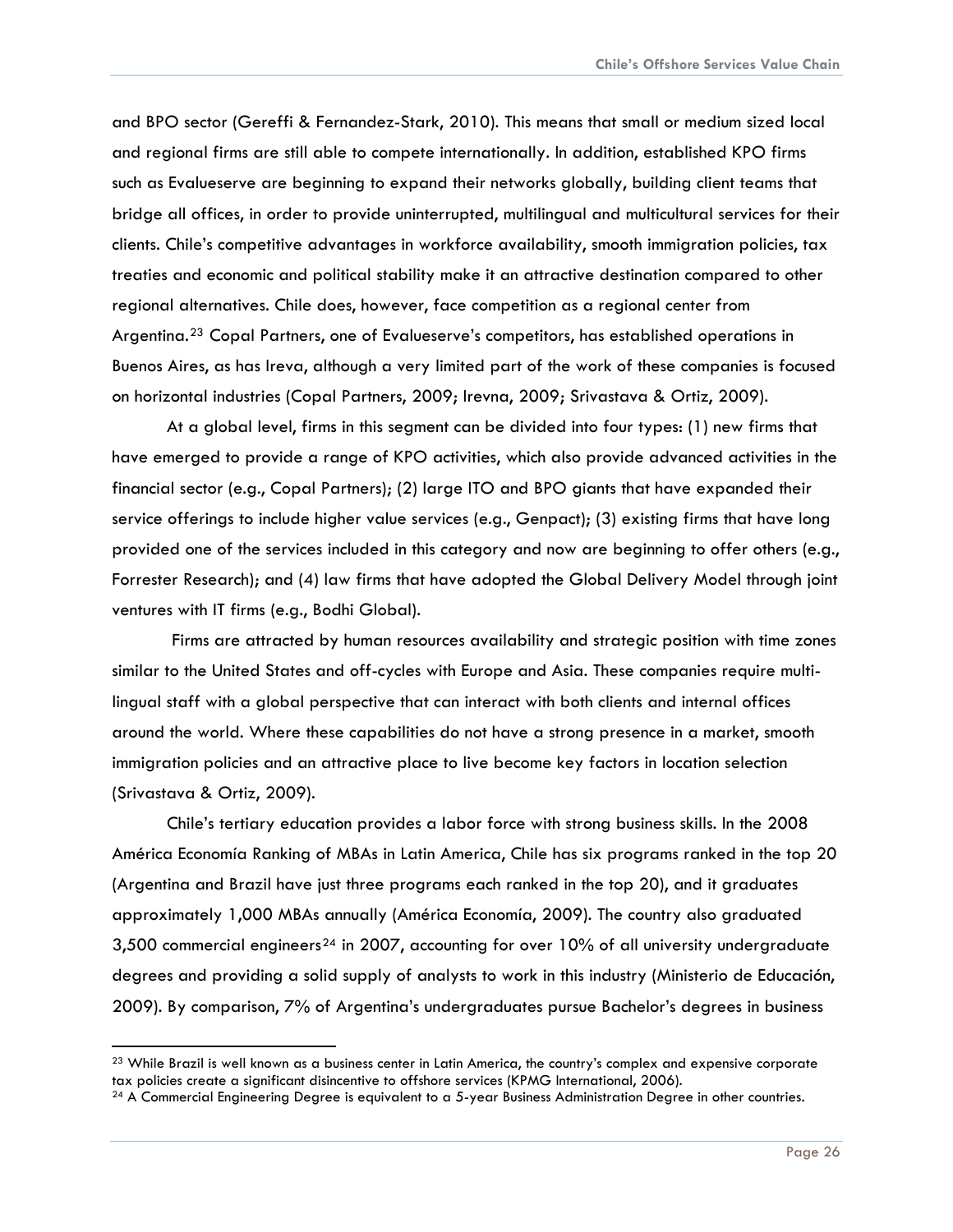<span id="page-27-0"></span>administration (Global Foundation for Management Education, 2006). Furthermore, in Chile the annual compensation for a financial analyst is US\$40,789. While nearly twice the cost of an analyst in India, it is much lower than in the United States (average annual compensation for a US analyst is US\$70,000) (Mercer, 2008). Also, a higher proportion of professionals speak English than the rest of the population (around 7-10%). Where local human resources are unable to satisfy needs, such as language skills to interact with multiple cultures or specific industry knowledge, the immigration policies combined with the high standards of living in Santiago and Viña del Mar make the country an attractive location for international staff (Schenkel & Knezovic, 2009).

#### **3. Challenges**

While horizontal services provide interesting potential for growth, it is important to recognize that leading destinations including India, Ireland and Eastern Europe are all beginning to compete within this segment.

- The most significant challenge is that **the use of the term KPO is very broad** and is not consistently used, making generalized policy formation for the sector complex.<sup>[25](#page-27-1)</sup> In particular, individual firms are less likely to brand their services as KPO. It is thus important to brand these higher value services by activities – such as Market Intelligence or Business Analytics. This inconsistency makes it more challenging to identify firms that are operating in the KPO segment, compared with ITO or BPO providers.
- These **services involve significant interaction with clients and coworkers from all around the globe**. This requires that staff be both fluent in English and have a broad global outlook. The shortage of staff with international experience and/or English was highlighted by BCG (2007a) and must be addressed.
- **KPO operations require higher-level initial capital investments**, particularly in human capital. Companies principally hire MBAs and professional staff and compete with the traditional business sector for these individuals. Initial capital outlays therefore may require signing bonuses and much higher salaries with long-term contracts (as opposed to hourly wages of the BPO industry).

<span id="page-27-1"></span><sup>&</sup>lt;sup>25</sup> See Appendix D for an overview of the different uses of the term KPO.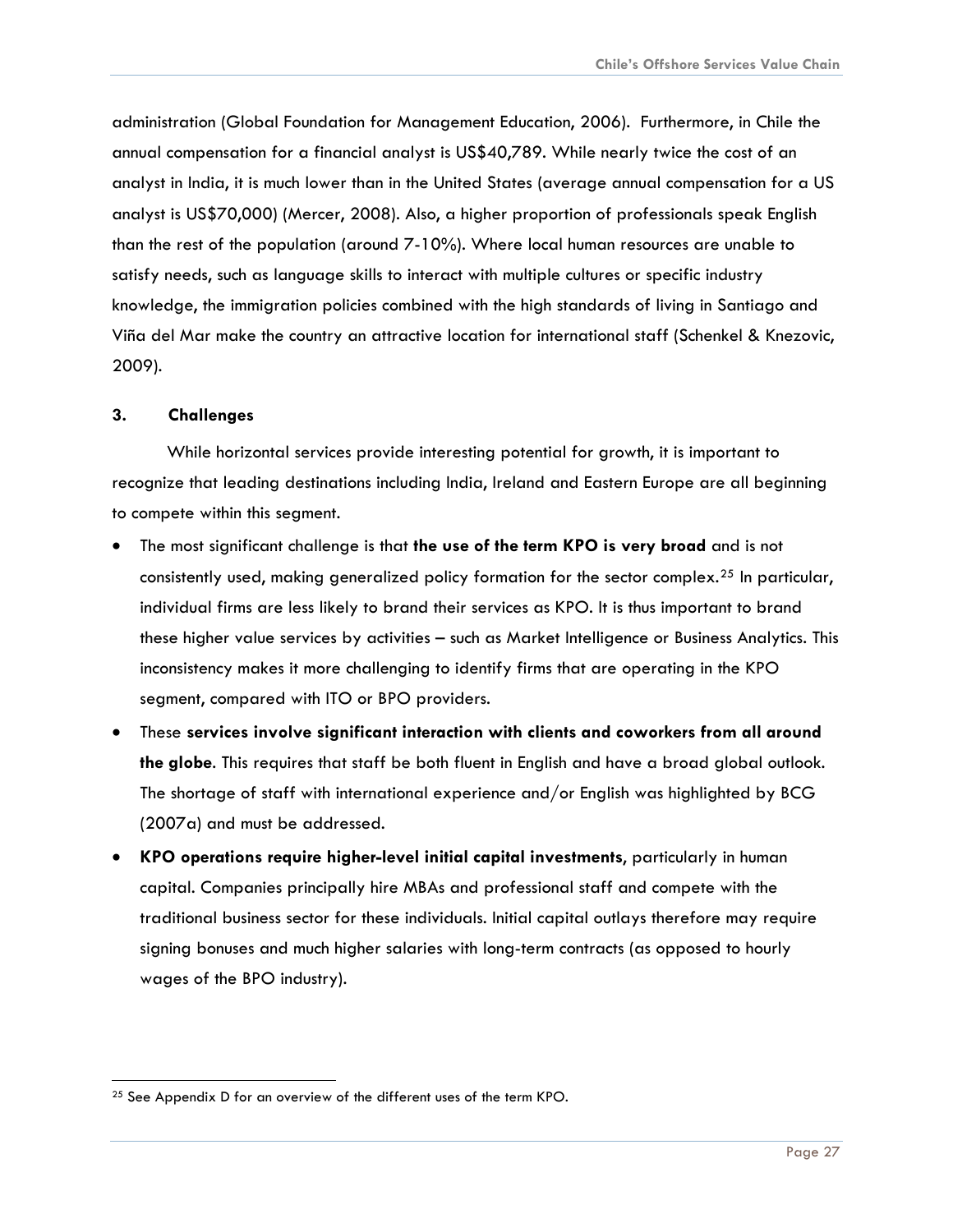#### <span id="page-28-0"></span>**4. Recommendations**

- Approach companies already operating in Chile in the BPO segment such as Accenture, IBM, Capgemini and Tata Consultancy Services that offer KPO services in other parts of the world. **Offer training incentives for development of these service offerings in Chile**. In addition, target existing KPO firms in India and promote Chile as a complementary site for the Indian operations.[26](#page-28-1)
- **Increase awareness of scholarships available for short-term technical training abroad**  available to the Global Services Cluster through Becas Chile<sup>[27](#page-28-2)</sup> (Becas Chile, 2009). In addition, provide incentives for companies to offer internships abroad in other global offices to better prepare Chilean professionals. This will facilitate not only increased cultural awareness, but also knowledge and technology transfer when the staff returns.
- **Offer an English program directed to professionals in this field** in addition to the current English program for IT specialists.

#### **D. High Value Services in Vertical Industries**

KPO and the equivalent high-value segments of individual industry value chains are the fastest growing, most dynamic sectors of the offshore services market (Gereffi & Fernandez-Stark, 2010). Today, these are currently dominated by engineering and innovation services, including new product design and R&D as firms work "to increase speed to the market for their new products or processes and to better access Science & Engineering (S&E) talent" (Manning et al., 2008, p. 3). Given its talented labor pool, Chile has tremendous potential to become an important player in this R&D and engineering market. While domestic R&D spending has traditionally been very low, progress has been made in establishing an effective National System of Innovation through the creation of both institutional capacity and funding opportunities (Ministerio de Economía, 2009). Even prior to these efforts, in 2006 Chile ranked 20<sup>th</sup> in the world innovation list. By 2009, the country was highlighted as one of the world's new innovation hotspots (Kao, 2009).[28](#page-28-3)

<span id="page-28-1"></span> <sup>26</sup> See (Gereffi & Fernandez-Stark, 2010).Table 6 and Table 7 provide information on the services provided by different companies in ITO, BPO and KPO.

<span id="page-28-3"></span><span id="page-28-2"></span><sup>&</sup>lt;sup>27</sup> Becas Chile is the system established under the new National Innovation System to streamline scholarship applications and awards for students, technicians and professionals to study abroad. The goal is to provide financial support for up to 30,000 Chileans to study abroad during the next ten years (Comité de Ministros- Chile, 2009).<br><sup>28</sup> The top 20 countries in this ranking included, in order: United States, Finland, Israel, United Kingdom, Japan, Denmark, Brazil, New Zealand, France, Netherlands, Sweden, China, Germany, Russia and Chile.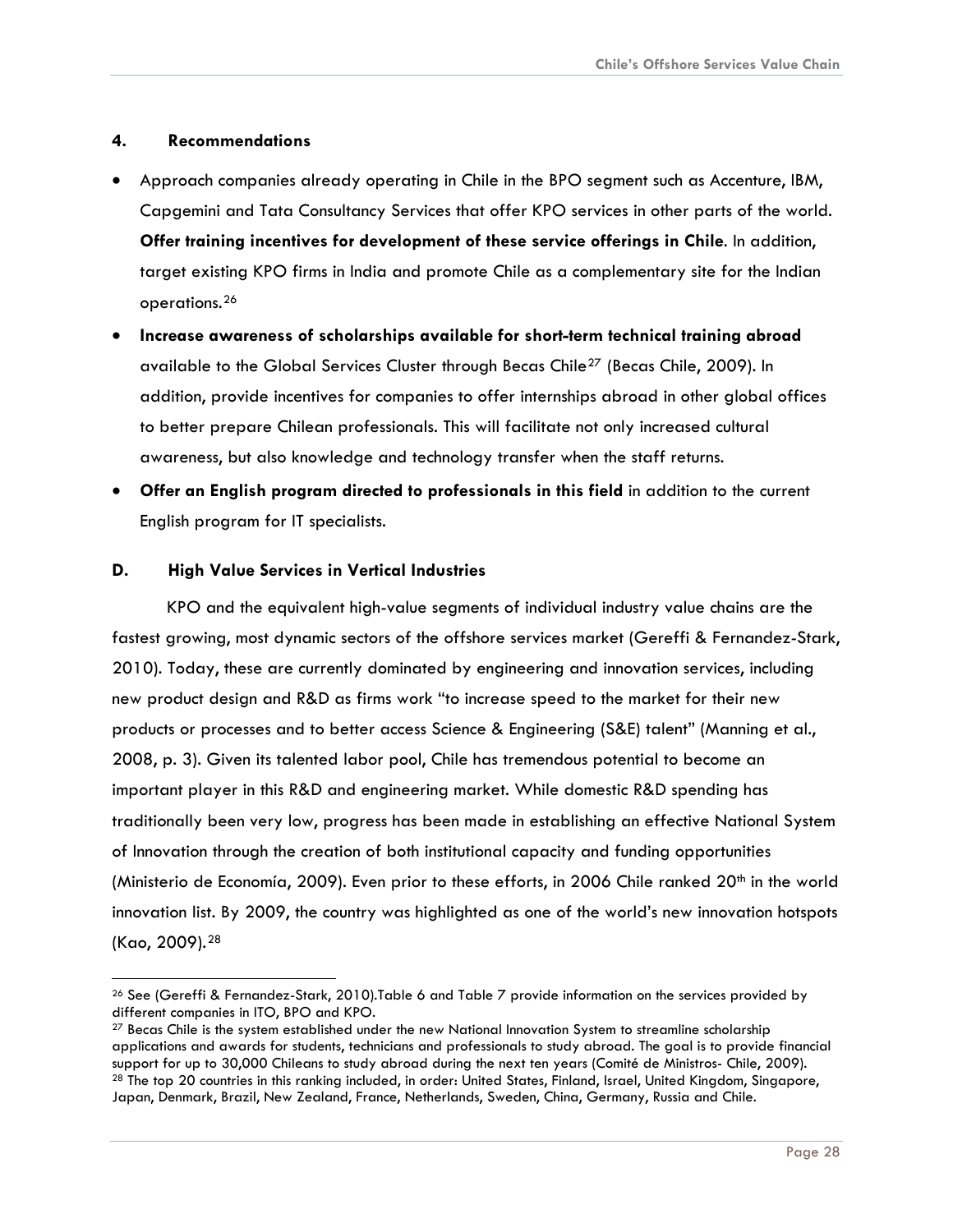Positioning Chile as an innovation export platform requires an in-depth understanding of the key elements in the location decision-making of the client firms, and specifically of firms choosing to put new high value service facilities in emerging economies. For these firms the most important attraction is the growth potential in the market, followed by the quality of R&D personnel, the presence of strong university faculty, and costs (Thursby & Thursby, 2006). While Chile's broad range of free trade agreements, across Latin America and beyond, provides a large market for expansion, high quality R&D personnel and strong university faculties tend to be more limited. However, Chile has specialized in a number of industries in which it is in a position to not only export products, but also to export innovation services.

The following section outlines a strategy in which Chile can offer higher value added services in specific industries, based on upgrading of the country's current position of those sectors in their global value chains.[29](#page-29-0) In order to identify high potential opportunities for Chile, the following methodology, a Tier Industry analysis, was employed.

First, potential export industries were considered. The sample of industries was selected according to: (1) High Potential Cluster recommendations from BCG (2007a): copper mining, financial services, fruit and processed foods, aviculture, aquiculture and tourism; (2) High Potential Clusters identified by the Ministry of Economy (Ministerio de Economía, 2009): mining, aquiculture, foods and special interest tourism: (3) Industries supported by ProChile: architecture, audiovisual, environmental services, forestry, pulp and paper, mining and legal services related to mining; and (4) industries currently supported through CORFO's High Tech Investment Program (CORFO, 2009c): biotechnology, mining, salmon, renewable energy, agribusiness.<sup>[30](#page-29-1)</sup> Interviews were then conducted with industry associations, leading companies, academic institutions and institutional actors.<sup>[31](#page-29-2)</sup> Secondly, three key criteria were used to identify the export potential of each industry: these are expertise or "know-how"; qualified human capital availability; and regulatory framework.[32](#page-29-3) Table 4 below provides a simple framework for analysis of an industry's readiness to enter the global offshore services market.

l

<span id="page-29-0"></span><sup>&</sup>lt;sup>29</sup> In January 2010, CGGC will present a report with strategic recommendations for the development of the offshore services industry in Chile.

<span id="page-29-1"></span><sup>&</sup>lt;sup>30</sup> This list of sectors is not intended as a comprehensive analysis of the Chilean economy; rather the goal is to provide policy makers with a further decision-making tool to identify high potential industries and to reassess current promotional strategies.

<span id="page-29-2"></span><sup>&</sup>lt;sup>31</sup> See Appendix E for the list of companies, industry associations, academic institutions and institutional actors interviewed for this study.

<span id="page-29-3"></span> $32$  The intensity of regulatory conditions has a negative impact on the ability to start to trade in services while cooperation between regulatory authorities between the exporting and importing country, or measures such as the adoption of international standards are key to increase service trade (CEPAL, 2007).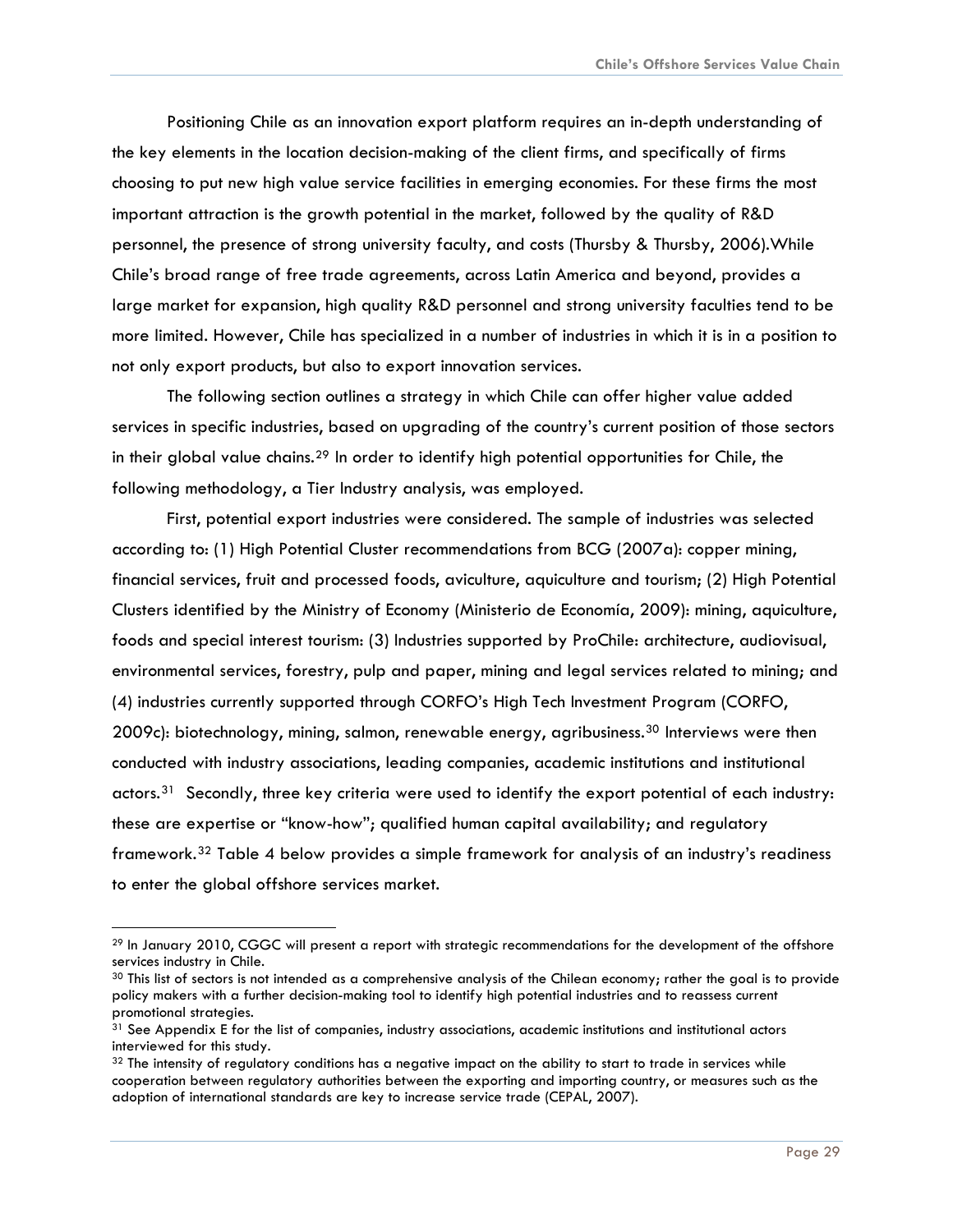|                                                 | Tier 1                                          | Tier 2                           | Tier 3                     |  |
|-------------------------------------------------|-------------------------------------------------|----------------------------------|----------------------------|--|
| Regulatory and/or<br>institutional<br>framework | Good                                            | Poor                             | NA.                        |  |
| <b>Expertise</b>                                | Good-Excellent<br>Fair                          |                                  | Poor                       |  |
| <b>Qualified human</b><br>capital resources     | Good-Excellent                                  | Fair                             | Poor                       |  |
| <b>Potential</b><br>competitiveness             | Good-Excellent                                  | Fair-Good                        | Unsatisfactory             |  |
| <b>Global Value Chain</b><br><b>Positioning</b> | High value segments                             | Low to Mid value<br>segments     | <b>NA</b>                  |  |
| <b>Examples</b>                                 | Agrifoods, Mining<br><b>Engineering Service</b> | Audiovisual,<br>Renewable Energy | Automotive R&D<br>services |  |

#### <span id="page-30-0"></span>**Table 4. Industry "Readiness" for Offshore Services Exports**

Scale: Unsatisfactory- Poor- Fair- Good- Excellent Source: CGGC

Tier 1 presents opportunities with the highest potential. This tier captures industries in which Chile already has significant experience and expertise, sufficient qualified human capital, a supportive regulatory and institutional framework, and a large local market. Tier 2 industries require further measures and development at a domestic level before service exports can become significant. These industries are those in which Chile can leverage existing strengths, but needs further support to overcome challenges of institutional, regulatory or human resource constraints. Tier 3 industries are those with high levels of demand in the global market, but in which Chile has no clear advantage and limited experience and human capital.

#### **1. Tier 1**

Chile already has significant expertise and human capital in these industries that can be leveraged into the development of new offshore R&D centers and other high value added services. Typically, these sectors have regulatory frameworks that support the growth of exports. In general, firms in these segments, both local and international, first entered the Chilean market to address local demand, then gained experience and developed knowledge and expertise either through technology transfer or creating local solutions before beginning to export these services (Badilla, 2009; Campos & Schlechter, 2009; Jessen et al., 2009; Pino, 2009).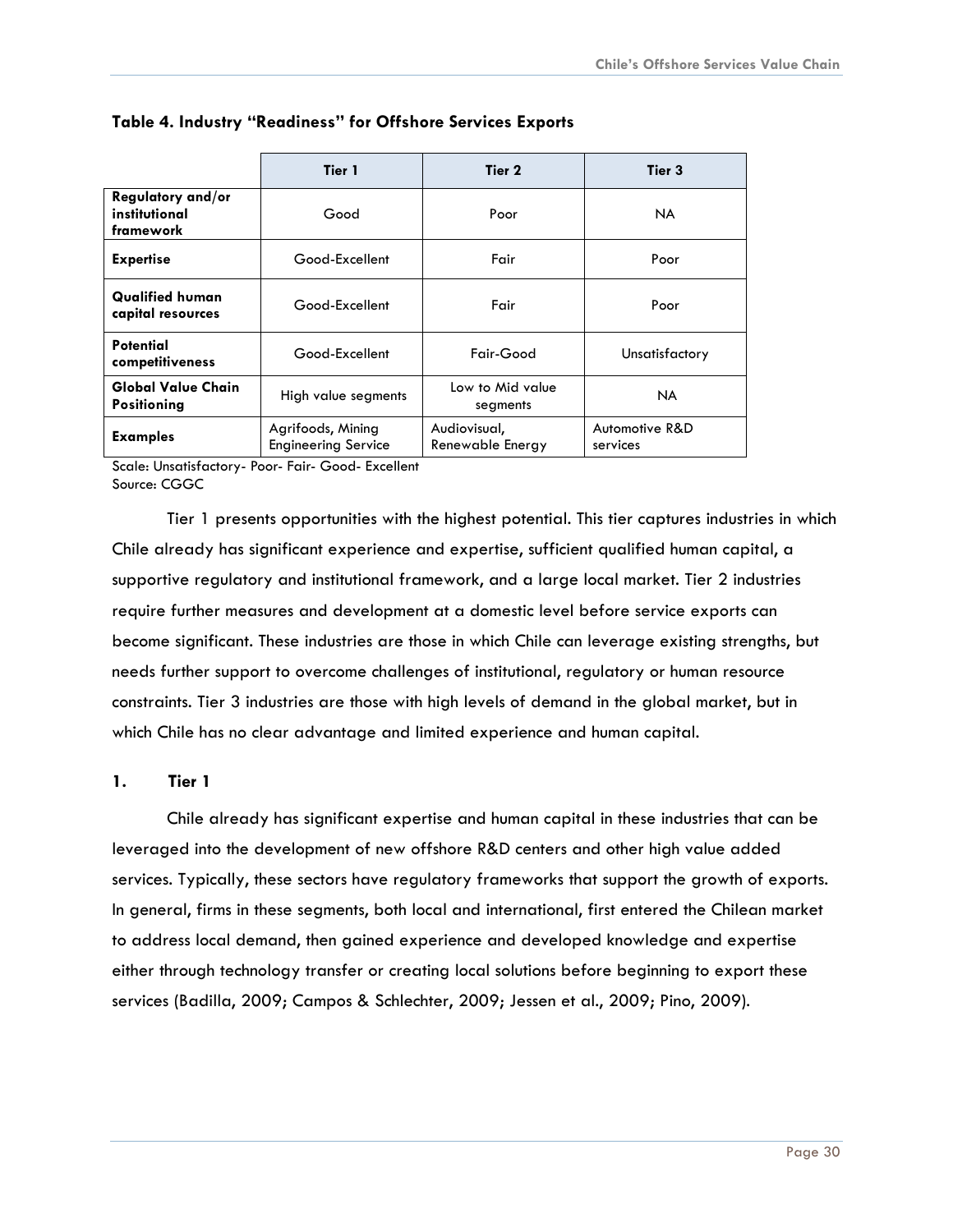#### **Mining**

#### • Engineering Services

Chile has long been a center of mining operations and in the past 20 years, the country has also emerged as one of the leading centers of engineering focused on the mining industry. As the international mining companies moved into Chile to tap into the country's tremendous mineral wealth, their large engineering partners began to set up operations in the country (Arze, 2009; Sanchez & Boolan, 2009). These firms, which include Hatch, Fluor, SNC-Lavalin, Bechtel, SKM-Minmetals and Ara Worley Parsons, have established a significant presence in Chile within the past 10 years (Arze, 2009). Having started providing lower value design drawings in Chile, today, five of these firms have Centers for Excellence for the copper industry based in Chile.<sup>[33](#page-31-0)</sup> These Centers serve as the lead offices in the development of all copper projects around the globe. Together, they employ over 3,500 people and in 2008, at the height of the copper boom, engineering services related to mining, alone exported an **estimated US\$275.6 million**, making it the largest offshore services export in the country for that time (IDC Latin America, 2009).

The economic crisis has without doubt slowed the exports of these companies Fluor Chile S.A., for example, in 2009 exported just 50% compared to its exports in 2008 (Prochile, 2009). However, it is expected that the positive trend of copper and mineral prices will continue or in the worst case stabilize at current prices, resulting in growth in the demand for engineering services once again (Badilla, 2009; Julio, 2009; Pino, 2009).[34](#page-31-1)

Chile has emerged as a leader in this field, but the country does face several challenges, specifically in terms of costs, to remain competitive versus others countries, such as Peru and South Africa that have growing competencies in this field (Julio, 2009; Merino, 2009; Sanchez & Boolan, 2009). All companies interviewed said that engineering graduates in Chile are technically very well educated for this field.

<span id="page-31-0"></span><sup>33</sup> These are Fluor, SNC-Lavalin, Ara Worley Parsons, Bechtel and SKM-Minmetals (based on a review of each of the company websites and interviews with company representatives).<br><sup>34</sup> The crisis has also had a positive impact in diversification of the industry. Companies such as Hatch have realized

<span id="page-31-1"></span>the difficulties of relying heavily on the mining industry and are beginning to strengthen capabilities in other areas, such as infrastructure and renewable energy. Their goal is to develop sufficient capabilities in the Chilean market and then begin to export (Pino, 2009).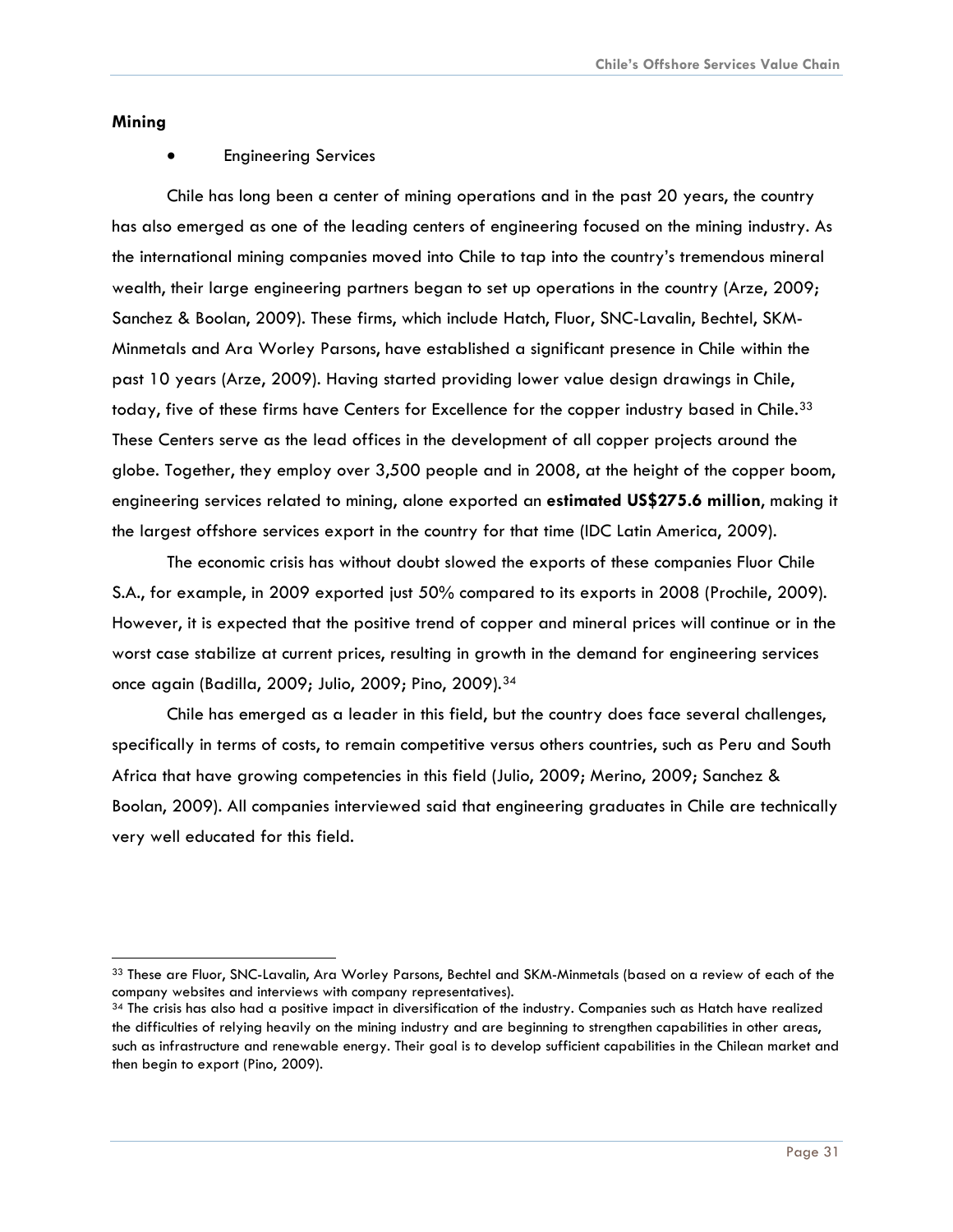#### **Biotechnology**

Copper, Chile's leading export commodity, is a non-renewable resource. While demand remains high, the supply is diminishing, making it more important to extract the copper efficiently. CODELCO, together with Nippon Metals, embarked on a joint project, BioSigma, in 2002 to develop new biotechnologies for extracting minerals from mines to drive sustainable economic and environmental growth in the industry. BioSigma now holds 17 patents for microorganisms that accelerate the process of removing copper from low-grade ore. The first plant is being established for CODELCO in northern Chile at a total cost of approximately US\$10-15 million. As the world's leading biotechnology company in the mining sector, BioSigma is essentially an R&D company and the company employs 15 PhDs, as well as a large number of engineers who are responsible for developing the plants in which the microorganisms are used. The company expects to begin to offer services commercially in 2011 (Badilla, 2009). This is an important development, given that the four other companies in the world that are working in this field have not been able to commercialize this service on a large scale.

**External Monitoring and Diagnostics** 

A number of companies in Chile are beginning to sell monitoring services and industryspecific software packages to serve the mining industry. At the cutting edge of these services is the External Monitoring and Diagnostics Center that has been established by ABB to serve clients in Chile and Peru. Their goal is to then serve other markets beyond the boundaries of Latin America. The company plans to expand its service offerings to include other industries, such as forestry and power generation (PR Newswire, 2009). The multinational firm SGS conducts mineral concentration and quality test services in the development of new mines. They have four pilot plants worldwide, one of which is in Chile and serves the Argentine, Peruvian and Brazilian markets (Jessen et al., 2009). Coasin Group, through its two subsidiaries C2 Mining Solutions and C2 Labs, is developing new techniques and software platforms to improve efficient use of assets, energy and control processes. They are already exporting these services to Peru and have announced that they will open an office in Argentina in the near future (Coasin Group, 2009).

#### **Agrifoods and Forestry**

Given Chile's favorable geographic and climate conditions, the country has been highly successful in establishing a large export industry in fruit and vegetables as well as forestry. As upward pressure continues in food prices around the world, Chile's strong experience, a wide range of climates and a disease free environment, combined with significant support from the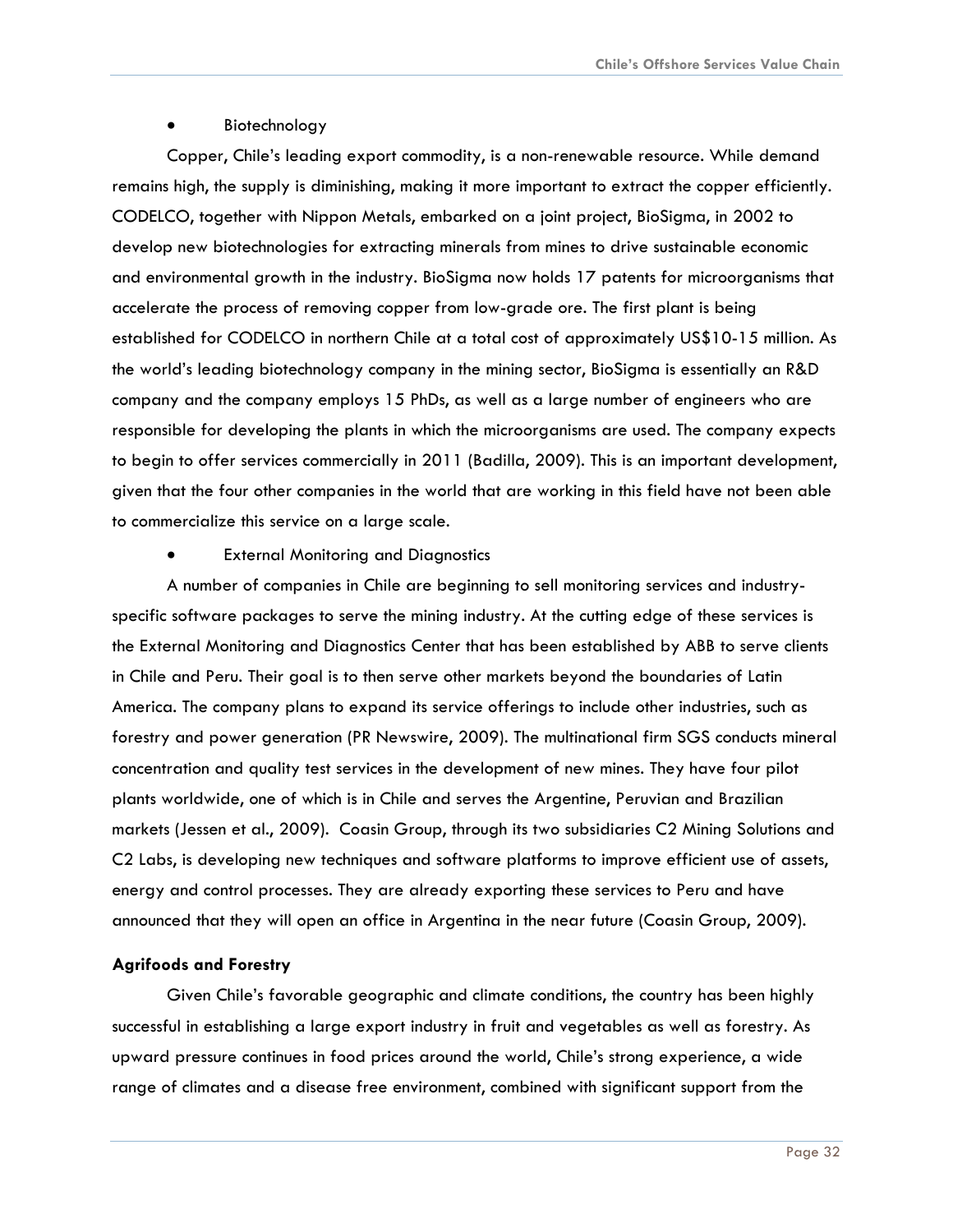country's Department of Agriculture, *Servicios Agriculturos y Granaderos* (SAG), have put the country in a good position to export R&D, increase the production of seeds as well as export other supporting services in both forestry and agriculture.

• R&D and Biotechnology in Seed Production

While Chile is not amongst the world's largest R&D spenders in agriculture, the country has shown greater success in diversifying its spending into the private sector than countries such as Brazil, Mexico, India and South Africa, where research is funded mostly by public institutions (McIntyre et al., 2009). Eight of the world's leading seed producers have operations in Chile, including the three top companies -- Monsanto, Pioneer and Syngenta -- all of which have established Chilean R&D centers (Campos & Schlechter, 2009). While three quarters of the research is conducted in universities and public research organizations such as the Institute for National Research (INIA), substantial tax reductions on contributions to universities from the private sector has helped to increase sales of R&D services (Stads & Covarrubia Zúñiga, 2008). In addition, Chile already boasts independent research laboratories including Massai Agricultural Services and Tuniche Seed Services with substantial experience working with multinational companies (Campos & Schlechter, 2009; Hennicke, 2008).

Long term investments in human capital in the sector have also led to Chile having one of the most highly qualified agricultural research staff in Latin America (Stads & Covarrubia Zúñiga, 2008). Universities are beginning to interact more consistently with the private sector to ensure that they are meeting demand for qualified staff and researchers generally have advanced degrees (Campos & Schlechter, 2009).

• Engineering

As a leading producer of fruit and other food products, Chile has developed competencies in the engineering of food processing plants. For example, POCH, a Chilean engineering firm, won a contract to develop a food plant in the United Arab Emirates for the Brazilian food processing company, Sadia, having successfully completed two agro plants here in Chile for Agrosuper and the salmon industry (Poch Corp, 2009). In addition, as ABB have had success commercializing remote monitoring for the mining industry, Agrosat Chile S.A. operates remote monitoring systems (or precision agriculture) from Chile and Germany in the agricultural sector. The company currently provides services to Mexico and Brazil and recently received a grant from INNOVA Chile to further strengthen its technology (Agrosat, 2009).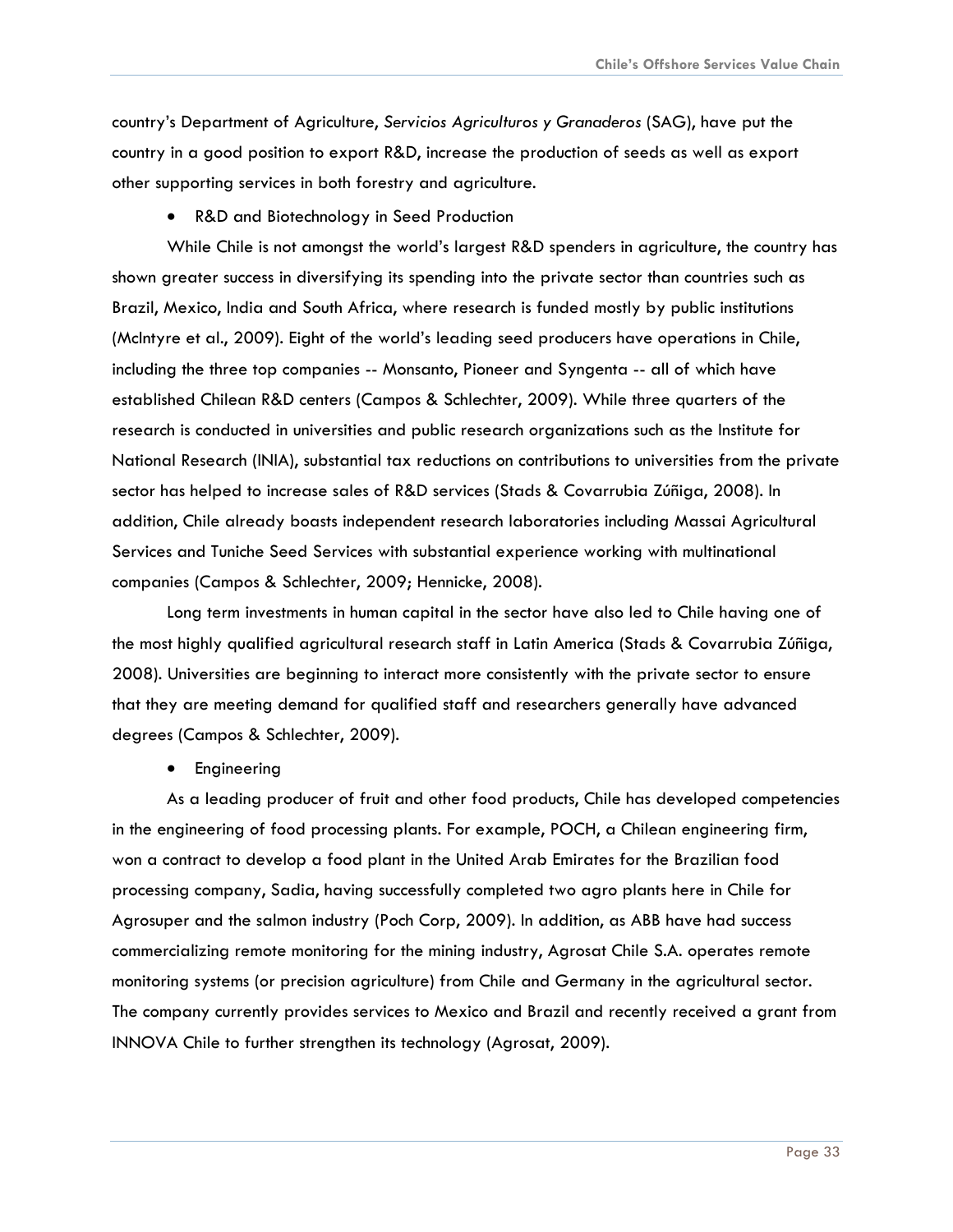In the forestry industry, Woodtech, another company supported by Innova Chile, has developed an innovative method of measuring log loads, and the volume and density of wood chips, as well as extending the application to measure coal volume. This method is fast, accurate and environmentally friendly. The company began offering this method as a product, but they have recognized the benefit of providing full service installations and now export these services to Ecuador, Argentina, Brazil and Germany (WoodTech, 2009). Ritrama, an Italian labeling company, has established an R&D laboratory in Chile as part of its new manufacturing plant that will focus on developing new paper and film adhesives. The company is looking to expand into the Latin American market (Ritrama, 2009).

#### **Aquaculture**

The aquaculture industry is dominated by the production of salmon in Chile. The industry has developed substantially over the past two decades, undergoing a radical change from an infant industry to what today is a highly sophisticated cluster. Prior to the 2008 ISA (Infectious Salmon Anemia) crisis, Chile was the second largest salmon producer in the world (R. Infante, 2009). The presence of large multinational firms in Chile, including Marine Harvest and Mainstream, has led to significant technology transfer (Katz, 2006).

• R&D and Biotechnology in the Salmon Industry

Research and development in the salmon industry in Chile has been slow, although investments reached US\$77 million per annum by 2006. The research facilities established within the past five years include Cien Austral, a research initiative that was set up in 2005, and brings together a number of universities as well as local and international private companies (Cien Austral, 2009). The new AVS Chile center was established in 2007 with six PhDs on staff (AVS Chile, 2009),<sup>[35](#page-34-0)</sup> while the EWOS Innovation Center was set up in 2008, funded by Norwegian capital (EWOS Innovation,  $2009a$ ).<sup>[36](#page-34-1)</sup> In addition, Biomar, operating in the fish feed sector, also conducts R&D research in Chile (R. Infante, 2009).

However, perhaps the most important research to emerge in this past year has been the initiatives to tackle the problem of ISA, a disease that limits growth size in salmon. Three Chilean

<span id="page-34-0"></span><sup>&</sup>lt;sup>35</sup> AVS Chile was established in August 2007 by the three world class Norwegian research institutes within Aquaculture: Akvaforsk, Veso and Sintef Fisheries and Aquaculture. The shared goal of these institutes is to become stronger international R&D players and by this way contribute to the advancement of the global aquaculture industry (AVS Chile, 2009).

<span id="page-34-1"></span><sup>36</sup> EWOS Innovation aims to be globally recognized as the leading commercial Research and Development company, with a focus on creative high quality research and the implementation of advances within nutrition and production technology (EWOS Innovation, 2009b).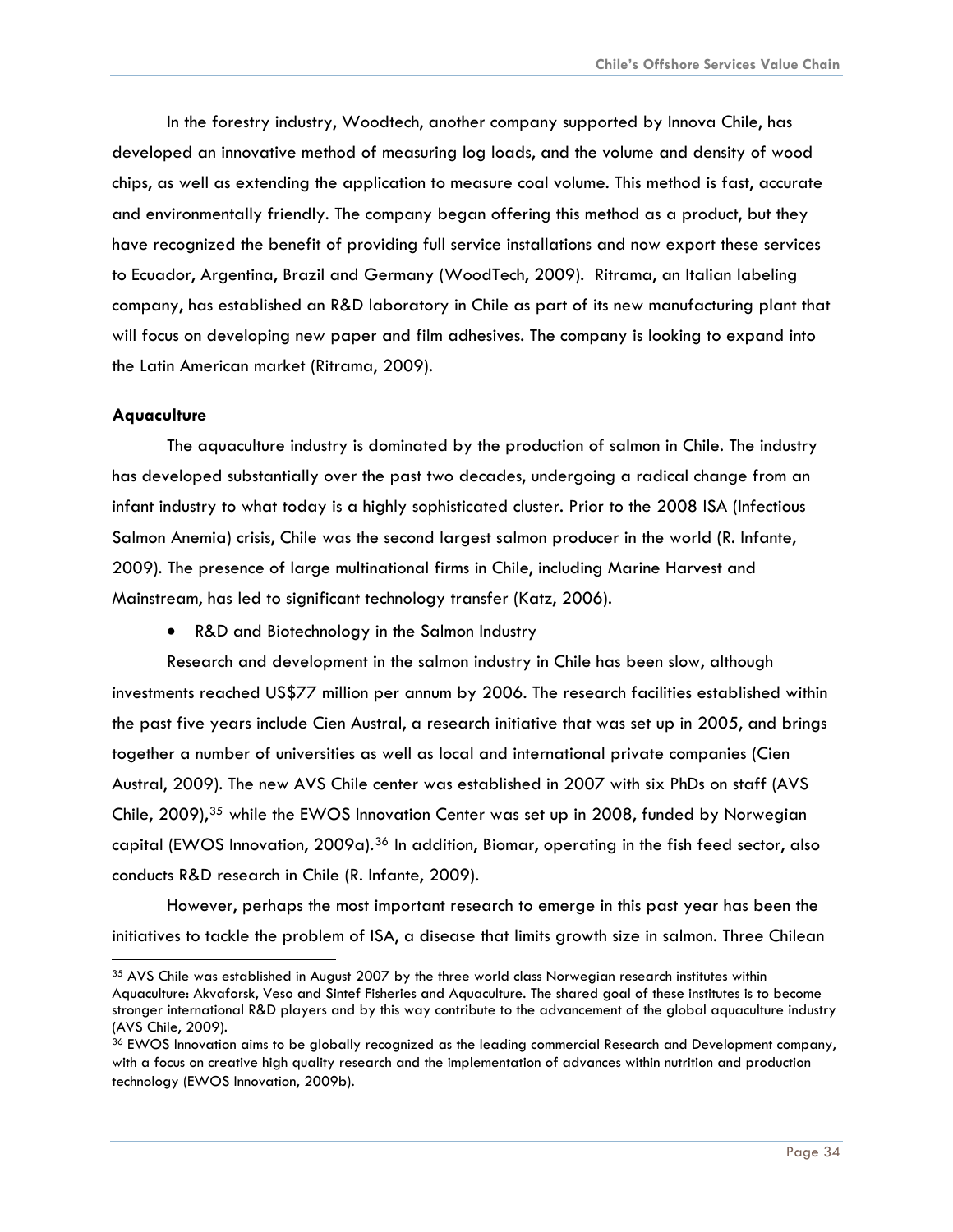companies have produced vaccines against this virus, including Corporación Farmacéutica Recalcine, Diagnotec and Centrovet, investing over US\$11 million in this research (El Mercurio, 2009). As Chile was one of the first commercial producers of salmon to be seriously affected by the virus, they are the first to have developed the vaccine. Other producing areas such as Scotland are already being affected by the disease, thus catapulting this research initiative to international commercialization. The development of these vaccines and vaccination services is being supported by Innova Corfo (Cluster Salmon, 2009)

• Other Services

Other high value services include analytics and industry-specific market intelligence. Kaweskar Desarrollo y Tecnología S.A. provides outsourcing services in process improvement, R&D across all aspects of the salmon industry, as well as market research and project formulation services (Kaweskar, 2009). SGS Aquatic Health has set up a research laboratory in Puerto Varas that serves the salmon industry providing analytics for salmon – testing antibiotics, vaccines and microbiology. They are currently making a large investment in growing this division, and their plan is to develop local capacity and then to serve the emerging market in Brazil (Jessen et al., 2009).

#### **Retail**

The Chilean retail sector is the most advanced in Latin America, and local retail firms have proven highly competitive in both local and regional markets in the face of competition from global brands (Bianchi, 2008). Falabella S.A. is already one of the largest and most consolidated retailers in Latin America, while Cencosud S.A. has successfully expanded into Argentina, Brazil and Peru. The regional expansion of firms in this sector has led to numerous IT service providers (both large firms and smaller enterprises) in the industry following suit, while new consumer analytics services are emerging to serve both the local and international market.

• ITO and BPO services for Retail

*Administradora de servicios computacionales y de credito CMR Falabella* is a subsidiary of Falabella based in Chile and it supports all IT needs for the company, exporting US\$3.685.720 in services to Argentina, Peru and Colombia in 2008 (Prochile, 2009). While the company remains a captive center, there are 200 employees involved in the export of these services. Cencosud, on the other hand, has outsourced all of its IT services around Latin America to Sonda in Chile (Sonda, 2005).

Smaller companies in the ITO segment include BBR and Proretail. BBR, established in 1995 to service the retail value chain, provides software interface platforms to facilitate the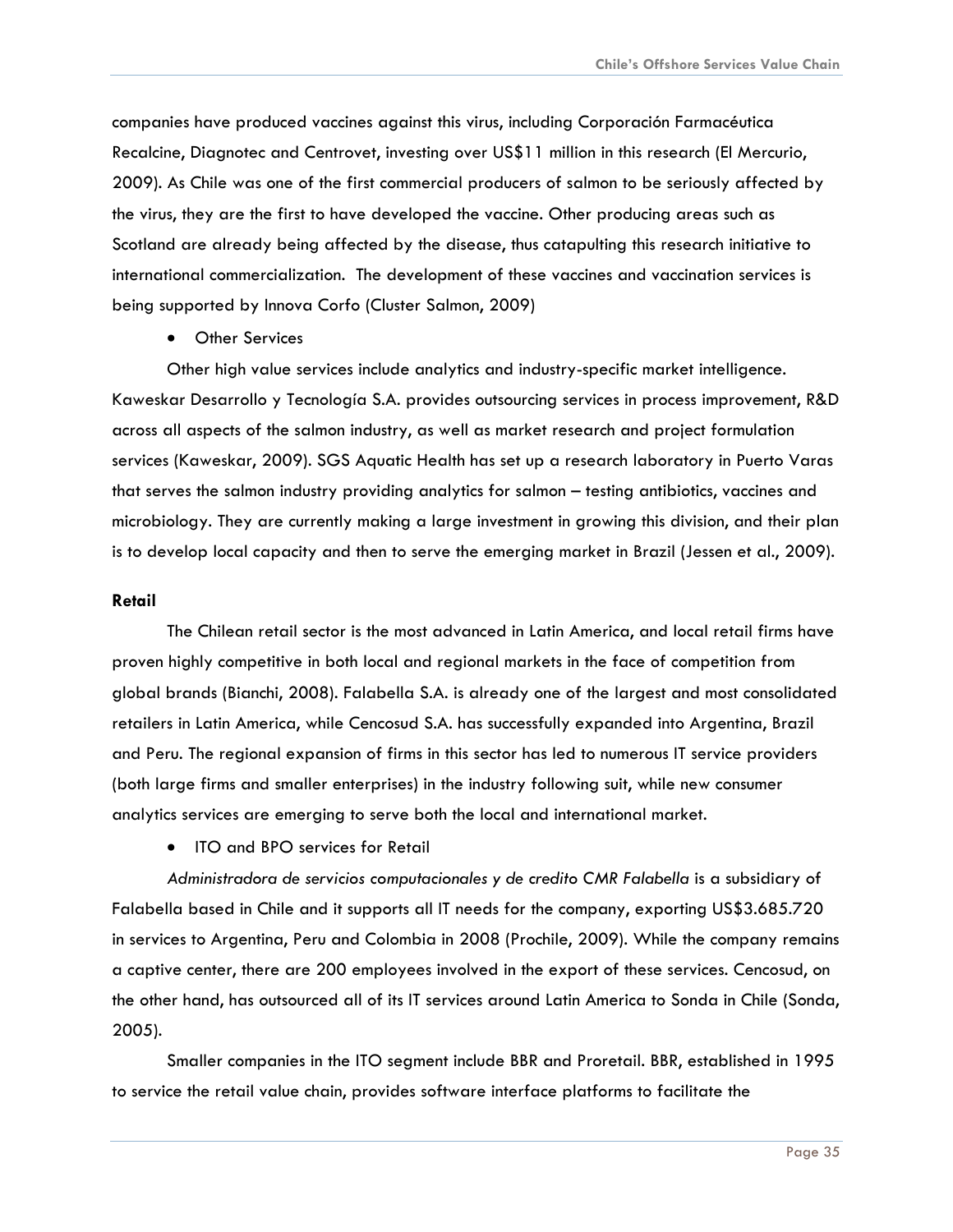management of vendors in the market. In 2008, the company began exporting to Mexico, where it serves a leading pharmacy chain (BBR, 2009; Prochile, 2009). Proretail in Chile provides outsourcing support to Sodimac Argentina, Sodimac Peru and Sodimac Colombia. Their platforms help clients reduce losses and improve organizational efficiency in the retail sector (Proretail, 2009).

• Consumer Analytics Services

The firm Scopix has emerged with a sophisticated IT platform to provide customer behavior analytics for retail outlets. The firm is supported through a close relationship with Fuqua Business School at Duke University in the United States. The Chilean market provides the company with an excellent test environment for their services, given that the level of sophistication of the retail industry in Chile is the same as in the United States and the United Kingdom (Schilkrut & Vera, 2009). Consumer analytics will be conducted both from Chile and the United States. Another firm, Penta Retail, was established in 2003 to provide consumer analytics services focused on increasing sales, customer loyalty and maximizing retail spaces. In addition to providing support for clients in Mexico and Peru from Chile, Penta Retail set up an office in Brazil in 2007 (Penta Retail, 2009)

#### **Financial Services**

Following the privatization of the pension system in the 1980's and the creation of large private pension funds (*Administradoras de Fondos de Pensiones* ), Chile has established a strong, large and resilient financial system (Financial Sector Assessment Program, 2004). Competition in the banking sector is particularly high, where firms have access to foreign credit and capital markets. Given its increased integration into the international financial system, Chile requires efficiency and innovation on the part of the banking sector (The Boston Consulting Group, 2007b). The country has thus developed significant capabilities. As an outsourcing segment, however, financial services still contribute very little to the country's exports, accounting for just US\$23.7 million in 2008 (IDC Latin America, 2009).

• Back office Support

Tata Consultancy Services purchased Chile's largest BPO firm for the Chilean financial industry in 2005. Tata Consultancy Services now provides for 60-70% of the back office needs of the country's banking sector (Roca & Jofre, 2009). Micrologica S.A. has produced a specialized rapid check out service for banks in the U.S. (Palo, 2009).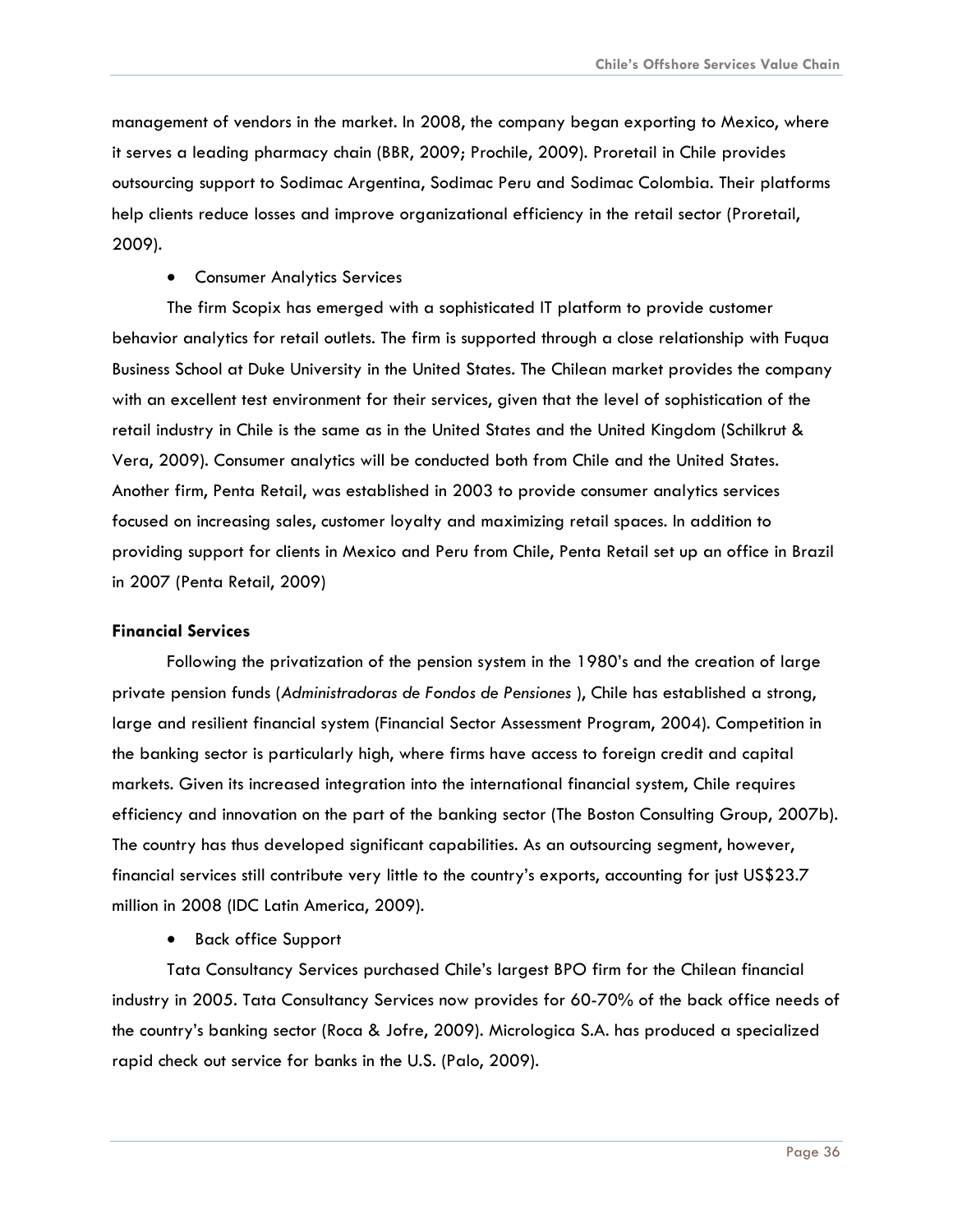• Investment Banking Services

<span id="page-37-0"></span>Evalueserve Chile works in the investment bank value chain. The company has 60 people in Chile dedicated to one investment bank conducting index research, derivatives strategy work and equity research both on US and Latin American stocks. They have two lines connected with the bank in New Jersey to ensure seamless integration with the client (Srivastava & Ortiz, 2009).

#### **2. Tier 2**

Tier 2 industries face either regulatory and/or human resource and experience challenges that must be overcome before significant growth in exports can be realized. Tier 2 industries are important for the country to further diversify its service export sector, reducing vulnerability to cyclical downturns such as in commodity prices that had an important impact on the engineering sector in 2009 (Arze, 2009). Examples in this sector include: architecture, audiovisual services, clinical trials, renewable energy and astronomy.

#### **Architecture**

The offshoring of architectural services is a tremendous growth area in the global offshore services industry. Many of the services offered in this category include 2- and 3-D modeling, computer aided design (CAD), and detailed plans for construction blue prints and engineering. While Chile has a large number of civil engineers, there are limited cost advantages for the country to engage in the offshoring provision of these services. Chile's best opportunity is to enter the market through the exportation of the higher value activities of consulting services and master design plans.[37](#page-37-1) The country's architects already have a well-earned reputation internationally. For example, Alejandro Aravena, Executive Director of Elemental S.A., a company that provides consulting, original concept and design work and master plans for social housing, was recently selected as one of just five finalists for the Global Award for Sustainable Architecture in 2008 in Paris (Global Award, 2009), and several firms already export services to Spain, the United States and the Middle East (eg. Atelier A4, Alemparte Barreda & Asociados, Sabbagh Arquitectos, Archiplan).[38](#page-37-2) In addition, *the Asociación de Oficinas de Arquitectura* (AOA) has set up an agency in Beijing hoping to capture a part of the growing Chinese market.

<span id="page-37-1"></span><sup>&</sup>lt;sup>37</sup> These activities consist of the most advanced segments of the architectural value chain. They include understanding of the general environment and client needs, which requires a creative approach. These designs are then transferred to detailed blue prints for construction.

<span id="page-37-2"></span><sup>38</sup> Companies identified as service exporters by AOA (Sielfeld, 2009) Followed by a review of company websites [http://www.archiplan.cl/,](http://www.archiplan.cl/) <http://www.alempartebarreda.cl/index01.html>.,<http://www.sabbagharquitectos.cl/>, [http://www.atelier4architects.com,](http://www.atelier4architects.com/) [http://www.alemparte-morelli.cl/.](http://www.alemparte-morelli.cl/)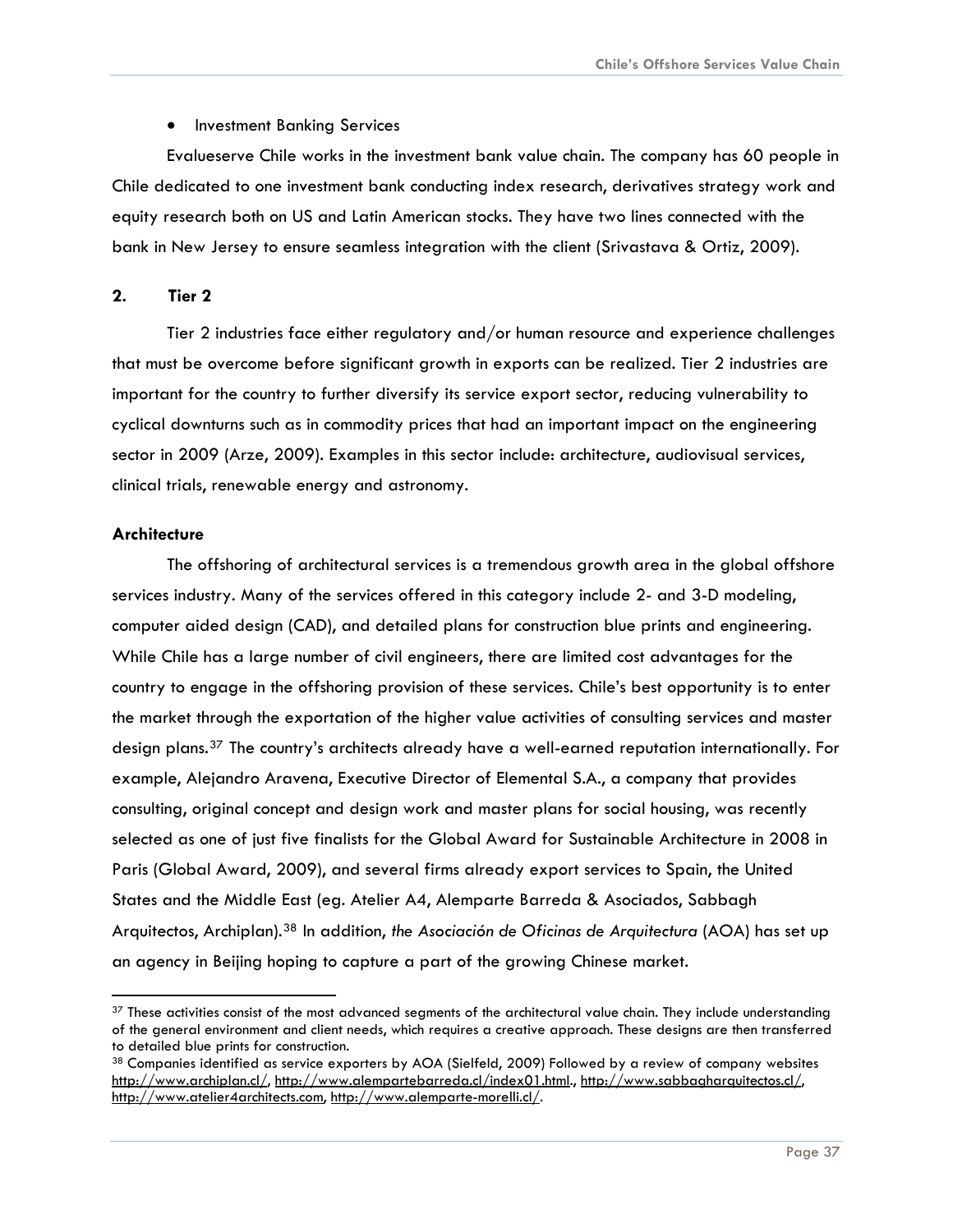**Key challenges**: There are very few practicing architects in Chile. While there are 9,000 architects registered in the country (Colegio de Arquitectos de Chile, 2009), the AOA represents 75% of the country's architectural market, but only 900 architects (Sielfeld, 2009). This suggests that many architectural graduates pursue alternative career paths. Secondly, exporting these high-end services is limited by regulatory requirements in most countries that obligate firms to associate with domestic architecture offices. This requires initiatives that bring together Chilean firms with firms in target markets.

#### **Audiovisual Sector[39](#page-38-0)**

This sector has seen impressive growth within the past decade in Chile. A growing number of Chilean production companies, particularly in the publicity sector, registered exports totaling close to US\$16 million in 2008, while design, animation and simulation services totaled US\$32.8 million (IDC Latin America, 2009).<sup>[40](#page-38-1)</sup> Cinemagica S.A. produced commercials for Colgate for use across Latin America, while Moonlighting Chile created spots for Peuguot Latin America. However, the industry faces several challenges before it can compete significantly in the offshore market. These challenges are underscored by the fact that the industry must first be consolidated locally and attain credibility as a service provider prior to entering the global market (Centros de Estudios Universitario-UNIACC, 2009).

**Key challenges***:* The regulatory and institutional framework in Chile is not adequately structured to support large-scale film productions. This includes challenges such as obtaining permits to film in public spaces and a lack of tax incentives for firms carrying out export activities in this sphere. In addition, there is a shortage of human capital – this includes a lack of worldrenowned directors and producers as well as technical personnel. While the supply of qualified labor is growing, the country still has no experience in major productions (Centros de Estudios Universitario-UNIACC, 2009).

#### **Clinical Trials**

The demand for contract clinical research continues to grow around the globe. This growth has been particularly significant in emerging markets, made attractive by lower costs, greater access to patients, and well trained professionals and infrastructure improvements (Getz & Vogel,

<span id="page-38-0"></span> $39$  The information for this section was gathered from a report prepared by Centro de Estudios Universitarios – UNIACC on the audiovisual industry (Centros de Estudios Universitario-UNIACC, 2009). This report provides an example of industry analysis necessary to identify challenges to growth for Tier 2 industries.<br><sup>40</sup> The leading companies that registered exports in 2008 and 2009 were: Compania de Films Ltd., Stilking Film S.A.,

<span id="page-38-1"></span>Pro Cine, Cinemagica Producciones, Parox S.A., Twiset Films Publicidad and Moonlight S.A (Prochile, 2009).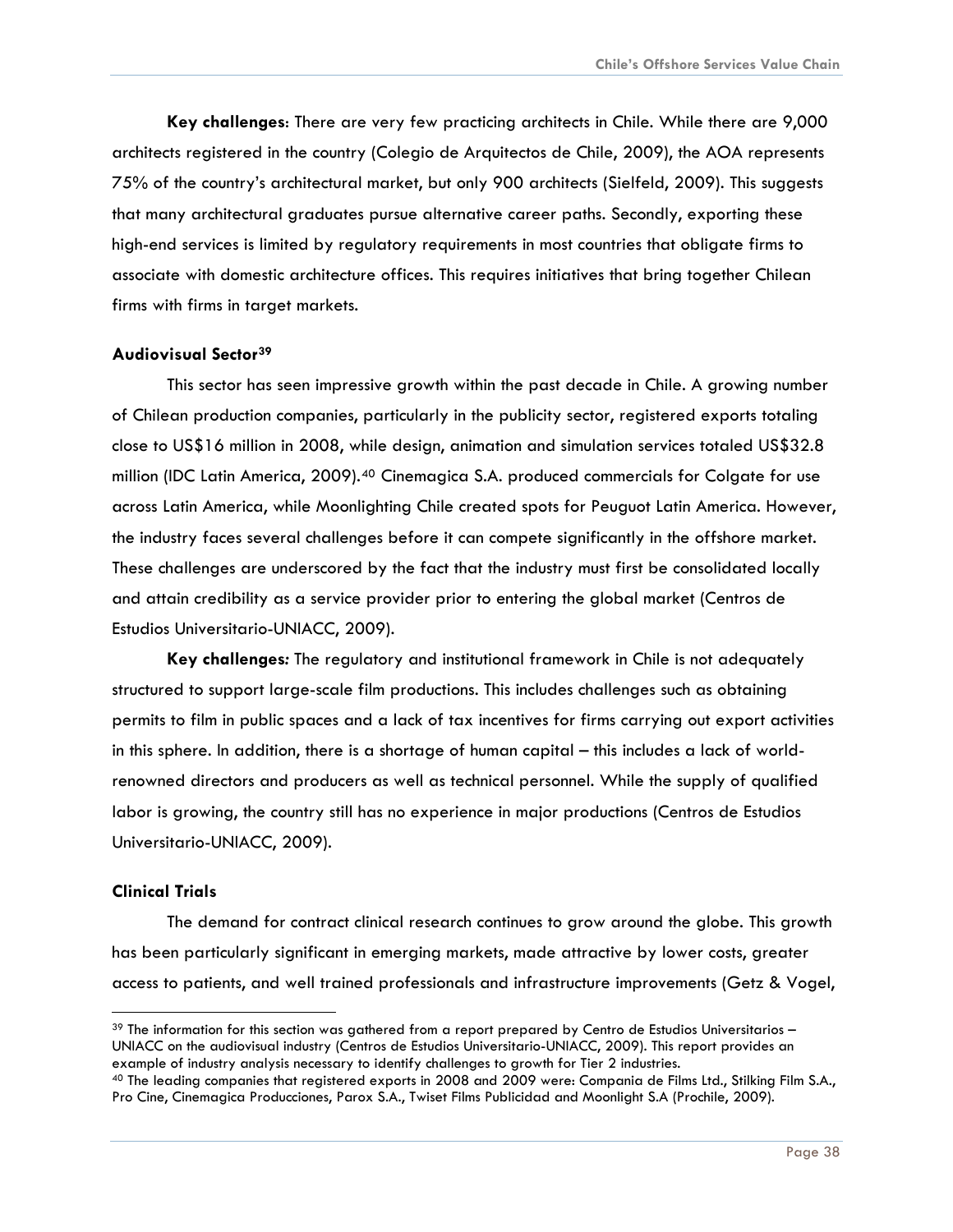2009; Kalorama Information, 2007). Latin America now represents 6% of the global clinical trial market (Getz & Vogel, 2009). This sector is already beginning to emerge in Chile. The country has a large number of highly qualified medical personnel, including researchers, doctors, and nurses. In 2008, over 1,000 researchers participated in trials; between 2002 and 2007, 500 medical trials, mostly Phase III multi-center trials (Cámara de la Industria Farmacéutica de Chile, 2009; Rigotti et al., 2009), were conducted and 350,000 patients were recruited. That same year, US\$24 million was invested in Chile by fourteen of the leading pharmaceutical companies to carry out trials (Cámara de la Industria Farmacéutica de Chile, 2009).

Progress has been made in the industry to support these trials, and there are 30 Contract Research Organizations (CROs) operating in the country today, including those of Pfizer, Roche and Bayer-Schiling. While the cost of clinical staff in Chile is by no means the cheapest in Latin America, there is a significant cost advantage when it comes to the overhead charged by research institutions in Chile. On average Chilean overhead costs are just 18%, compared to 30- 40% in other Latin countries (Rigotti et al., 2009). The country is also developing important capabilities in the development and testing of medical devices.

**Key Challenges:** The regulatory framework and institutions are generally supportive. However, personnel shortages in the *Instituto de Salud Publica* that approves clinical trials often leads to unexpected delays, increasing the time for FDA approval and thus reducing Chile's competitiveness within the clinical trials arena (Rigotti et al., 2009). In addition, knowledge gaps pertaining to the management of trial processes must be filled before the country can take on any significant role in the global market (Rigotti et al., 2009). Finally, given the size of the population compared to Argentina, Brazil and India, Chile has limited ability to continue to compete for Phase III trials, where the sample sizes are over 1,000 people and must therefore upgrade into higher value segments.<sup>[41](#page-39-0)</sup>

#### **Renewable Energy**

With 4,000 windy kilometers of coastline, a northern desert that receives over 300 days of sun a year, and the geothermic activity of the Andes mountain range, Chile has a tremendous wealth of renewable energy resources to be exploited. The Chilean government has recognized this and established the Renewable Energy Center in 2009 to serve as an advisory center. The Irish energy firm, Mainstream Renewable, estimated that Chile's wind and solar potential are

<span id="page-39-0"></span><sup>41</sup> Israel, with a population of approximately 7 million, is the leading offshoring base for clinical trials in the world and serves as a good example for driving growth through investment in niche sectors (Kalorama Information, 2007).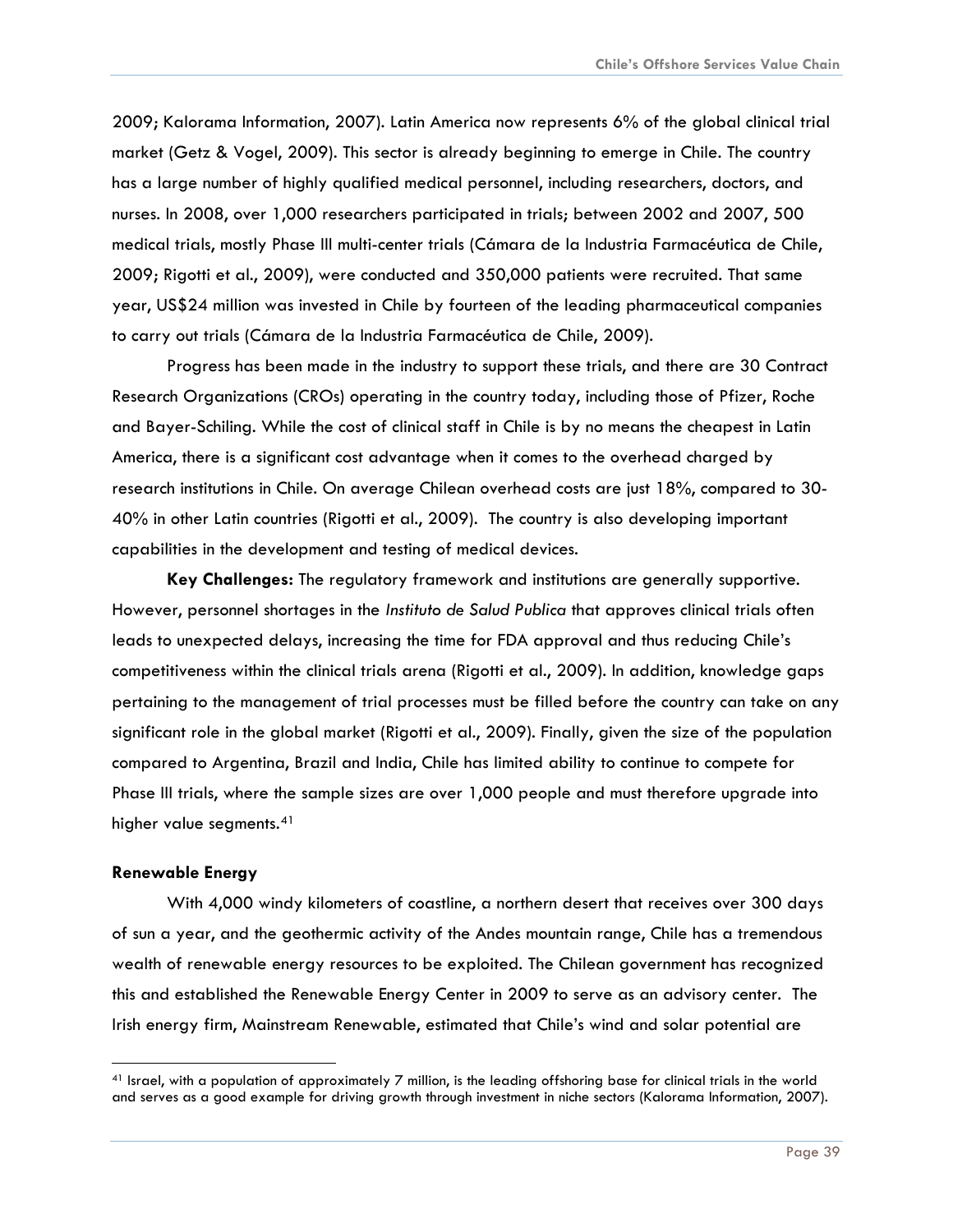44,000MW and 37,000MW, respectively. To provide context, 44,000MW is the equivalent of the electricity use of 13.7 million homes in the United States (American Wind Energy Association, 2009; Belyeu, 2009). The company has invested US\$1 billion in Chile in order to realize some of that potential (Clean Tech Brief, 2009).

The Law for the Development of Non-Conventional Renewable Energy, which came into effect in March 2008, created a market for alternative energies and reduced capital risk by requiring that by 2010, 5% of all energy be "green" and that by 2024 it increase to 10% (Saldías & Ulloa, 2008). Institutions such as CORFO and the International Finance Corporation have also stepped in to provide venture capital to support these start up operations.<sup>[42](#page-40-0)</sup> Furthermore, efforts are underway to introduce sustainable energy sources within two of Chile's largest productive sectors (mining and forestry). A large wind farm is under construction at CODELCO's new mine, Gabriela Mistral while Arauco have implemented a biomass project that uses wood.

**Key Challenges:** The renewable energy industry is advancing rapidly across the world, including a number of projects across Latin America. Competition is thus the most important challenge that Chile faces. The country must quickly establish credibility in the sector with the successful implementation of projects while at the same time providing support to increase the availability of local qualified human resources.

#### **Astronomy**

The northern skies of Chile are considered some of the clearest in the world and have up to 345 clear nights a year. Today the Atacama Desert holds one of the largest concentrations of telescopes in the world, with nine major observatories including the Very Large Telescope (VLT) and the Atacama Large Millimeter Array (ALMA). The Chilean government has been highly supportive of the industry to date, allowing the observatories tax-free status, and in return Chilean scientists have been granted 10% of viewing time. This has facilitated both knowledge and technology transfer at the very highest level in the field (ESO/Government of Chile Joint Committee, 2006). In particular, there has been an increase in both doctoral and postdoctoral staff in a number of Chilean universities including the University of Chile and Universidad Católica, while dramatically increasing publication rates in academic journals by Chilean astronomers.

<span id="page-40-0"></span> $42$  The International Finance Corporation has provided matching loans of US\$30.5 million to Norvind, a joint venture held between Norway´s SN Power and Centinela from Chile. This is the first project finance undertaking in renewable energy in Latin America (International Finance Corporation, 2009).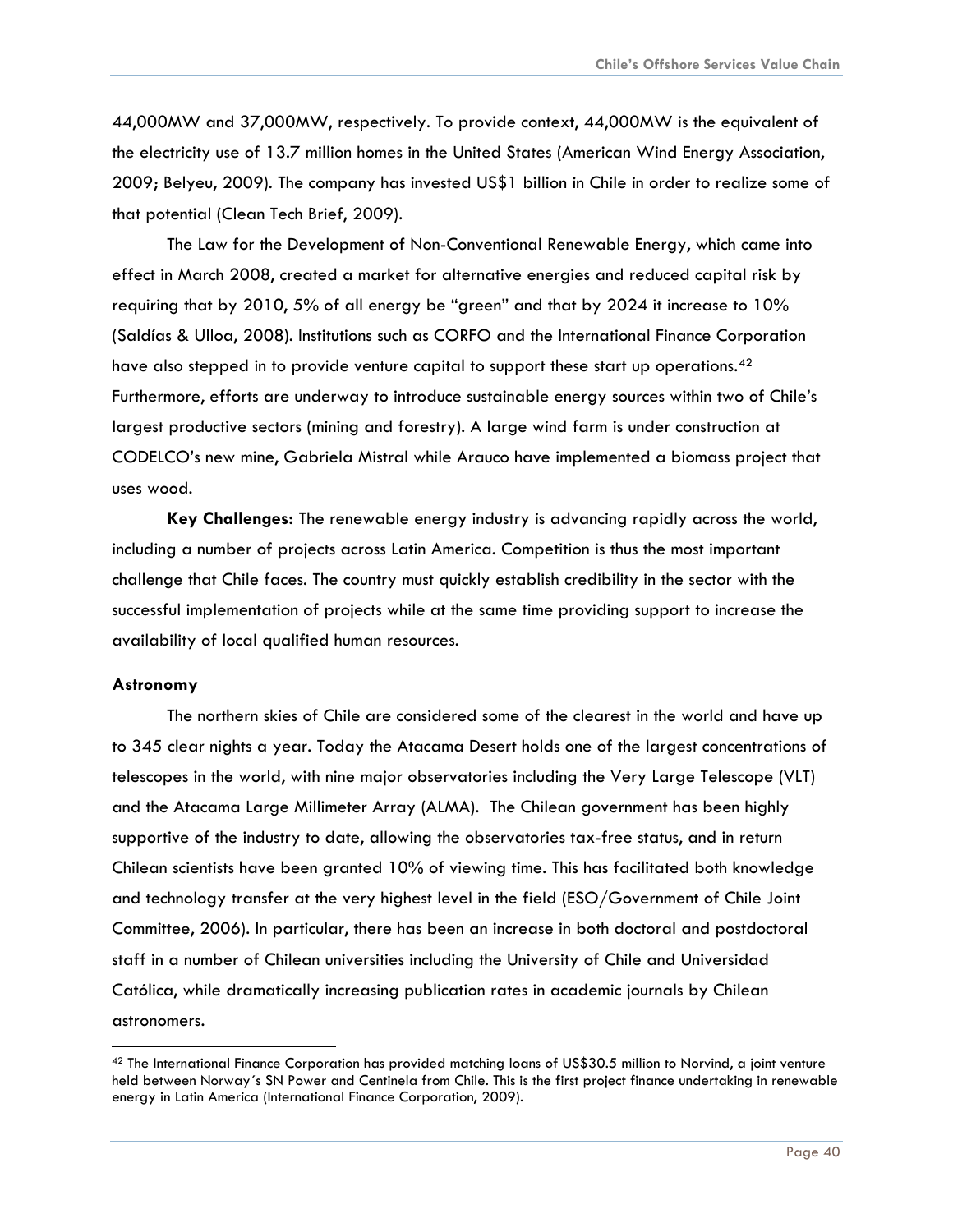<span id="page-41-0"></span>**Key Challenges***:* While great progress has been made in improving both the quality and supply of the human capital in this sector, the domestic industry still lacks a critical mass of staff in order to contribute significantly to the field internationally.

#### **3. Tier 3**

Tier 3 industries are high potential industry sectors in which Chile currently does not have significant presence in exports. As high value services in innovation and R&D begin to be offshored, location decisions are based on the search for qualified human capital and growth potential of the local market (Thursby & Thursby, 2006). Unfortunately, there are sectors in which Chile has neither these, nor an institutional or regulatory framework to support its development. Figure 2 below highlights opportunities in the emerging global innovation services.



#### **Figure 2. Global Innovation Spending By Industry**

Source: (Jaruzelski & Dehoff, 2008)

Of the leading nine industries for innovation services, Chile contributes only on a limited level and principally in the computing, electronics, and healthcare sectors. This offers a wide range of opportunities for the country. However, in order to be able to successfully compete for these services, significant investments need to be made in the area of human capital, attracting experts and developing local competencies, plus designing and implementing a corresponding regulatory and institutional framework. This has to be done rapidly and with an awareness of global innovation competitors, such as India and China in all industries.

This process of moving into these higher value services is referred to in the global value chain literature as *functional upgrading*, that is, acquiring new functions (or abandoning existing functions) to increase the overall skill level (Humphrey & Schmitz, 2002). Until very recently,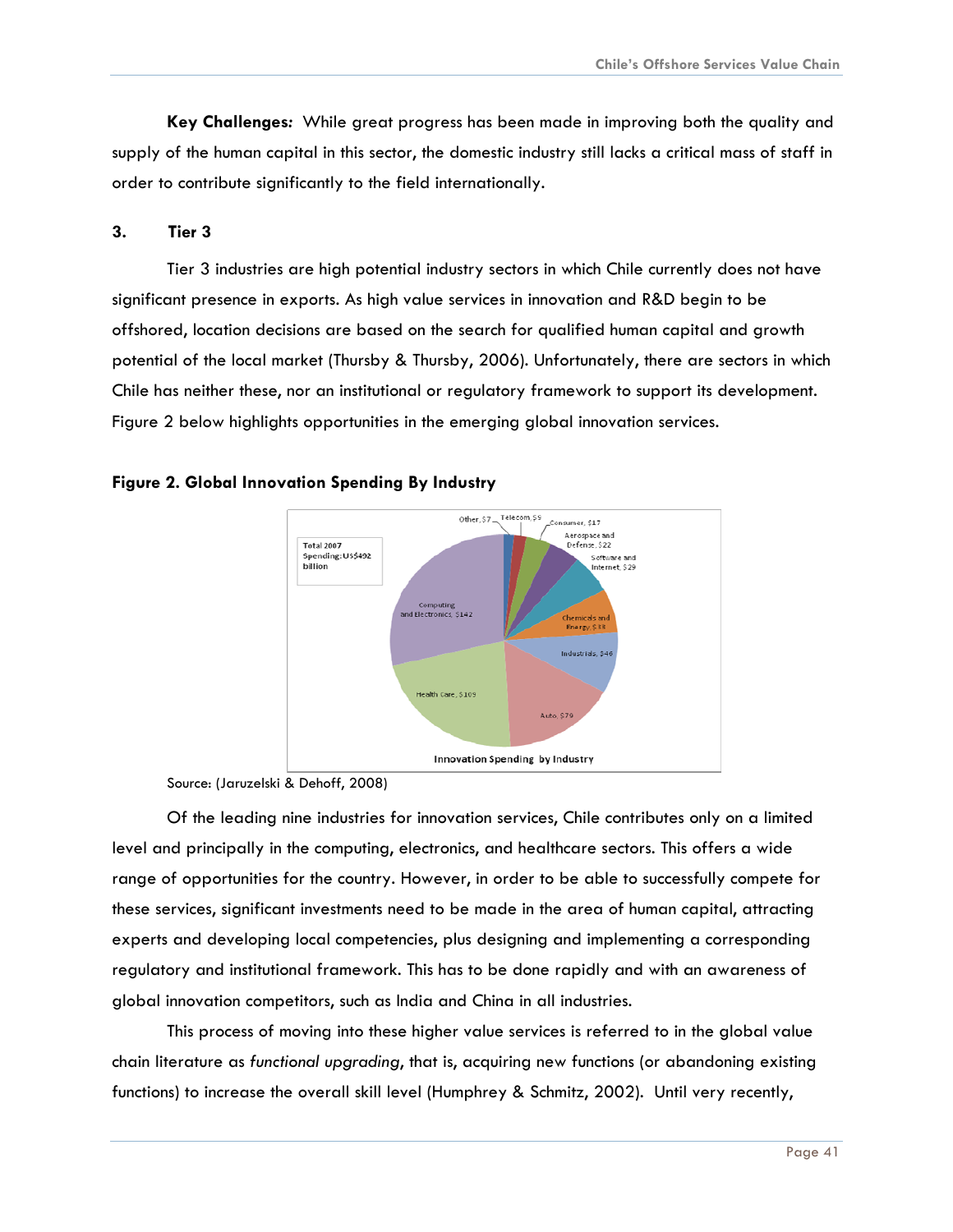participation of most emerging countries in R&D functions was limited to incremental improvements of knowledge (Schmitz & Strambach, 2008). Today, innovation services are characterized by what may be called the "democratization of knowledge" and developing nations have taken on a much more important role in new knowledge development. This is apparent in both Latin America and Asia. Two examples of upgrading into innovation services are presented below.

#### **Upgrading Through the Tiers**

Jalisco, Mexico provides an excellent example of the strong industry upgrading required to make the transition from a low-productive industry segment to innovation services. The city served as a center for the manufacturing of semiconductors in the 1970s and 1980s.<sup>[43](#page-42-0)</sup> By 2000, the city was home to an electronics cluster with eight of the top 100 global electronics companies (Knowledge at Wharton, 2005). Forced by rising Asian competitors and the internet bust of 2001, the city made the strategic decision to move into provision of high value services in a niche sector, focusing on services such as design and parts replacement centers that required trained labor, professional support and a clear intellectual property system. As an early mover in the medium-to-high technology segment, the city developed a clear competitive advantage over other destinations. The cluster has since undergone important upgrading, and today hosts 39 R&D centers (Arber et al., 2009).[44](#page-42-1)

 Indian participation in the global pharmaceutical value chain provides another clear example of how these innovation services are deepening interactions and relationships between firms in developed and emerging nations and increasing the role of the latter in cutting edge knowledge creation. While the Asian country has long been an important destination for offshoring clinical trials and manufacturing, within the past three years, a number of multi-year contracts have been signed between large pharmaceutical giants, such as Wyeth and Bristol Myers Squibb, with up and coming Indian pharmaceutical research firms, GVK Biosciences and Syngene. These collaborations are focused on discovery of new molecules and advancing early development projects in the pharma industry. The pace at which these discovery collaborations are being established indicate that the industry is increasingly relying on India for highly skilled knowledge workers and source of innovative research rather than to cut costs (J. B. Gupta, 2008).

<span id="page-42-1"></span><span id="page-42-0"></span> $43$  Prior to 1968, there was limited if any electronics sector in the region (e.g., Tier 3 industry). Through the 1980s and 1990s, the industry grew by developing expertise, human capital and fostering a supportive regulatory environment.<br><sup>44</sup> By 2000, regulatory and institutional changes enabled the industry to clearly establish itself as a Ti sector capable of competing in global innovation services.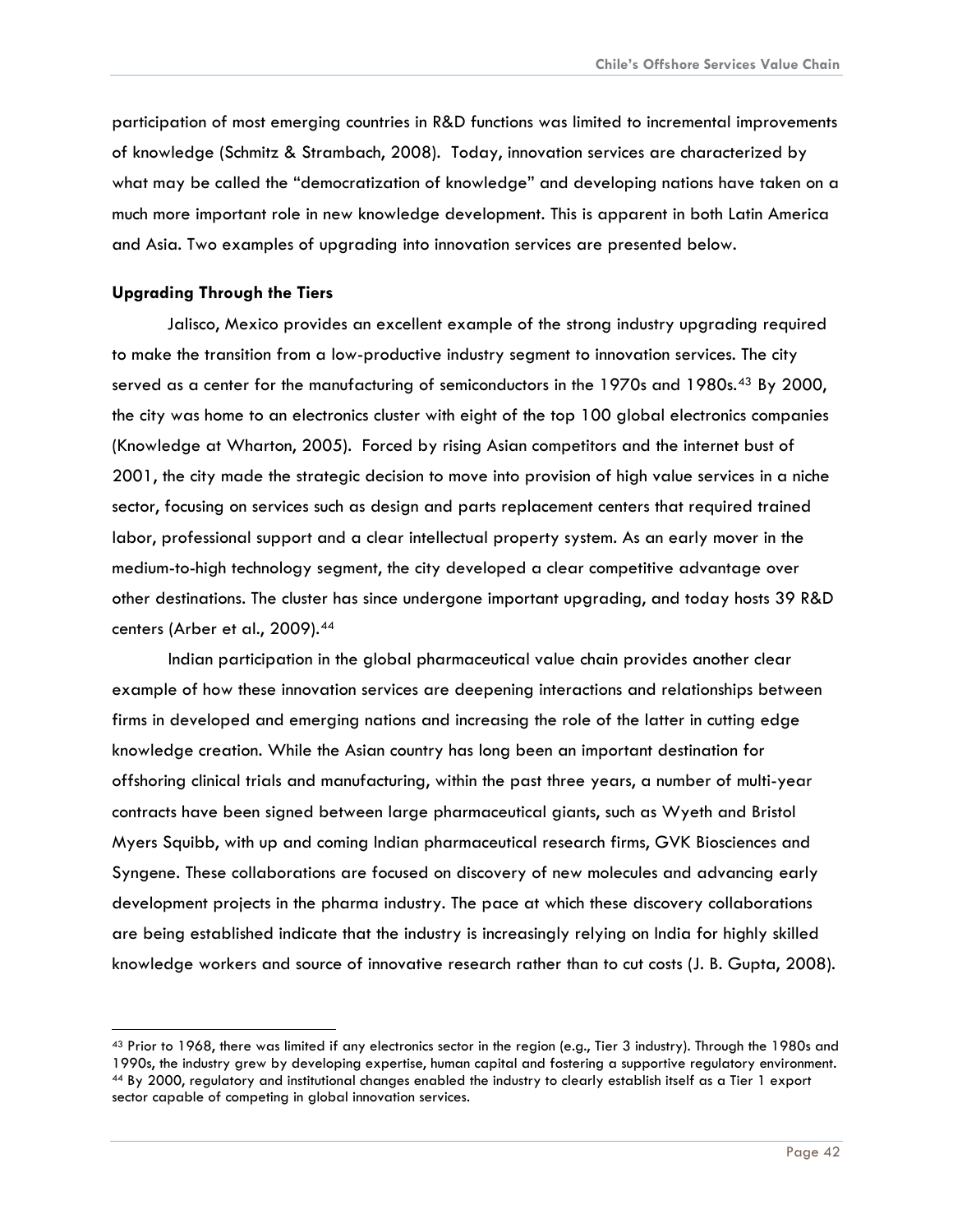<span id="page-43-0"></span> Thus, in the context of innovation and high value service offshoring, where firms are making decisions to establish R&D centers in emerging countries, it is important for Chile to first leverage the sectors in which the country already has a strong expertise and can emerge as a global leader, as happened with the electronics sector in Mexico. Secondary industries should continue to be supported when they can compete at a global level and in particular, where institutional and regulatory changes can be affected to allow the industry to advance in service exports.

#### **4. Recommendations for Growth in Tiers**

- **Identify global value chains for each industry** represented in Tier 1 and Tier 2, paying particular attention to the highest value segments of each chain. Tier 1 sector services should be actively promoted, while efforts should be made to understand where to support Tier 2 sectors, i.e., with institutional changes, improving human capital or making regulatory changes.
- **The experience of InvestChile in horizontal services can be further leveraged to promote Chile as a platform for vertical service exports.** Interaction with established cluster organizations can be useful in identifying Chile's strengths in each industry, and thus potential competitiveness in the offshore services market. Incentives provided for companies dedicated to high value service exports in Tier 1 industry value chains should require basic reporting to ensure the return on investment for the country and to align policy aims with actual growth.
- **Continue to streamline investment processes and coordinate promotional programs**  between CORFO, InvestChile, Innova Chile and PROCHILE.
- **Support investments that have higher potential to lead to positive externalities** (knowledge transfer, development of local industry and access to new markets). The analytical framework in Appendix D. provides a tool to quickly determine these spillover effects.
- As with KPO services, the labor force that works in this sector competes at an international level and thus must have a global outlook. Due to Chile's size, many companies use Chilean R&D services as part of a global network of experts rather than stand alone operations; **the workforce must thus interact, principally in English, with multiple cultures around the world**. Through Becas Chile the country can leverage internships through mining, agrifoods, and aquaculture to gain international experience. In addition, closer relationships are needed between educational institutions and the private sector to improve curriculum development for these offshore services.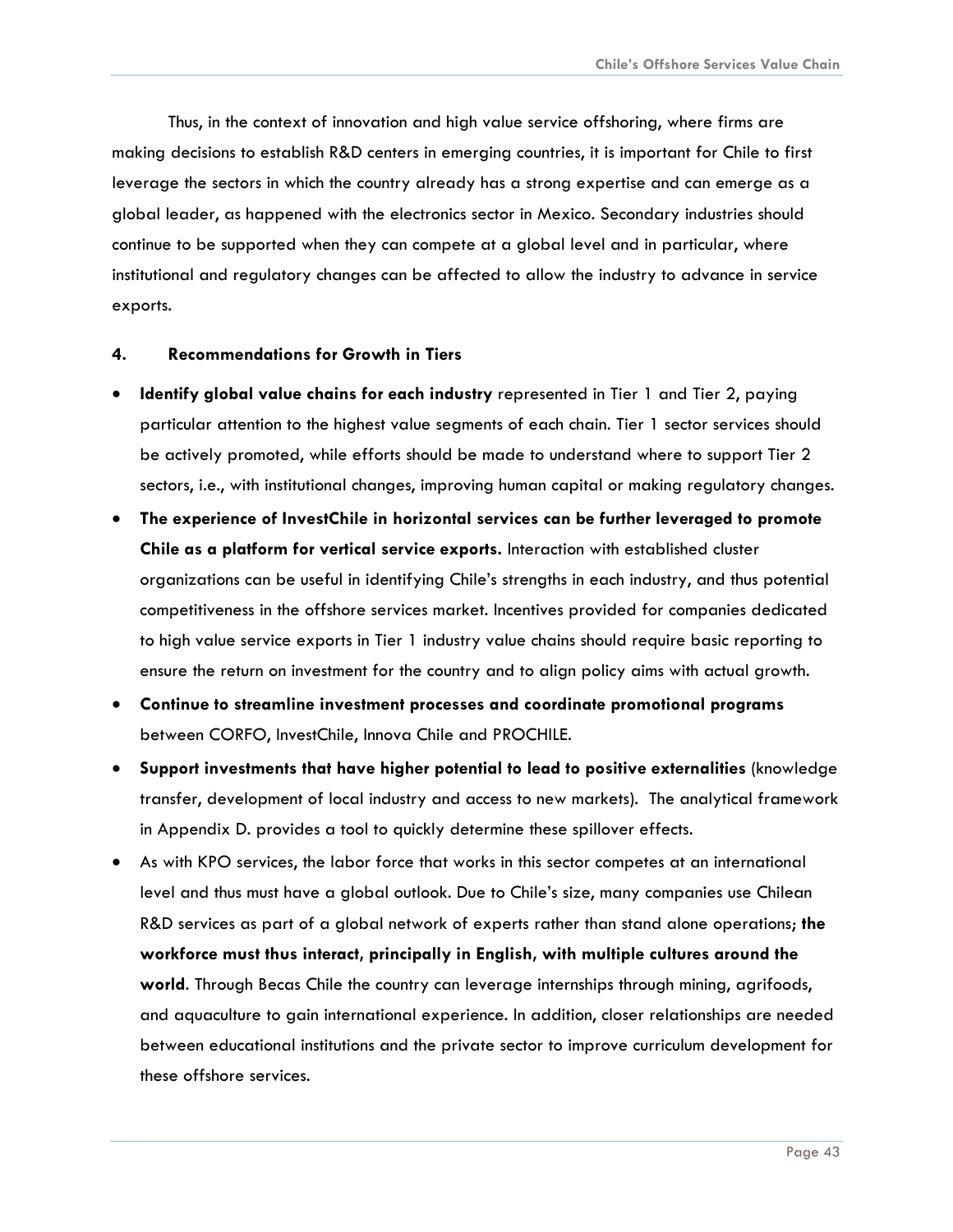#### <span id="page-44-0"></span>**V. Conclusions**

To date, the policies of InvestChile have been successful in leveraging the country's principal competitive advantages of economic and political stability, availability of qualified human capital, and a world-class telecommunications infrastructure to establish a productive offshore services cluster, particularly in the ITO and BPO segments. However, as seen in India, Ireland and Eastern Europe, these policies must continue to adapt as the global offshore services market evolves. This report provides a framework within which potential policy options can be assessed to identify opportunities for upgrading and diversification as the offshore services industry becomes more globalized and new, cheaper competitors emerge.

Central to this framework is the understanding of the value of each activity in the offshore services industry. The analysis presented above identifies many upgrading opportunities within the ITO segment for Chile, particularly with respect to R&D in niche areas. Given the comparatively small size of the labor pool, the country should avoid projects that require large scale human capital. The BPO segment, while popularly promoted, has been shown to be one of reasonably low value with limited opportunities for upgrading into higher value segments. As the industry requires only secondary education levels and minimum training for the staff, operations can be fairly easily displaced to other locations, thus reducing permanent positive benefits to the country. Finally, Chile's long-term competitiveness in this segment is limited as cheaper locations emerge across the region.

The higher value KPO segment, particularly in market research, business analytics and business consulting, is an attractive growth area for Chile. The country's supply of graduates in the area of business administration at both the undergraduate and graduate levels is impressive for the size of the labor pool. The large number of multinational regional headquarters in Chile indicates the business community's realization of the availability of these skills. There are, however, few visible promotional efforts focused on this segment. As companies in this segment begin to expand globally, Chile should aggressively target them by highlighting the economic and political stability of the country, the availability of qualified human resources, and the relatively simple immigration procedures to fill talent gaps and the good quality of life in Santiago and Viña del Mar. As other regions, including Eastern Europe and Ireland, strive to enter this market, Chilean policy should promote the complementary advantages of adding an office in the US time zone.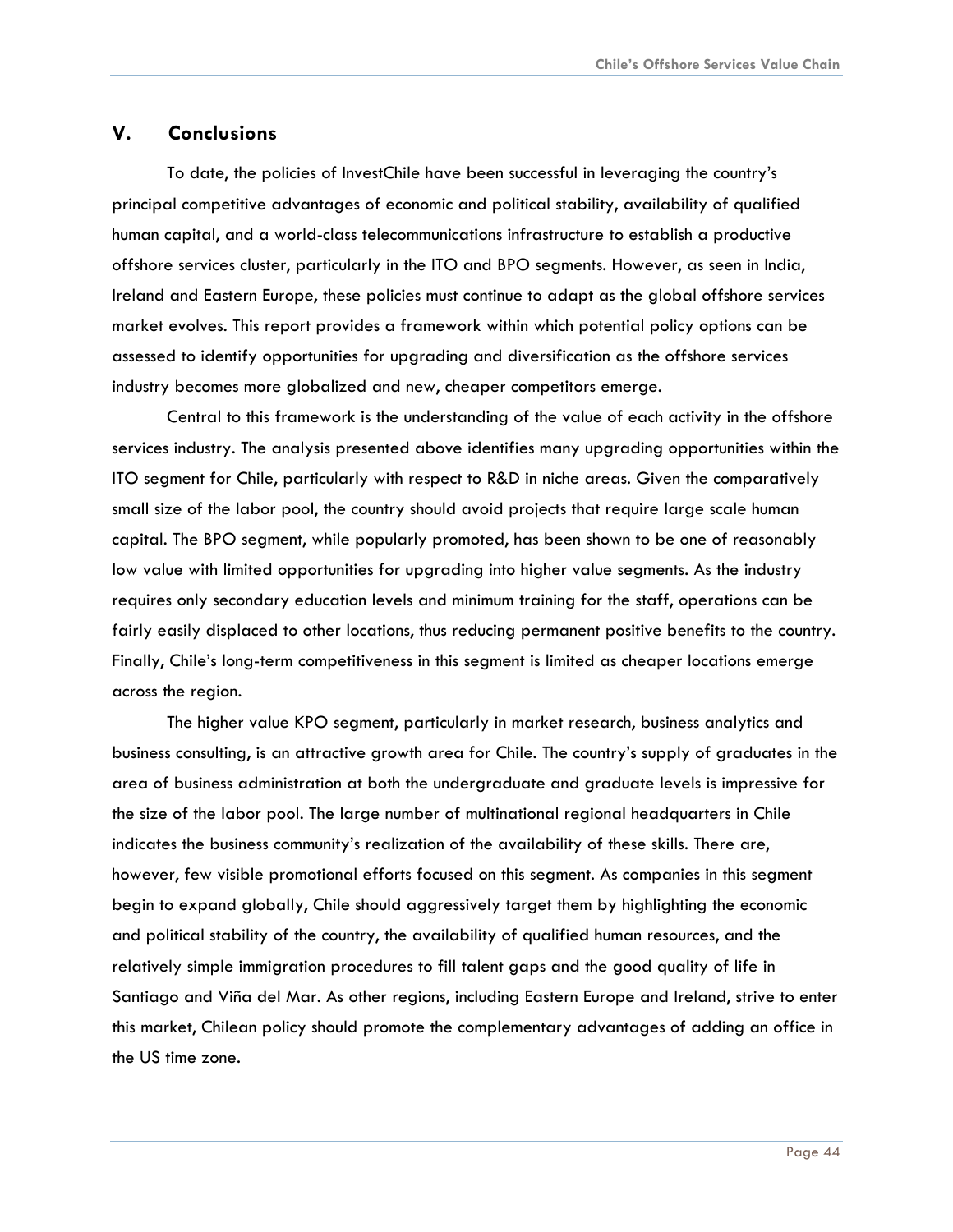Finally, the key areas for substantial economic growth lie in offshoring the high value services in vertical industry value chains. As companies offshore an increasing number of their core services to increase their competitiveness, they are beginning to realize the potential of talent pools in emerging economies. Within several of Chile's key productive sectors, including copper mining, agrifoods and forestry, aquaculture, retail and financial services, the country boasts substantial expertise and both qualified and experienced human capital. Furthermore, regulatory and institutional frameworks are already in place to support continued growth in these segments. Other industry segments identified as potential growth areas, such as architecture, astronomy or renewable energy, represent future sources of offshore services revenue. These segments should be identified, analyzed and supported.

In conclusion, having already established Chile as a credible provider of offshore services in the global market, policy makers should now shift their attention to the development and growth of innovation services for export. The country can continue to build upon its solid economic and political platform and further enhance its already highly educated labor force to quickly upgrade along the offshore services value chain. In doing so, Chile will make significant progress in transforming the economy into a knowledge based one.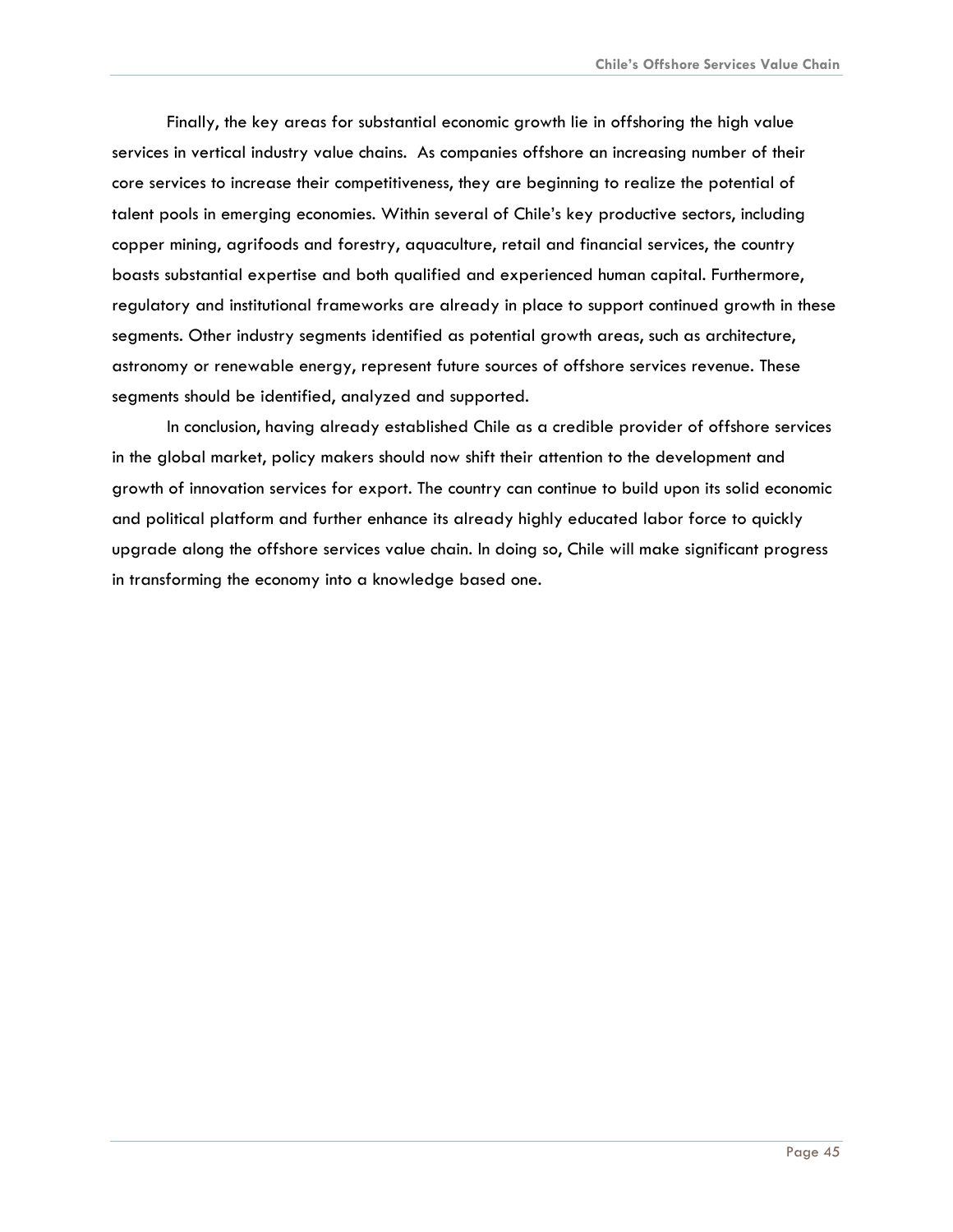# <span id="page-46-0"></span>**Appendix**

| <b>SEGMENT</b> | <b>CATEGORY</b><br><b>SERVICES</b>            |                                                             | <b>ACTIVITIES</b>                                                                                                                                                                                                                                                                                                                                               |  |  |  |
|----------------|-----------------------------------------------|-------------------------------------------------------------|-----------------------------------------------------------------------------------------------------------------------------------------------------------------------------------------------------------------------------------------------------------------------------------------------------------------------------------------------------------------|--|--|--|
|                | Software R&D                                  |                                                             | Application development tools, new design, programming languages and models for business architects and embedded software<br>development, performance engineering, enterprise mobility and Information virtualization projects                                                                                                                                  |  |  |  |
|                | <b>IT Consulting</b>                          |                                                             | Includes services like Information Risk Management, Infrastructure Services, IT Process and Service Management, IT Strategy and<br>Governance, Master Data Management, Performance Engineering Solutions, and Quality Assurance and Testing, which help in<br>transforming enterprises by aligning IT strategy and priorities to their business objectives.     |  |  |  |
|                |                                               | <b>ERP</b>                                                  | Sales and customization of Enterprise Resource Planning software and systems. A market dominated by SAP, ORACLE, The Sage Group<br>and Microsoft Business Solutions.                                                                                                                                                                                            |  |  |  |
|                |                                               | <b>Applications</b>                                         | Software development (design, write and install applications such as a program to be run in cell phones, a program for the                                                                                                                                                                                                                                      |  |  |  |
|                | <b>Software</b>                               | Development                                                 | manufacturing and services sectors. Additionally, provision of software testing, verification and validation.                                                                                                                                                                                                                                                   |  |  |  |
|                |                                               | <b>Applications</b>                                         | Development or adaptation of software packages to integrate or connect legacy applications with modern computers,                                                                                                                                                                                                                                               |  |  |  |
| <b>ITO</b>     |                                               | Integration                                                 | platforms and software.                                                                                                                                                                                                                                                                                                                                         |  |  |  |
|                |                                               | Desktop                                                     | Desktop Management Outsourcing covers activities such as installing-updating and maintaining software. The support is                                                                                                                                                                                                                                           |  |  |  |
|                |                                               | Management                                                  | provided online through email support, chat, and voice (on-call) support.                                                                                                                                                                                                                                                                                       |  |  |  |
|                |                                               | <b>Applications</b>                                         | Network support to companies: keeping the network up and running efficiently, monitoring the network and correcting any                                                                                                                                                                                                                                         |  |  |  |
|                |                                               | Management                                                  | possible or present threat for the system. Additionally network upgrading services.                                                                                                                                                                                                                                                                             |  |  |  |
|                | Infrastructure   Management                   | <b>Network</b>                                              | Application management: Activities such as administering networks, controlling security (managing firewalls against spam,<br>viruses and spying), providing content management (managing, storage and retrieving information for clients), supplying<br>application migration, deploying and managing software applications on a network.                       |  |  |  |
|                |                                               | IT infrastructure<br>management                             | Technical support for computer networks (voice, no voice), management of system's upgrading activities (acquisition, configuration<br>and maintenance of IT systems), administration of policies, equipment and human resources within the IT requirements of a<br>corporation to secure cost effectiveness and corporate efficiency.                           |  |  |  |
|                | <b>ERM</b>                                    | Finance &<br><b>Accounting</b>                              | Outsourcing finance services in activities such as account receivable and account payable processing - invoice processing, real-time<br>payment auditing, collection management and processing, and real time record of transactions. Outsourcing accounting, services like<br>reconciliations, ledger keeping, balance, income and cash statement preparation. |  |  |  |
|                | (Enterprise<br><b>Resource</b><br>Management) | Procurement,<br>Logistics and<br>Supply Chain<br>Management | Achieve premium efficiency in the purchasing of goods and services. Additionally, outsourcing of supply chain management activities<br>such as planning, controlling the flow from raw materials to final products.                                                                                                                                             |  |  |  |
|                |                                               | Content and<br>Document Mang.                               | Automation of papers, intensive work flow and document management systems. Complementary, content management comprises<br>the translation of documents, brochures, company's webpage and its constant updating.                                                                                                                                                 |  |  |  |
|                |                                               | <b>Training</b>                                             | Design training and development programs.                                                                                                                                                                                                                                                                                                                       |  |  |  |
| <b>BPO</b>     | <b>HRM</b>                                    | <b>Talent Mang.</b>                                         | Outsourcing in performance, compensation, work atmosphere management, and create systems of promotion.                                                                                                                                                                                                                                                          |  |  |  |
|                | (Human<br><b>Resource</b>                     | Payroll                                                     | Outsourcing of payroll activities such as data maintenance, pay calculation, payroll payment, deduction and taxes and payroll<br>accounting.                                                                                                                                                                                                                    |  |  |  |
|                | Management)                                   | Recruiting                                                  | Outsourcing of activities such as Sourcing resumes, screening, scheduling interviews, and selecting personnel.                                                                                                                                                                                                                                                  |  |  |  |
|                |                                               | <b>Marketing</b>                                            | Outsourcing design and development on marketing projects. Support on inbound and outbound sales, sales order process,                                                                                                                                                                                                                                           |  |  |  |
|                | <b>CRM</b>                                    | & Sales                                                     | customer monitoring - Product life cycle support. This segment if often known as Comprehensive CRM.                                                                                                                                                                                                                                                             |  |  |  |
|                | (Customer                                     | Contact                                                     | Outsourcing voice (inbound and outbound) services on activities such as marketing activities, customer satisfaction inquiry,                                                                                                                                                                                                                                    |  |  |  |
|                | Relationship                                  | <b>Centers</b>                                              | customer retention and customer acquisition among many others.                                                                                                                                                                                                                                                                                                  |  |  |  |
|                | Management)                                   | Call Centers                                                | Outsourcing voice (inbound) services on customer support, business partners, or company associates.                                                                                                                                                                                                                                                             |  |  |  |
|                |                                               | <b>Business Consulting, Business</b>                        | Research activities and advice strategies in topics such as business opportunity assessment, market research and customer retention                                                                                                                                                                                                                             |  |  |  |
| <b>KPO</b>     |                                               | Analytics and Market Intelligence                           | and growth, operations improvement or business optimization.                                                                                                                                                                                                                                                                                                    |  |  |  |
|                | <b>Legal Services</b>                         |                                                             | Outsourcing legal corporate activities such as managing contracts, leases or licenses to more specific activities such as intellectual<br>property services, legal research and litigation support services.                                                                                                                                                    |  |  |  |

## **A. Description of Categories of the Offshore Services Value Chain**

Source: CGGC.

Due to the broad range of activities that can be offshored in different vertical industries, vertical services have not been included in this table.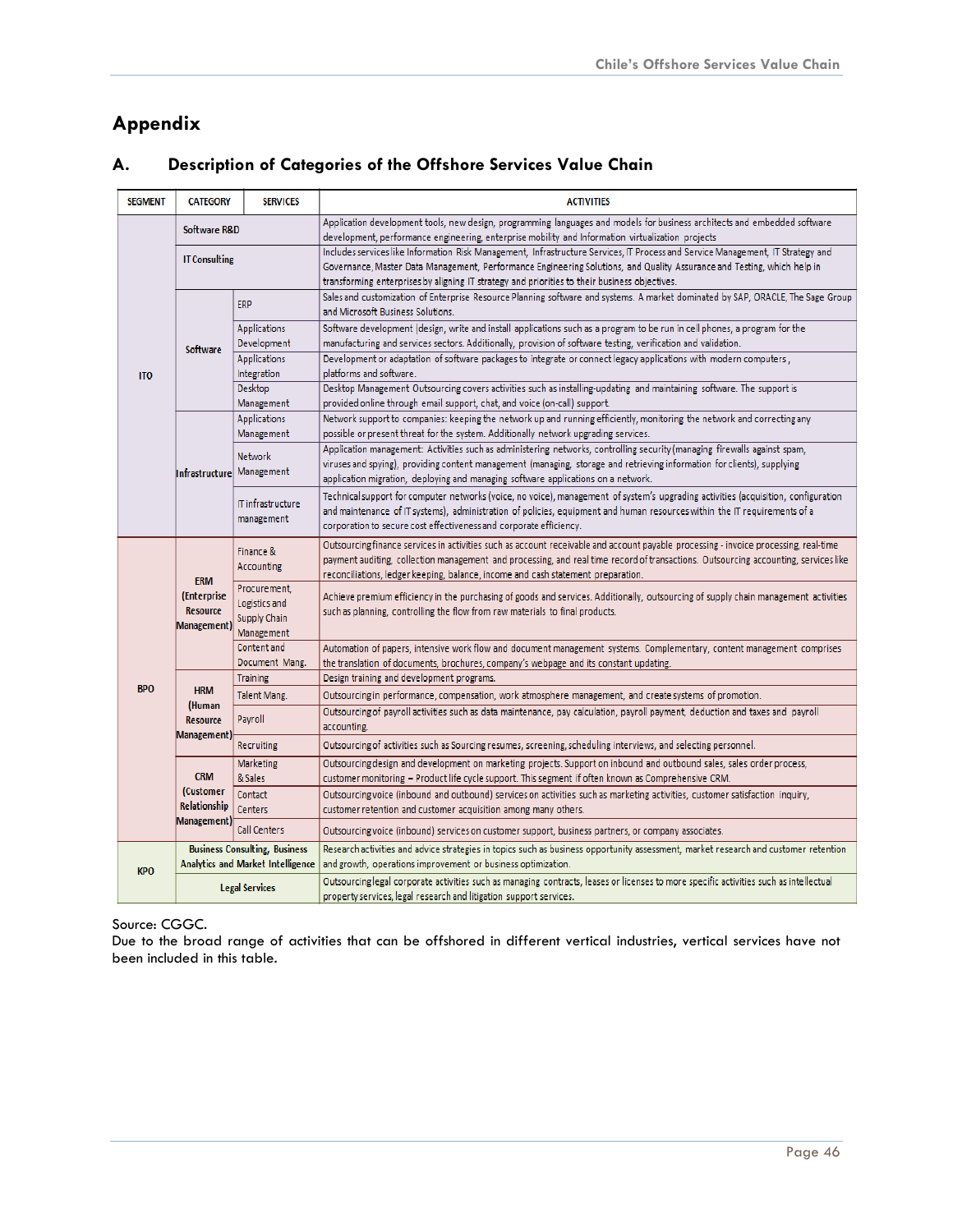| Company                          | Est. in<br><b>Chile</b> | Principal service provision                     |  |
|----------------------------------|-------------------------|-------------------------------------------------|--|
| <b>Atento</b>                    | 2006                    | Call Center and BPO Provider                    |  |
| <b>Emergia</b>                   | 2006                    | <b>Call Center and BPO Provider</b>             |  |
| Konecta                          | 2006                    | <b>Call Center and BPO Provider</b>             |  |
| Prego                            | 2006                    | Call Center and BPO Provider                    |  |
| Transcomm                        | 2006                    | <b>Call Center and BPO Provider</b>             |  |
| <b>Teleperformance</b>           | 2006                    | <b>Call Center and BPO Provider</b>             |  |
| <b>Unisono</b>                   | 2006                    | <b>Call Center and BPO Provider</b>             |  |
| <b>SITEL</b>                     | 2006                    | <b>Call Center and BPO Provider</b>             |  |
| <b>Air France</b>                | 2001                    | <b>Call Center and Technical Service</b>        |  |
| <b>Delta Airlines</b>            | 2000                    | <b>Call Center and Technical Service</b>        |  |
| Int. Center of Excellence        | 2002                    | <b>Call Center and Technical Service</b>        |  |
| <b>Reuters</b>                   | 2005                    | <b>Call Center and Technical Service</b>        |  |
| <b>Shell</b>                     | 2003                    | <b>Call Center and Technical Service</b>        |  |
| Unisys                           | 2000                    | <b>Call Center and Technical Service</b>        |  |
| Capgemini                        | 2008                    | <b>BPO</b> – Finance and Accounting             |  |
| <b>Tata Consultancy Services</b> | 2010                    | <b>BPO</b> – Finance and Accounting             |  |
| Sandvik                          | 2007                    | <b>BPO - Logistics Center</b>                   |  |
| <b>BHP Billiton</b>              | 2001                    | <b>Shared Services Center</b>                   |  |
| Lafarge                          | 2006                    | <b>Shared Services Center</b>                   |  |
| <b>MSD</b>                       | 2006                    | <b>Shared Services Center</b>                   |  |
| Oracle                           | 2007                    | <b>Shared Services Center</b>                   |  |
| <b>Phelps Dodge Mining</b>       | 1992                    | <b>Shared Services Center</b>                   |  |
| Sodexho                          | 2000                    | <b>Shared Services Center</b>                   |  |
| Telmex S.A.                      | 2007                    | <b>Shared Services Center</b>                   |  |
| <b>Transcomm</b>                 | 2006                    | <b>Shared Services Center</b>                   |  |
| <b>Unilever</b>                  | 2002                    | <b>Shared Services Center</b>                   |  |
| Xerox                            | 2004                    | <b>Shared Services Center</b>                   |  |
| <b>Zurich</b>                    | 2000                    | <b>Shared Services Center</b>                   |  |
| Motorola                         | 2004                    | Software Development                            |  |
| <b>Tenbisure</b>                 | 2009                    | <b>Software Development</b>                     |  |
| <b>Wise Ocean systems</b>        | 2006                    | <b>Software Development</b>                     |  |
| <b>Polaris</b>                   | 2009                    | <b>Software Development</b>                     |  |
| <b>Everis</b>                    | 2008                    | Software Development and Application Management |  |
| <b>Accenture</b>                 | 2009                    | Software Development and IT Services            |  |
| <b>Altec</b>                     | 2001                    | Software Development and IT Services            |  |
| <b>BBVA</b>                      | 2002                    | Software Development and IT Services            |  |
| Citigroup                        | 2002                    | Software Development and IT Services            |  |
| <b>Experian</b>                  | 2007                    | Software Development and IT Services            |  |
| GenShare                         | 2009                    | Software Development and IT Services            |  |
| <b>Intersystems</b>              | 2006                    | Software Development and IT Services            |  |
| <b>Jigsaw Technologies</b>       | 2007                    | Software Development and IT Services            |  |
| <b>JP Morgan</b>                 | 2006                    | Software Development and IT Services            |  |
| <b>Software AG</b>               | 2005                    | Software Development and IT Services            |  |
| Synopsys                         | 2006                    | Software Development and IT Services            |  |

# <span id="page-47-0"></span>**B. Key Companies Participating in the Offshore Services Industry in Chile**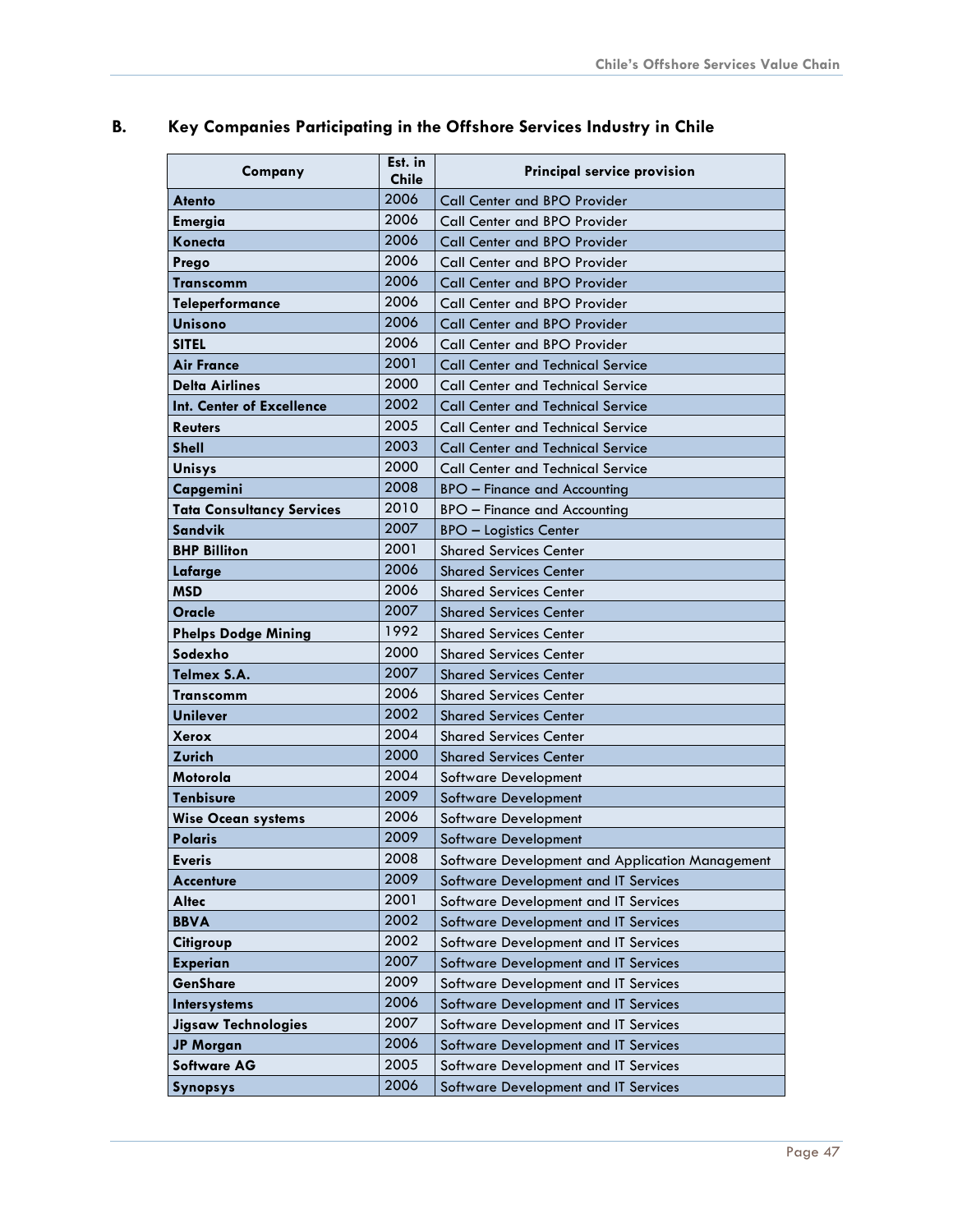| <b>Tata Consulting Services</b>  | 2002  | Software Development and IT Services                 |  |  |
|----------------------------------|-------|------------------------------------------------------|--|--|
| <b>Coasin Global Services</b>    | 2008  | Software Development and IT Services                 |  |  |
| Synapsis                         |       | Software Development and IT Services                 |  |  |
| <b>DISC</b>                      | 2007  | Software Development and IT Services                 |  |  |
| <b>Readsoft</b>                  | 2008  | Software Development and IT Services                 |  |  |
| <b>CMR Falabella</b>             |       | Software Development and IT Services                 |  |  |
| Sonda                            | 1974  | Software Development and IT Services                 |  |  |
| <b>Telefonica Aplicaciones y</b> |       |                                                      |  |  |
| <b>Soluciones Móviles</b>        |       | Software Development and IT Services                 |  |  |
| Polaris                          | 2009  | Software Development                                 |  |  |
| <b>Collexis</b>                  | 2009  | IT - Research and Development                        |  |  |
| HyC TV                           | 2007  | IT - Knowledge Center                                |  |  |
| Yahoo                            | 2006  | IT - Knowledge Center                                |  |  |
| Evalueserve                      | 2006  | Financial Services - Knowledge Center                |  |  |
| Equifax                          | 2009  | <b>Financial Services - Research and Development</b> |  |  |
| <b>Hatch</b>                     | 2000  | Mining - Engineering Services                        |  |  |
| Fluor                            | 1980s | Mining - Engineering Services                        |  |  |
| <b>Bechtel</b>                   | 1992  | Mining - Engineering Services                        |  |  |
| <b>SNC Lavalin</b>               | 1994  | Mining - Engineering Services                        |  |  |
| <b>Ara Worley Parsons</b>        | 1961  | Mining - Engineering Services                        |  |  |
| Cade-Amec                        | 1969  | Mining - Engineering Services                        |  |  |
| <b>SKM - Minmetals</b>           |       | Mining - Engineering Services                        |  |  |
| ABB                              | 2008  | Mining - Engineering Services Remote Monitoring      |  |  |
| Terraremote                      | 2009  | Engineering & Remote Monitoring                      |  |  |
| Diagramma                        | 2008  | Agriculture - Biotechnology                          |  |  |
| <b>Ecotecnos</b>                 | 2009  | Agriculture - Biotechnology                          |  |  |
| Goyaique                         | 2005  | Agriculture - Research and Development               |  |  |
| Monsanto                         | 2008  | Agriculture - Research and Development               |  |  |
| Pioneer                          | 2008  | Agriculture - Research and Development               |  |  |
| <b>Sygenta</b>                   | 2008  | Agriculture - Research and Development               |  |  |
| Poch                             | 1998  | Agrofoods - Engineering Services                     |  |  |
| Ritrama                          | 2008  | Forestry - Research and Development                  |  |  |
| Woodtech                         | 2008  | Forestry - Measurement Services                      |  |  |
| Aquagen                          | 2008  | Aquiculture - Biotechnology                          |  |  |
| <b>Cien Austral</b>              | 2005  | Aquiculture - Research and Development               |  |  |
| <b>AVS Chile</b>                 | 2008  | Aquiculture - Research and Development               |  |  |
| <b>EWOS Innovation</b>           | 2006  | Aquiculture - Research and Development               |  |  |
| <b>Biomar</b>                    |       | Aquiculture - Research and Development               |  |  |
| <b>Penta Analytics</b>           | 2003  | Market Research                                      |  |  |
| <b>Euromonitor Internacional</b> | 2009  | Market Research                                      |  |  |
| Rede Brasileira de               | 2009  |                                                      |  |  |
| <b>Entretenimiento Digital</b>   | 1982  | Audiovisual - Digital Distribution Platform          |  |  |
| <b>Doblajes Internacional</b>    |       | Audiovisual - Translation                            |  |  |
| Cinemagica                       |       | Audiovisual - Publicity                              |  |  |
| <b>Moonlighting Chile</b>        | 2006  | Audiovisual - Publicity                              |  |  |

Source: CGGC based on company interviews; company websites; (Agosin & Price, 2009); (Au, 2009); (Cornejo, 2009).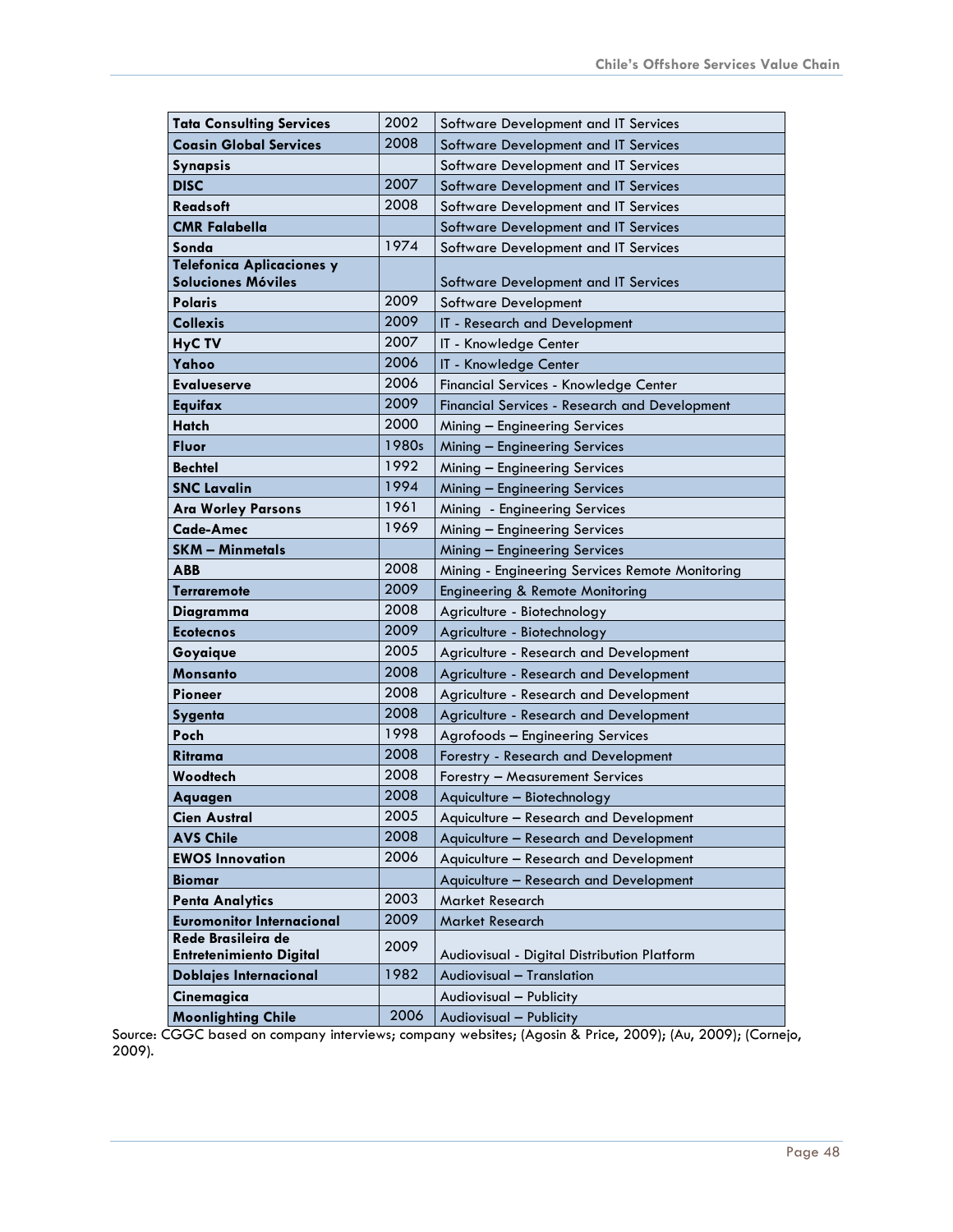|                         | <b>Incentives</b>                                                   | <b>Financial support</b>                                                 |                                                                                      |
|-------------------------|---------------------------------------------------------------------|--------------------------------------------------------------------------|--------------------------------------------------------------------------------------|
| Pre-Investment<br>phase | Pre-investment<br>Studies or Prospecting<br>Trips to Chile<br>(HTI) | Feasibility studies for your<br>investment project                       | Up to $60\%$ of the pre-<br>investment study cost<br>Max=\$30,000 USD                |
|                         | Project launch Assistance (HT2)                                     | The execution of a working plan<br>to assist in project implementation   | Up to \$30,000 USD for start-up<br>activities                                        |
| Investment phase        | On-the-job Training<br>(HT3)                                        | New employee training program                                            | Up to 50% of annual salaries<br>$max=$ \$25,000 USD per person                       |
|                         | Equipment and<br>Infrastructure<br>(HTA)                            | Acquisition of technological<br>infrastructure and equipment             | Up to 40% of the total<br>investment in fixed assets<br>Max=\$2,000,000 USD          |
|                         | Long Term Property<br>Leasing<br>(HT5)                              | Long-term lease of property<br>associated with the investment<br>project | Up to 40% of total lease amount<br>during the first five years.<br>Max=\$500,000 USD |
|                         | <b>Specialized Training</b><br>& Recruitment<br>(HT6)               | Acquirement of specific<br>knowledge or recruitment of<br>experts        | Up to 50% of specialized<br>training or recruitment. Max $=$<br>\$100,000 USD        |

# <span id="page-49-0"></span>**C. Summary of Incentives in the High Tech Investment Program**

Source: CORFO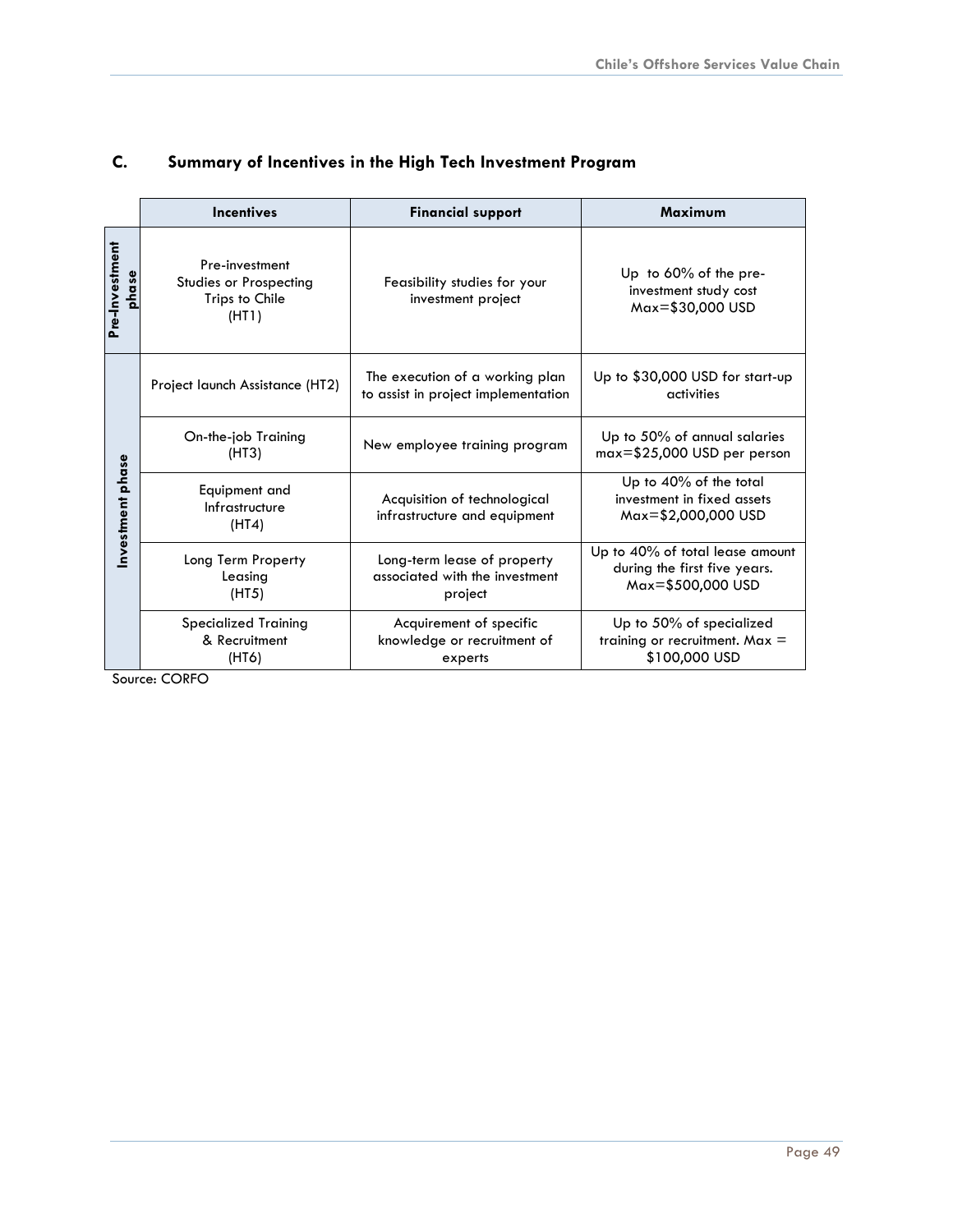| Desired or Expected Return on                          |                              | <b>Positive Spillover</b>          |                                  |                          |  |
|--------------------------------------------------------|------------------------------|------------------------------------|----------------------------------|--------------------------|--|
| Investment per project type and<br>skill level.        | Level of Skills <sup>1</sup> | Knowledge<br>transfer <sup>2</sup> | Development of<br>local industry | Access to<br>new markets |  |
| Information Technology Outsourcing                     | Medium - High<br>High        | High                               | Low<br>Medium<br>High            | High                     |  |
| <b>Business Process Outsourcing</b>                    | Low                          | Low                                | Low                              | Medium                   |  |
| Knowledge Process Outsourcing                          | Medium - High<br>High        | High                               | High                             | High                     |  |
| <b>Industry Specific Advanced</b><br><b>Activities</b> | Medium - High<br>High        | High                               | High                             | High                     |  |

#### <span id="page-50-0"></span>**D. Instrument for Analysis of Potential Investment in Offshore Services in Chile**

1. The level of skill is associated with the level of formal education plus experience of the personnel hired to carry out the tasks.

2. Knowledge Transfer: In low levels ITO and BPO, activities have become highly commoditized requiring little interaction between the client and the provider. Little knowledge is thus transferred in the process of service provision. In KPO and Industry specific advanced activities, services are highly customized to the client and require a high level of interaction between the client and the provider. This allows for significant opportunities for knowledge transfer (Gereffi & Fernandez-Stark, 2010).

|                       | Low         | Medium - Low         | <b>Medium</b>          | Medium - High     | Hiah               |
|-----------------------|-------------|----------------------|------------------------|-------------------|--------------------|
| <b>Skill</b><br>Level | High school | High school diploma  | Associate              | $BS + experience$ | <b>MA</b>          |
|                       | diploma     | $+$ experience       | degree (2<br>$year) +$ |                   | $MA + experience$  |
|                       |             | Associate degree (2) | experience             |                   | PhD                |
|                       |             | years)               | <b>BS</b>              |                   | $PhD + experience$ |

#### Application example:

|                                                        | Level of Skills         | <b>Positive Spillover</b> |                                            |                                 |
|--------------------------------------------------------|-------------------------|---------------------------|--------------------------------------------|---------------------------------|
| Evalueserve Chile                                      |                         | Knowledg<br>e transfer    | <b>Development</b><br>of local<br>industry | <b>Access to</b><br>new markets |
| <b>Information Technology Outsourcing</b>              |                         |                           |                                            |                                 |
| <b>Business Process Outsourcing</b>                    |                         |                           |                                            |                                 |
| Knowledge Process Outsourcing                          | Medium High<br>High     | High                      | Too early to<br>tell                       | High                            |
| <b>Industry Specific Advanced</b><br><b>Activities</b> | $Median - High$<br>High | High                      | High                                       | High                            |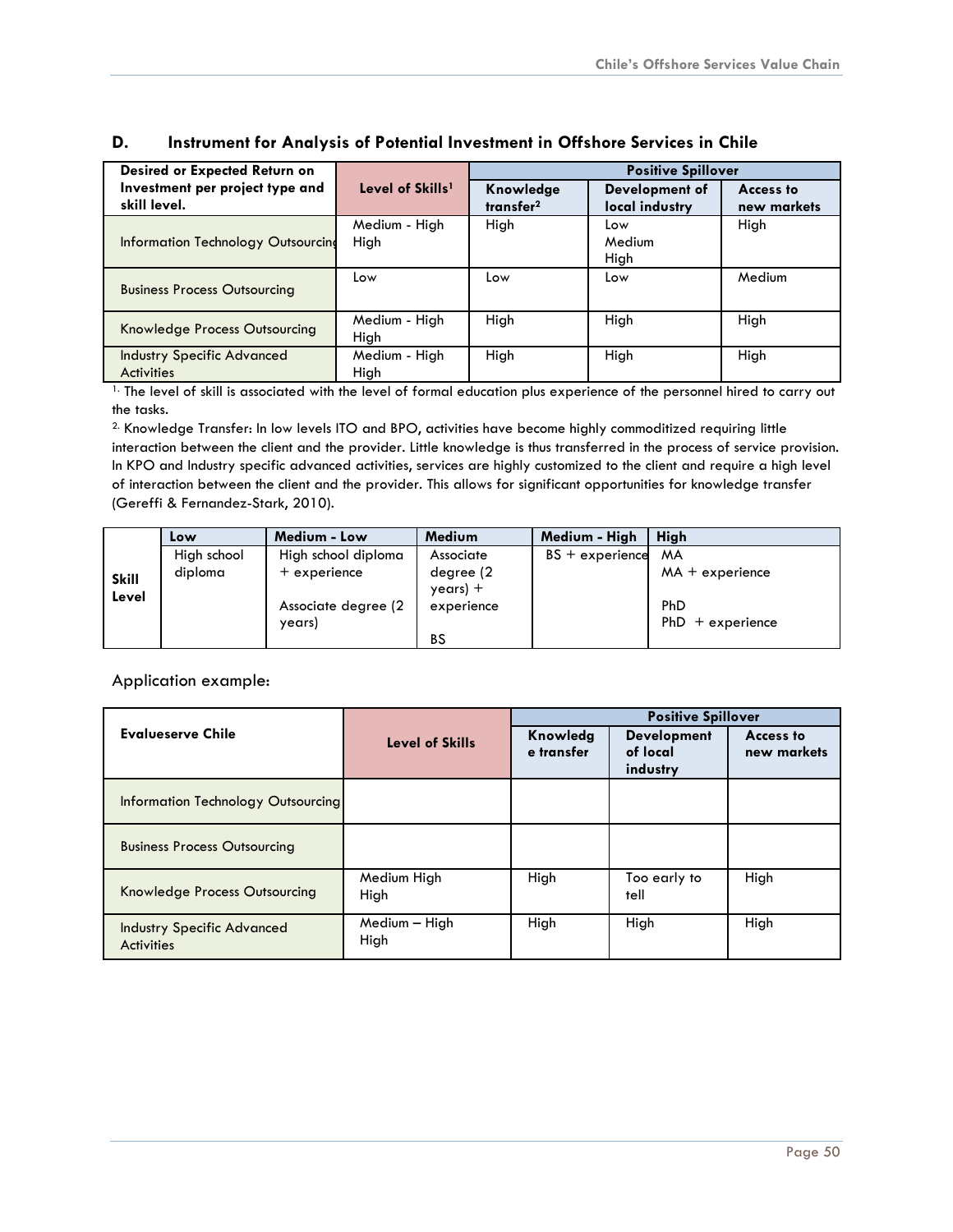|                                                        |                 | <b>Positive Spillover</b> |                                            |                          |
|--------------------------------------------------------|-----------------|---------------------------|--------------------------------------------|--------------------------|
| <b>Tata Consultancy Services Chile</b>                 | Level of Skills | Knowledg<br>e transfer    | <b>Development</b><br>of local<br>industry | Access to<br>new markets |
| Information Technology Outsourcing                     |                 |                           |                                            |                          |
| <b>Business Process Outsourcing</b>                    | Low             | Low                       | Low                                        | Medium - High            |
| Knowledge Process Outsourcing                          |                 |                           |                                            |                          |
| <b>Industry Specific Advanced</b><br><b>Activities</b> |                 |                           |                                            |                          |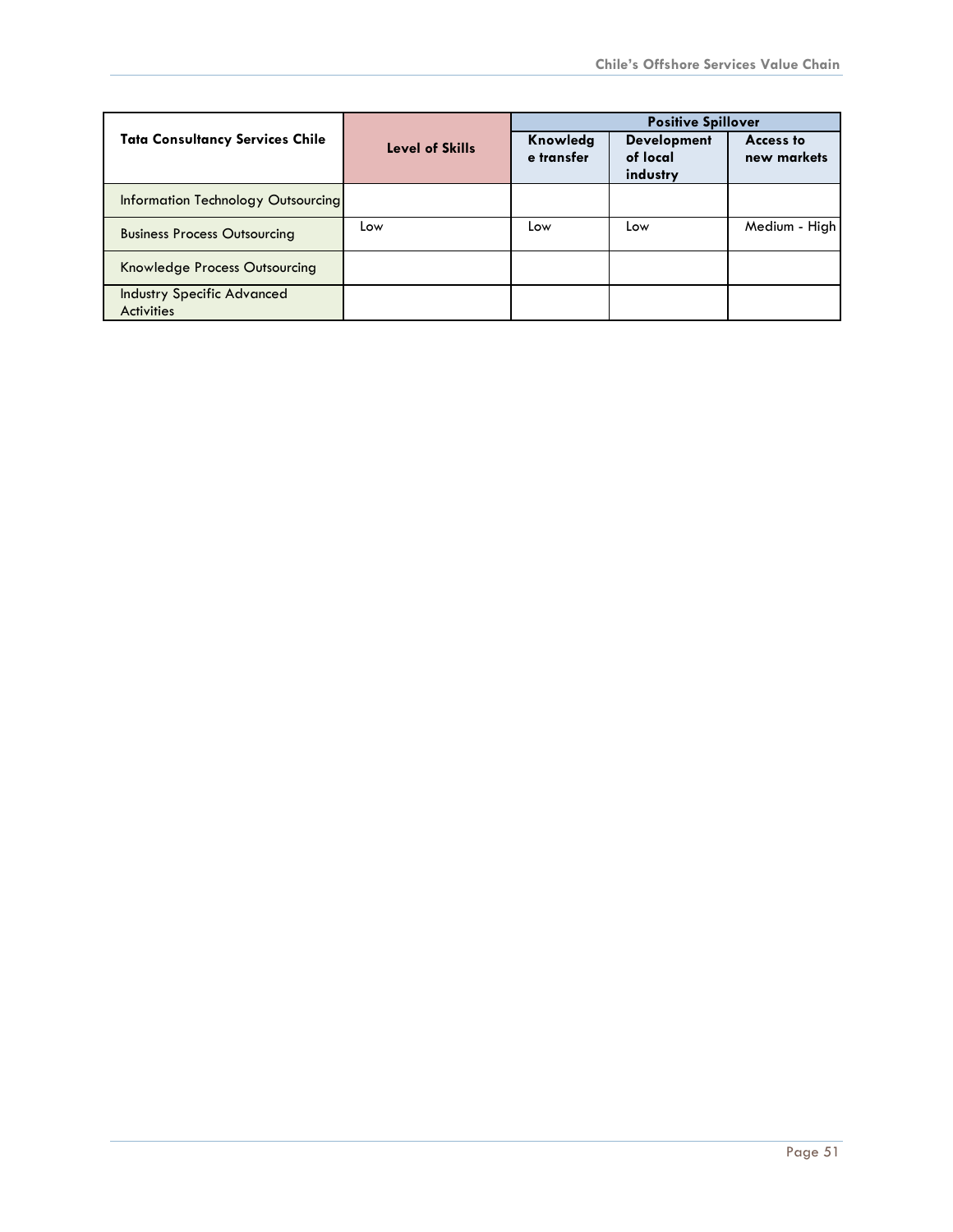# <span id="page-52-0"></span>**E. Differing use of the term Knowledge Process Outsourcing (KPO) in the Offshore**

# **Services Industry**

| Institution/<br>Company | <b>Comments on KPO</b>                                                                                                                                                                                          |  |  |  |
|-------------------------|-----------------------------------------------------------------------------------------------------------------------------------------------------------------------------------------------------------------|--|--|--|
| <b>IBM</b>              | Their services segment does not include KPO                                                                                                                                                                     |  |  |  |
|                         | KPO is one of the segments under BPO                                                                                                                                                                            |  |  |  |
|                         | <b>Activities under KPO:</b>                                                                                                                                                                                    |  |  |  |
| Capgemini               | Research and advisory services                                                                                                                                                                                  |  |  |  |
|                         | Reference data management                                                                                                                                                                                       |  |  |  |
|                         | <b>Engineering Services</b>                                                                                                                                                                                     |  |  |  |
|                         | KPO is one of the segments under BPO                                                                                                                                                                            |  |  |  |
|                         | <b>Activities under KPO:</b><br><b>Customer Analytics (Retail)</b>                                                                                                                                              |  |  |  |
| TCS                     | Spend/Procurement Analytics (Manufacturing)<br>٠                                                                                                                                                                |  |  |  |
|                         | Equity Research (Banking and Financial Services)                                                                                                                                                                |  |  |  |
|                         | Statistical Analysis (Pharma, Actuarial)                                                                                                                                                                        |  |  |  |
|                         | KPO is one of the segments under BPO/Specialized services                                                                                                                                                       |  |  |  |
|                         | Activities under KPO:                                                                                                                                                                                           |  |  |  |
|                         | <b>Business Research</b><br>$\bullet$                                                                                                                                                                           |  |  |  |
| Wipro                   | Analytics<br>$\bullet$                                                                                                                                                                                          |  |  |  |
|                         | <b>Reporting Planning and Analysis</b>                                                                                                                                                                          |  |  |  |
|                         | <b>Communication and Publishing Services</b>                                                                                                                                                                    |  |  |  |
|                         | (Another BPO specialized services is Legal Process Outsourcing not part of KPO)                                                                                                                                 |  |  |  |
|                         | The term KPO was coined by them and all their services are listed as KPO activities:                                                                                                                            |  |  |  |
|                         | Market Research<br>$\bullet$                                                                                                                                                                                    |  |  |  |
|                         | <b>Business Research</b>                                                                                                                                                                                        |  |  |  |
| <b>Evalueserve</b>      | Investment Research                                                                                                                                                                                             |  |  |  |
|                         | <b>Sales Support</b>                                                                                                                                                                                            |  |  |  |
|                         | Data Analytics<br>Knowledge Technology                                                                                                                                                                          |  |  |  |
|                         | <b>Legal Support Services</b>                                                                                                                                                                                   |  |  |  |
|                         | "KPO emerged as a marketing term to highlight many unique aspects of specific niche types of                                                                                                                    |  |  |  |
|                         | enhancement-oriented BPO: business processes involving skill sets that require knowledge workers who                                                                                                            |  |  |  |
| Gartner                 | have deeper functional or domain expertise than an average transaction process and can be trained in                                                                                                            |  |  |  |
|                         | a few weeks or months."                                                                                                                                                                                         |  |  |  |
|                         | Gartner generally does not include engineering or other services in their estimates as these are                                                                                                                |  |  |  |
|                         | considered subsets of most of the world's service industries and not highly dependent on IT.<br>"KPO is different from other forms of offshore BPO in that it is not rules-based like most conventional         |  |  |  |
|                         | BPO activities (e.g., contact center, finance, and accounting). The potential opportunities for knowledge-                                                                                                      |  |  |  |
|                         | based outsourcing are virtually unlimited, but early emphasis has been on research and analytics. Not                                                                                                           |  |  |  |
|                         | surprisingly, much of the activity has been in the financial services industry, including equity research, but                                                                                                  |  |  |  |
| <b>Forrester</b>        | opportunities are also springing up in other industries, such as pharmaceutical and consumer packaged                                                                                                           |  |  |  |
|                         | goods, for tasks that include business intelligence, desktop publishing, clinical trials, mortgage processing,                                                                                                  |  |  |  |
|                         | and many others Knowledge process outsourcing (KPO), as it is known in offshore outsourcing circles,<br>was originally pursued primarily within the captive context, but it has now emerged as a major category |  |  |  |
|                         | for third-party providers."                                                                                                                                                                                     |  |  |  |
|                         | "In the 2000s, with India's reputation rising, global corporations and financial institutions began to                                                                                                          |  |  |  |
|                         | consider offshoring more complex and knowledge-intensive professional services, in business and market                                                                                                          |  |  |  |
| Mari Sako               | research, financial data analytics, engineering design, radiology, and R&D. This phenomenon came to be                                                                                                          |  |  |  |
|                         | known as knowledge process outsourcing (KPO). Legal process outsourcing (LPO) is regarded as part of<br>KPO."                                                                                                   |  |  |  |
|                         | Industry Sectors classification (Does not use the term KPO):                                                                                                                                                    |  |  |  |
| <b>NASSCOM</b>          | <b>IT Services</b><br>٠                                                                                                                                                                                         |  |  |  |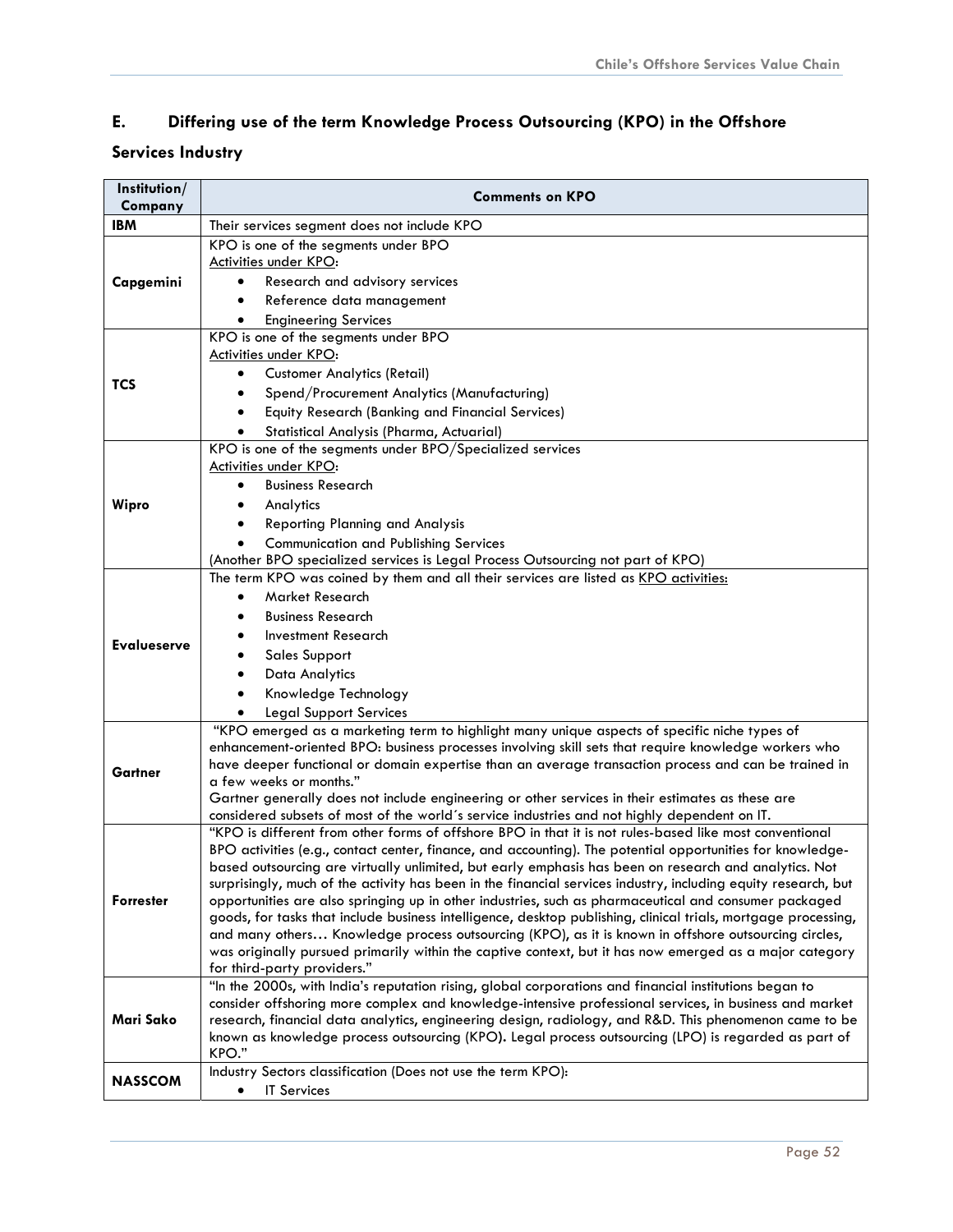|            | <b>ITES-BPO</b>                                                                                        |  |
|------------|--------------------------------------------------------------------------------------------------------|--|
|            | Engineering Services and R&D,                                                                          |  |
|            | <b>Software Products</b>                                                                               |  |
| Dossani,   | The authors do not use the term KPO or any category for higher value added services: they refer to the |  |
| Kenney and | activities by their own name.                                                                          |  |
| Mullan     |                                                                                                        |  |

Source: CGGC based on companies and institutions websites.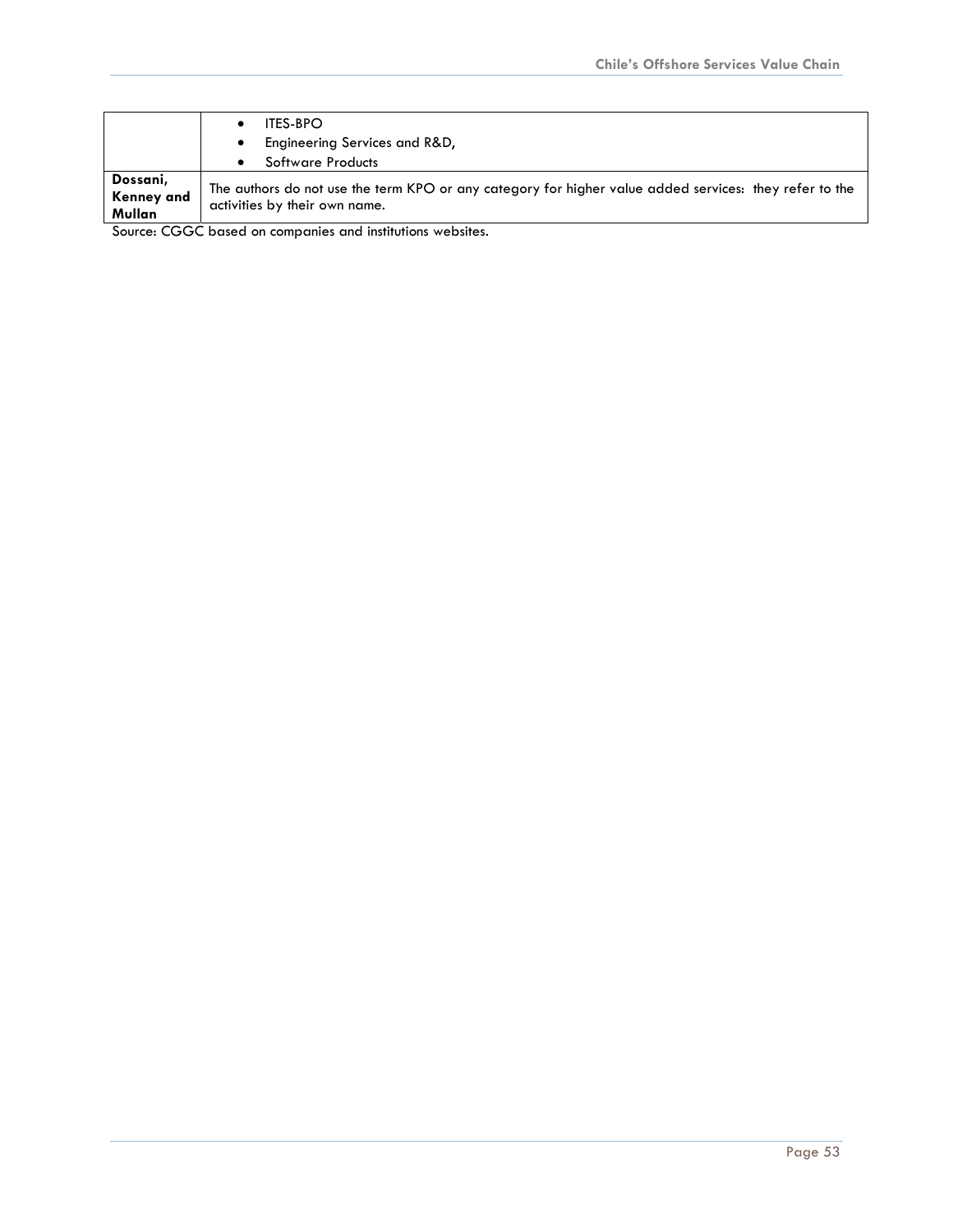| Name                                                                                                  | Organization                                                                            | <b>Date</b>       | Language |
|-------------------------------------------------------------------------------------------------------|-----------------------------------------------------------------------------------------|-------------------|----------|
| Aguilera, Victor                                                                                      | 3IE                                                                                     | Jan. 23, 2009     | English  |
| Arenas, Cristian & Alberto<br><b>Ergas</b>                                                            | Fundación Chile                                                                         | Nov. 21, 2008     | Spanish  |
| Arze, Elias                                                                                           | Ara-Worley Parsons                                                                      | Jan. 27, 2009     | Spanish  |
| Badilla, Ricardo                                                                                      | Biosigma                                                                                | Sept. 25,<br>2009 | Spanish  |
| <b>Barriga, Rodrigo</b>                                                                               | <b>DUOC</b>                                                                             | Oct. 2, 2009      | English  |
| <b>Barros, Alejandro</b>                                                                              | Consultant M. of Economy and<br>participant in the Global<br>Services Cluster committee | Jan.21, 2009      | Spanish  |
| Cabrera, Alex                                                                                         | Appear Network                                                                          | Jan. 23, 2009     | English  |
| Campos, Hugo & Irene<br>Schlechter                                                                    | <b>Monsanto Chile</b>                                                                   | Nov. 13, 2009     | English  |
| Cañete, Patricio                                                                                      | Canadian Embassy- Trade<br>Commissioner                                                 | Jan. 22, 2009     | English  |
| Casas, Edmundo and Alejandra<br>Mustakis                                                              | Kauel                                                                                   | Oct. 2, 2009      | Spanish  |
| Cornejo, Cesar                                                                                        | <b>GECHS</b>                                                                            | May 19, 2009      | Spanish  |
| Gomez, Fernando, Beatriz<br><b>Bruzzone, Marcelo Ampuero &amp;</b><br><b>Gonzalo Sierro</b>           | Equifax                                                                                 | Sept. 29,<br>2009 | Spanish  |
| Infante, José Ignacio                                                                                 | <b>BHP Billiton</b>                                                                     | Sept. 22,<br>2009 | Spanish  |
| Infante, Rodrigo                                                                                      | Salmon Chile                                                                            | Jan. 28, 2009     | Spanish  |
| Izquierdo, Diego & Bernardita<br>Prado                                                                | <b>UNIACC.</b> Project about<br>Audiovisual industry in Chile                           | Jan. 26, 2009     | Spanish  |
| Julio, Eduardo                                                                                        | Fluor                                                                                   | Oct. 7, 2009      | Spanish  |
| Katz, Jorge & Jose Miguel<br><b>Benavente</b>                                                         | Universidad de Chile                                                                    | Jan. 27, 2009     | Spanish  |
| Leiva, Monica, Arlene<br>Ebensperger Jessen, Javier<br>Steffens, Luis Parada Araya and<br>Andrea Díaz | <b>SGS Aquatic Health</b>                                                               | Sept. 25,<br>2009 | Spanish  |
| Machiavello, Liliana                                                                                  | Comité de Inversiones<br>Extranjeras/ Ministerio de<br>Economía                         | Nov. 17, 2008     | Spanish  |
| Maiz, Juan                                                                                            | CADE-AMEC                                                                               | Jan. 21, 2009     | Spanish  |
| Merino, Marco                                                                                         | <b>SNC Lavallin</b>                                                                     | Jan. 29, 2009     | Spanish  |
| Mongillo, Leonardo and<br><b>Gustavo Tasner</b>                                                       | CapGemini                                                                               | Oct. 6, 2009      | Spanish  |
| Pena, Rodrigo                                                                                         | Sonda                                                                                   | Oct. 2, 2009      | Spanish  |
| Perez, Julio & Andrea<br>Santibañez                                                                   | <b>SITEL</b>                                                                            | Sept. 29,<br>2009 | Spanish  |
| Pérez, Miguel                                                                                         | <b>ACTI</b>                                                                             | Nov. 14, 2008     | Spanish  |
| Piña, Joaquin                                                                                         | Chile Export Servicios, Santiago<br><b>Chamber of Commerce</b>                          | May 22, 2009      | Spanish  |
| Pino, Ricardo                                                                                         | Hatch                                                                                   | Sept. 28,         | Spanish  |

# <span id="page-54-0"></span>**F. 2009 Chile Interview Series List**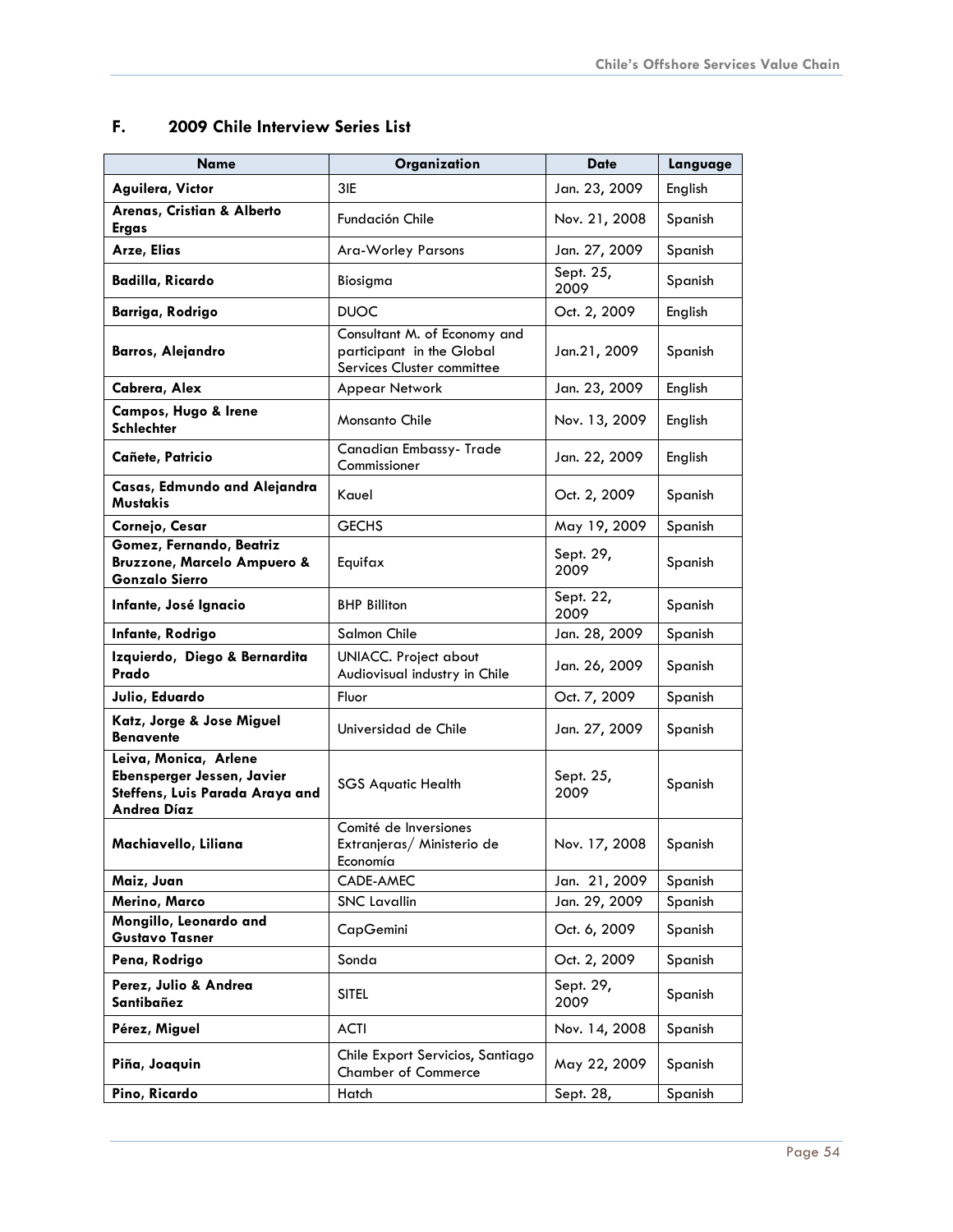|                                              |                                                               | 2009              |         |
|----------------------------------------------|---------------------------------------------------------------|-------------------|---------|
| <b>Rickmers, Olivier</b>                     | Biociencia                                                    | Jan. 28, 2009     | English |
| Rigotti, Attilio                             | Universidad Católica Centro de<br>Investigaciones Clínicas    | Aug. 25, 2009     | Spanish |
| Roca, Nicolas and Ximena Jofre               | <b>Tata Consultancy Services</b>                              | Sept. 30,<br>2009 | Spanish |
| Sanchez, John & Hassan<br>Boolani            | Bechtel                                                       | Jan. 29, 2009     | English |
| <b>Schenkel, Andre and Marko</b><br>Knezovic | Citigroup                                                     | Oct. 1, 2009      | English |
| Schilkrut, Ariel and Luis Vera               | Scopix                                                        | Oct. 1, 2009      | Spanish |
| Seilfeld, Rolf                               | Asociación de Oficinas de<br>Argitectos                       | Apr. 28, 2009     | English |
| Srivastava, Mohit & Jairo Ortiz              | Evalueserve                                                   | Jan. 23, 2009     | English |
| Subramony, Arun                              | GenShare                                                      | Oct. 1, 2009      | English |
| Tello, Carlos                                | Everis                                                        | Oct. 1, 2009      | English |
| Ugarte, Pablo & Carolina Soto                | <b>CORFO Foreign Investment</b><br><b>Department-Clusters</b> | Jan. 21, 2009     | Spanish |
| Worner, Alfredo                              | Pro Chile                                                     | Jan. 27, 2009     | Spanish |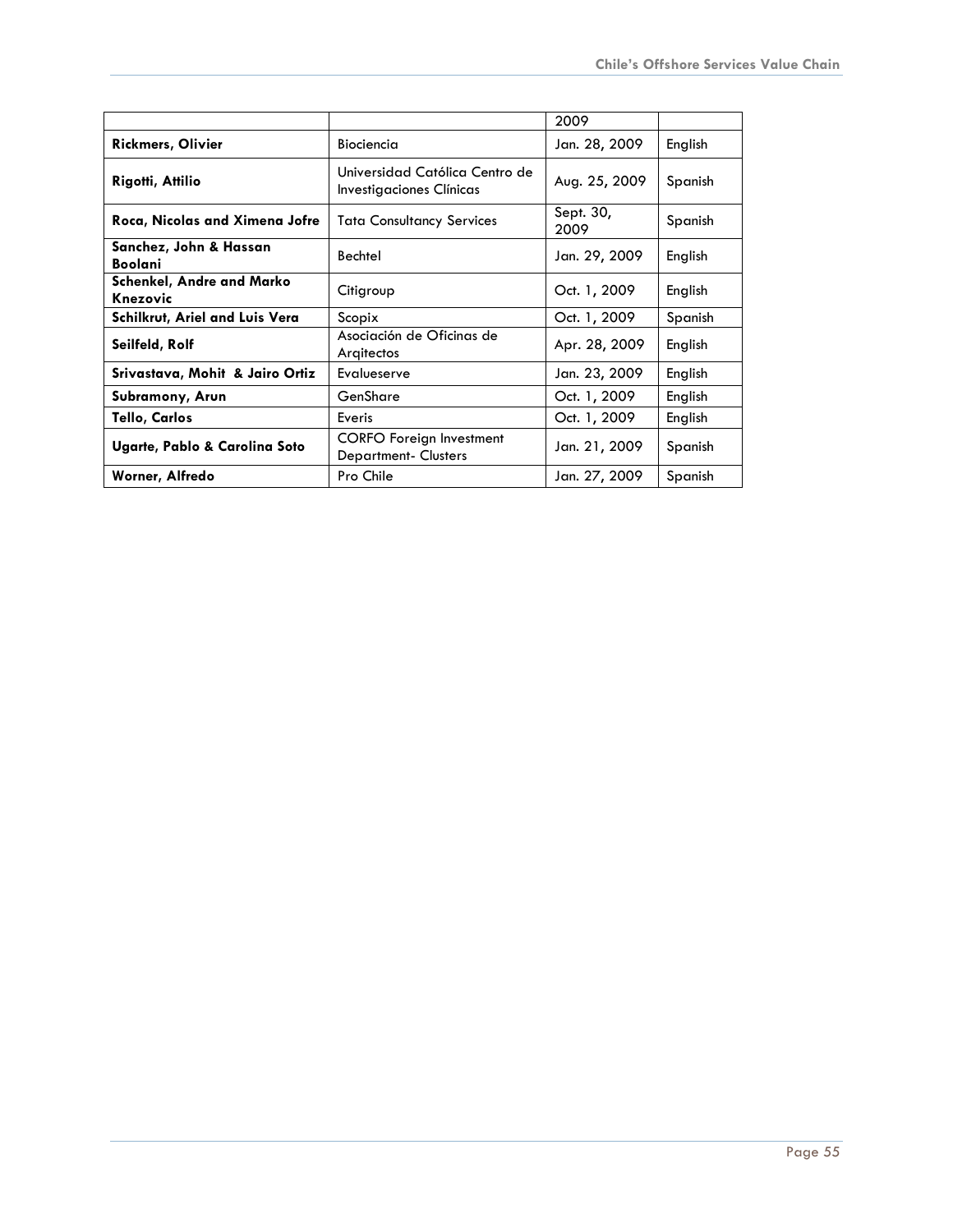#### **Bibliography**

- 24/7 Customer. (2009). Advanced Predictive Modeling Solutions. Retrieved November 18, 2009, from [http://www.247customer.com/thewaywedoit/advanced\\_predictive\\_modeling.php.](http://www.247customer.com/thewaywedoit/advanced_predictive_modeling.php)
- Agosin, Manuel. (2009). "¿Se Justifica una Política Industrial hacia la Inversión Extranjera? El Programa de Atracción de Inversiones de Alta Tecnología." *Trabajos de Investigación en Políticas Publicas, Departamento de Economía. Universidad de Chile, 7*: 1-13.
- Agosin, Manuel and Joseph Price. (2009). La Inversión Extranjera: ¿Hacia una Política Vertical?, Documento Borrador.
- Agrosat. (2009). La Compañia. Retrieved November 10, 2009, from [http://www.agrosatchile.cl/compania.htm.](http://www.agrosatchile.cl/compania.htm)
- ALOG. (2008). Memoria Anual 2008 Santiago, Chile: Asociación Logística de Chile A.G. [www.alog.cl](http://www.alog.cl/).
- América Economía. (2009, Junio). Las Mejores Escuelas de Negocios de América Latina. *América Economía*, 38-39.
- American Wind Energy Association. (2009). AWEA 2009 Second Quarter 2009 Market Report. Retrieved September 8, 2009, from <http://awea.org/publications/reports/2Q09.pdf>.
- Arber, Julian, Alison Chick, Gustavo De Loyola, Ina Mogollon, and Bernado Novick. (2009). Electronics Cluster in Guadalajara, Mexico. Boston: Harvard Business School.

[http://www.isc.hbs.edu/pdf/Student\\_Projects/Mexico\\_Electronics\\_2009.pdf.](http://www.isc.hbs.edu/pdf/Student_Projects/Mexico_Electronics_2009.pdf)

- Arze, Elias. (2009). Chile Interview Series: Ara Worley Parsons S.A. Personal communication with K. Fernandez-Stark & G. Gereffi. January 27.
- AT Kearney. (2004). Offshoring Atractiveness Index. Chicago, IL: A.T. Kearney.
- ---. (2007). Exploring Chile as a Global Services Platform. Chicago, IL: A.T. Kearney.
- Au, Rodrigo. (2009). Captive Centers in Chile. Personal communication with K. Fernandez-Stark. (email).July 17.
- AVS Chile. (2009). AVS Chile. Retrieved November 24, 2009, from [http://www.avs](http://www.avs-chile.cl/AVSCHILE1e.html)[chile.cl/AVSCHILE1e.html.](http://www.avs-chile.cl/AVSCHILE1e.html)
- Badilla, Ricardo. (2009). Chile Interview Series: Biosigma S.A. Personal communication with K. Fernandez-Stark & P. Bamber. September 25.
- Barriga, Roberto. (2009). Chile Interview Series: DuocUC- Escuela de Informática y Telecomunicaciones. Personal communication with P. Bamber, K. Fernandez-Stark & V. Wadhwa. October 2.
- BBR. (2009). Proyectos. Retrieved November 10 2009, from [http://www.bbr.cl/site/es/menu/pro\\_destacados.html](http://www.bbr.cl/site/es/menu/pro_destacados.html).
- Becas Chile. (2009). Pasantías de Perfeccionamiento de Competencias Técnicas. Retrieved November 24, 2009, from <http://www.becaschile.cl/becas/detalle/especializacion/tecnico/>.
- Belyeu, Kathy. (2009). Industry Information Services, American Wind Energy Association (AWEA). Personal communication with CGGC research staff. September 8.
- Bertea, Maria Cecilia. (2009). Chile Interview Series: HR Consultant. Personal communication with P. Bamber. June 30.
- Bianchi, Constanza. (2008). "Retail Internationalisation from Emerging Markets: Case Study Evidence from Chile." *International Marketing Review, 26*(2): 221-243.
- Bocic, Sacha. (2009). Casos Exitosos de Servicios Globales, Emprendimiento e Innovación. Conference: Servicios Globales, Una Nueva Industria Exportadora para Chile, Santiago, Chile. August 28, 2009.
- BRASSCOM. (2008). Education is the way Forward. Retrieved Nov 30, 2009, from [http://www.brasscom.org.br/en/box\\_brasscom\\_news/education\\_is\\_the\\_way\\_forward.](http://www.brasscom.org.br/en/box_brasscom_news/education_is_the_way_forward)
- Cámara de la Industria Farmacéutica de Chile, A.G. (2009). Investigación Clínica en Chile. Retrieved August 15, 2009 from [www.cifchile.cl](http://www.cifchile.cl/).
- Campos, Hugo and Irene Schlechter. (2009). Chile Interview Series: Monsanto S.A. Personal communication with P. Bamber. November 13.
- Casas, Edmundo and Alejandra Mustakis. (2009). Chile Interview Series: Kauel.com S.A. Personal communication with K. Fernandez-Stark & P. Bamber. October 2.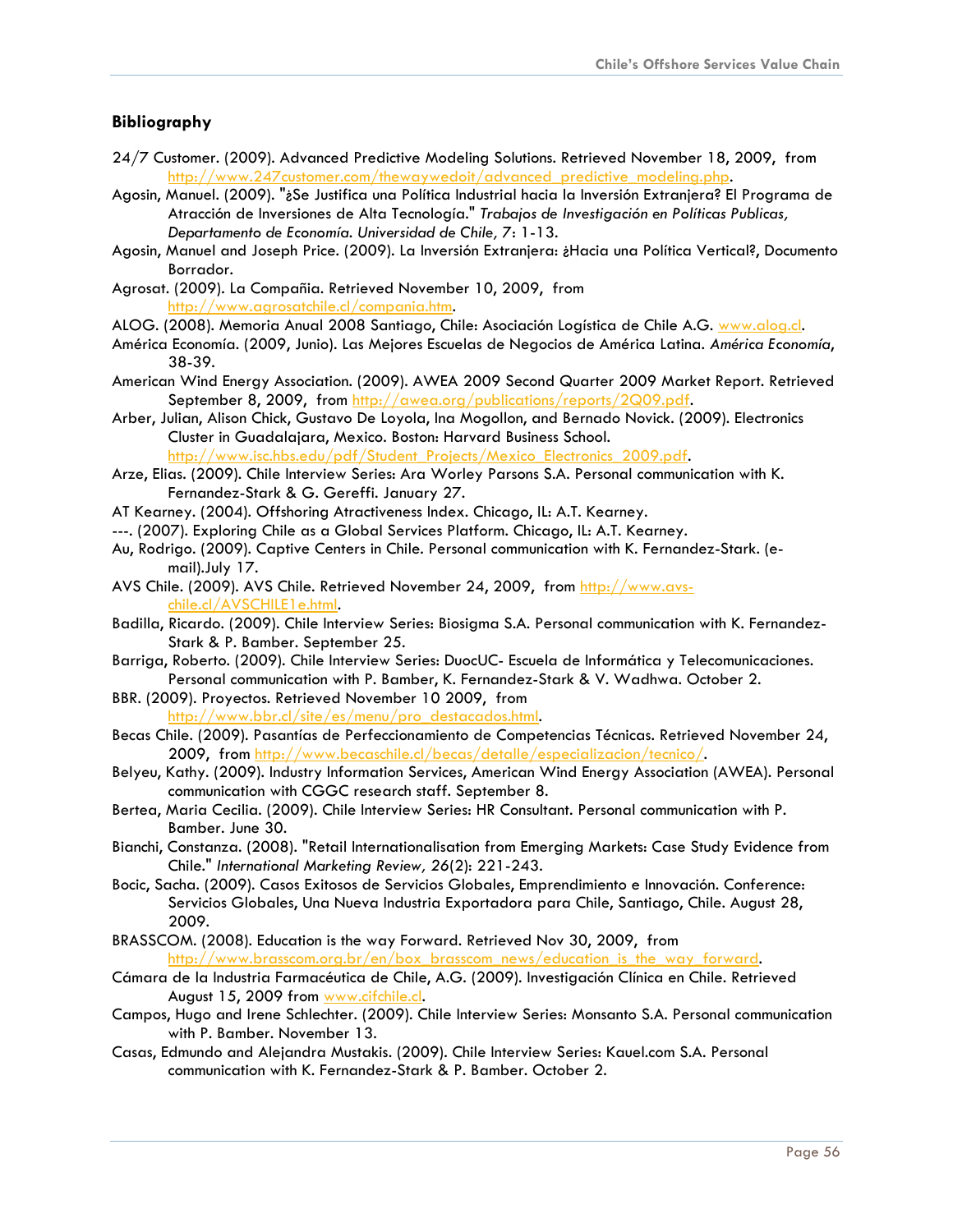- Castillo, Mario. (2008). La Industria Global de Servicios: Oportunidades para Chile. In J. Leiva & M. Castillo (Eds.), *Globalización Económica Oportunidades y Desafíos para Chile*. Santiago, Chile: CORFO and Chile 21.
- Centros de Estudios Universitario-UNIACC. (2009). Informe Final del Proyecto Idenficación y Catastro de la Oferta de Offshoring en Chile. Santiago, Chile: CEU-UNIACC. Report commissioned by CORFO. September 24, 2009.
- CEPAL. (2007). Trade in Services in Latin America and the Caribbean: An Analysis of Recent Trends. [http://www.eclac.org/comercio/publicaciones/xml/9/32449/Trade\\_in\\_services\\_in\\_Latin\\_Americ](http://www.eclac.org/comercio/publicaciones/xml/9/32449/Trade_in_services_in_Latin_America_serie_84_dcii.pdf) [a\\_serie\\_84\\_dcii.pdf.](http://www.eclac.org/comercio/publicaciones/xml/9/32449/Trade_in_services_in_Latin_America_serie_84_dcii.pdf)
- Chile Decentralizado (2005). Multinacionales que usan a Chile como Plataforma Retrieved June 15, 2009, from <http://www.cooperaciondescentralizada.gov.cl/1511/article-68320.html>
- Chile Innova. (2005). Innovar en Chile, Programa de Desarrollo e Innovación Tecnológica 2001-2006. Santiago, Chile: Subsecretaría de Economía, Fomento y Reconstrucción, Ministerio de Economía. September 2005. [www.economia.cl.](http://www.economia.cl/)
- Cien Austral. (2009). Somos. Retrieved November 24, 2009, from <http://www.cienaustral.cl/?menu=somos&linea=bienvenida&id=1>.
- Clean Tech Brief (2009). Irish Firm to Invest \$1 Billion in Chilean Wind Energy. Retrieved November 10, 2009, from <http://cleantechbrief.com/node/361>
- Cluster Salmon. (2009). Noticias. Retrieved November 24, 2009, from [http://www.clustersalmon.cl/index.php?i=15&pagina=leer\\_noticias&pagina\\_sub=listado\\_noticias](http://www.clustersalmon.cl/index.php?i=15&pagina=leer_noticias&pagina_sub=listado_noticias)
- . Coasin Group. (2009). Acerca de COASIN. Retrieved November 10, 2009, from http://www.coasin.cl/index.php?id=12
- Colegio de Arquitectos de Chile. (2009). Chile Interview Series: Colegio de Arquitectos de Chile. Personal communication with P. Bamber. November 20.
- Comité de Ministros- Chile. (2009). Becas Chile. Retrieved November 19, 2009, from [http://www.becaschile.cl.](http://www.becaschile.cl/)
- Copal Partners. (2009). About Copal Partners. Retrieved November 18, 2009, from <http://www.copalpartners.com/>.
- CORFO. (2009a). Chile Opens Business Centre in New York. Retrieved November 25, 2009, from [http://www.hightechchile.com/corfo\\_det\\_20090706101756.aspx](http://www.hightechchile.com/corfo_det_20090706101756.aspx).
- ---. (2009b). HighTech Chile. Retrieved November 3, 2009 from [http://www.hightechchile.com.](http://www.hightechchile.com/)
- ---. (2009c). Incentives and Services. Retrieved August 11, 2009, from http://www.hightechchile.com/incentives and services.
- Cornejo, Cesar. (2009). Chile Interview Series: GECHS. Personal communication with P. Bamber. May 19.
- El Mercurio. (2009). Desarrollo del Antídoto contra el Virus ISA Desata Batalla entre los Laboratorios del País*. El Mercurio*. Junio 2, 2009 Retrieved July 10, 2009, from [http://diario.elmercurio.cl/detalle/index.asp?id={4bcc111a-6fa6-4b39-8fef-03e152f9b4be}.](http://diario.elmercurio.cl/detalle/index.asp?id=%7B4bcc111a-6fa6-4b39-8fef-03e152f9b4be%7D)
- --- (2010). Miles de Trabajadores Pierden Empleos en Call Centers por Falta de Competitividad de Industria. Retrieved April 8, 2010, from [http://www.mer.cl/modulos/catalogo/Paginas/2010/04/08/MERSTEB002BB0804.htm?idnoticia](http://www.mer.cl/modulos/catalogo/Paginas/2010/04/08/MERSTEB002BB0804.htm?idnoticia=C34445520100408)
- [=C34445520100408.](http://www.mer.cl/modulos/catalogo/Paginas/2010/04/08/MERSTEB002BB0804.htm?idnoticia=C34445520100408) April 8. ESO/Government of Chile Joint Committee. (2006). 10 Years Exploring the Universe. Santiago: European Organisation for Astronomical Research in the Southern Hemisphere 19 June 2006. [http://www.eso.org/public/outreach/press-rel/pr-2006/pr-21-06.html.](http://www.eso.org/public/outreach/press-rel/pr-2006/pr-21-06.html)
- Euromonitor International. (2009). Resistiendo la Recesión: Euromonitor International abre Nueva Oficina en Chile. Retrieved November 20, 2009, from http://www.euromonitor.com/Resistiendo la recesion Euromonitor International abre nueva ofic ina en Chile.
- EWOS Innovation. (2009a). EWOS Innovation. Retrieved November 24, 2009, from http://www.ewos.com/portal/wps/wcm/connect/Ewoslnnovation\_no/ei/ewos\_innovation/about\_ [ewos\\_innovation/our\\_tools/trial\\_facilities.](http://www.ewos.com/portal/wps/wcm/connect/EwosInnovation_no/ei/ewos_innovation/about_ewos_innovation/our_tools/trial_facilities)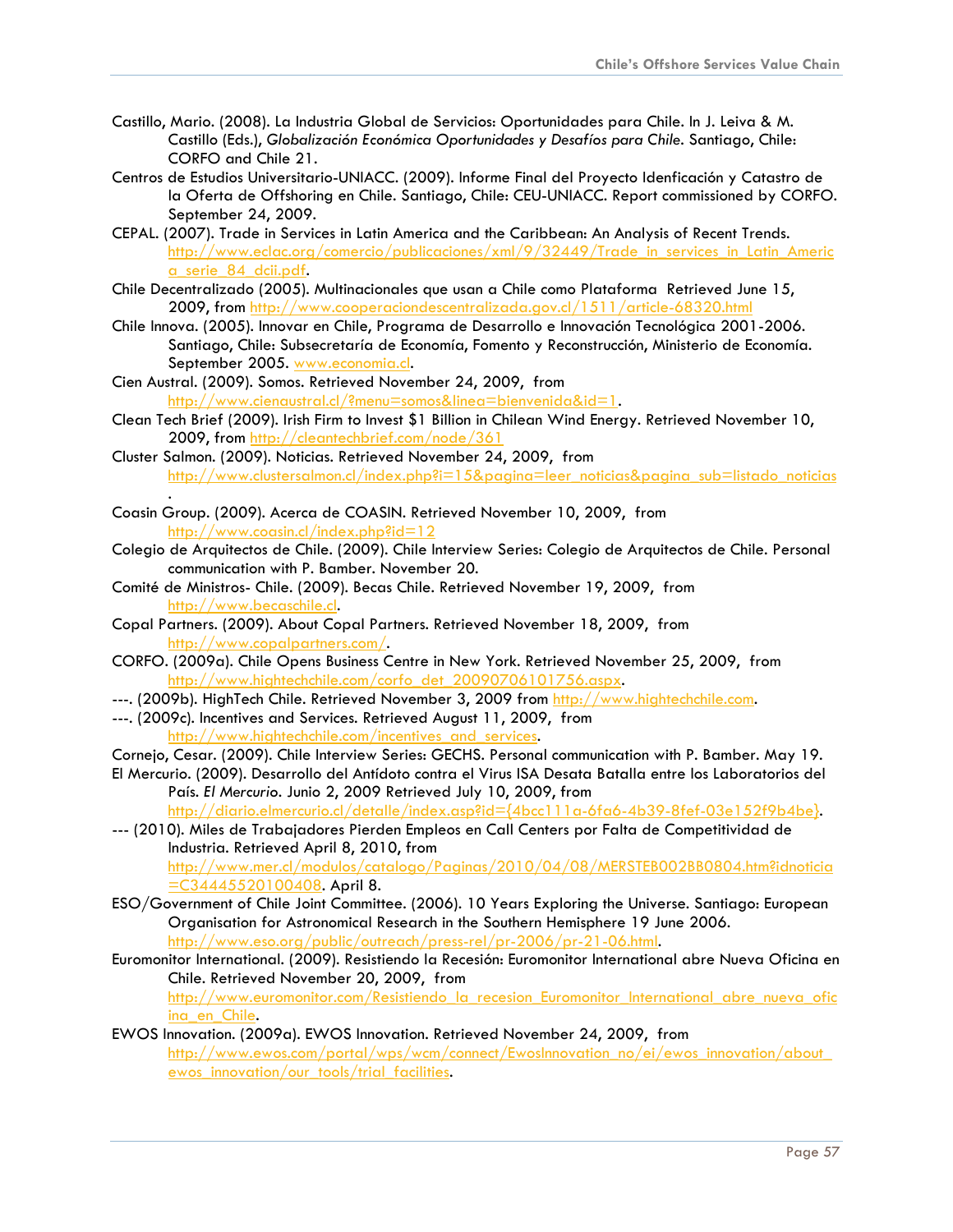- ---. (2009b). Knowledge Makes the Diference. Dirdal, Norway: EWOS Innovation. [http://www.ewos.com/ca/ewos/ewebca2.nsf/0/8cb1e589b32b0a8b88256c4b0001c8b6/\\$FIL](http://www.ewos.com/ca/ewos/ewebca2.nsf/0/8cb1e589b32b0a8b88256c4b0001c8b6/$FILE/EWOS%20INNOVATION.pdf) [E/EWOS%20INNOVATION.pdf](http://www.ewos.com/ca/ewos/ewebca2.nsf/0/8cb1e589b32b0a8b88256c4b0001c8b6/$FILE/EWOS%20INNOVATION.pdf).
- Financial Sector Assessment Program. (2004). Chile FSA Financial Sector Assessment: International Bank for Reconstruction and Development.

www1.worldbank.org/finance/assets/images/Chile\_FSA\_web.pdf.

- Gereffi, Gary, Mario Castillo and Karina Fernandez-Stark. (2009). The Offshore Services Industry: A New Opportunity for Latin America. Durham: Center on Globalization Governance & Competitiveness-Duke University. Report for the Inter-American Development Bank. Policy Brief #IDB-PB-101. [http://idbdocs.iadb.org/wsdocs/getdocument.aspx?docnum=35030707.](http://idbdocs.iadb.org/wsdocs/getdocument.aspx?docnum=35030707)
- Gereffi, Gary and Karina Fernandez-Stark. (2008). Global Services Offshoring: Trends and Impact in Latin America and the Caribbean. Conference: Inversión Extranjera en Servicios Corporativos Offshore en América Latina, Santiago, Chile. November 18.
- ---. (2010). The Offshore Services Industry: A Global Value Chain Approach. Durham: Center on Globalization Governance and Competitiveness - Duke University. Commisioned by CORFO.
- Getz, Kenneth A. and John R. Vogel. (2009). "Successful Outsourcing: Tracking Global CRO Usage." *Applied Clinical Trials, 18*(6): 42-50.
- Global Award. (2009). Global Award for Sustainable Architecture. Retrieved November 20, 2009, from <http://www.global-award.org/>.
- Global Foundation for Management Education. (2006). A Global Guide to Management Education. Retrieved November 30, 2009, from [http://www.gfme.org/global\\_guide/](http://www.gfme.org/global_guide/).
- Gomez, Fernando, Beatriz Bruzzone, Marcelo Ampuero, and Gonzalo Sierro. (2009). Chile Interview Series: Equifax R&D Center Chile. Personal communication with P. Bamber & K. Fernandez-Stark. September 29.
- Gupta, Ashish. (2009). Evalueserve Presentation. Conference: Servicios Globales: Una Nueva Industria Exportadora para Chile, Santiago, Chile. August 28.
- Gupta, J B (2008). Drug Discovery and India: A Force to Reckon with. (Issue 9). Retrieved August 18, 2009, from [http://www.pharmafocusasia.com/strategy/drug\\_discovery\\_india\\_force\\_to\\_reckon.htm](http://www.pharmafocusasia.com/strategy/drug_discovery_india_force_to_reckon.htm)
- Hennicke, Luis. (2008). Chile Planting Seeds Annual 2008. Santiago, Chile: USDA Foreign Agricultural Service. [www.usdachile.cl/usaeng/doc/PlantingSeedsAnnual.doc.](http://www.usdachile.cl/usaeng/doc/PlantingSeedsAnnual.doc)
- Humphrey, John and Hubert Schmitz. (2002). "How Does Insertion in Global Value Chains Affect Upgrading in Industrial Clusters?". *Regional Studies, 36*(9): 1017-1027.
- IDC Latin America. (2009). La Industria de Servicios Globales en Chile- Estudio Cluster de Servicios Globales. Santiago: CORFO.
- Infante, José Ignacio. (2009). Chile Interview Series: BHP Billiton Shared Services. Personal communication with P. Bamber & K. Fernandez-Stark. September 22.
- Infante, Rodrigo. (2009). Chile Interview Series: SalmonChile. Personal communication with K. Fernandez-Stark & G. Gereffi. January 28.
- International Finance Corporation (2009). IFC Supports Construction of Chile´s First Project-Financed Wind Farm. International Finance Corporation. Retrieved October 9, 2009, from [http://www.ifc.org/ifcext/media.nsf/content/SelectedPressRelease?OpenDocument&UNID=BD7E](http://www.ifc.org/ifcext/media.nsf/content/SelectedPressRelease?OpenDocument&UNID=BD7E2DCF18F9192F85257558006CC9AA) [2DCF18F9192F85257558006CC9AA](http://www.ifc.org/ifcext/media.nsf/content/SelectedPressRelease?OpenDocument&UNID=BD7E2DCF18F9192F85257558006CC9AA)
- Irevna. (2009). Welcome to Irevna Market Leader in Offshore Research and Analytics. Retrieved November 18, 2009, from<http://www.irevna.com/>.
- Jaruzelski, Barry and Kevin Dehoff. (2008). Beyond Borders: The Global Innovation 1000: Booz & Company Inc.
- Jessen, Arlene Ebensperger, Javier Steffens, Luis Parada Araya, Andrea Diaz, and Monica Levia. (2009). Chile Interview Series: SGS Chile S.A. Personal communication with P. Bamber & K. Fernandez-Stark. September 25.
- Julio, Eduardo. (2009). Chile Interview Series: Fluor S.A. Personal communication with P. Bamber & K. Fernandez-Stark. October 7.
- Kaka, Noshir, Shailesh Kekre and Saipriya Sarangan. (2006). Benchmarking India´s Business Process Outsources. *McKinsey on IT*, 20-21.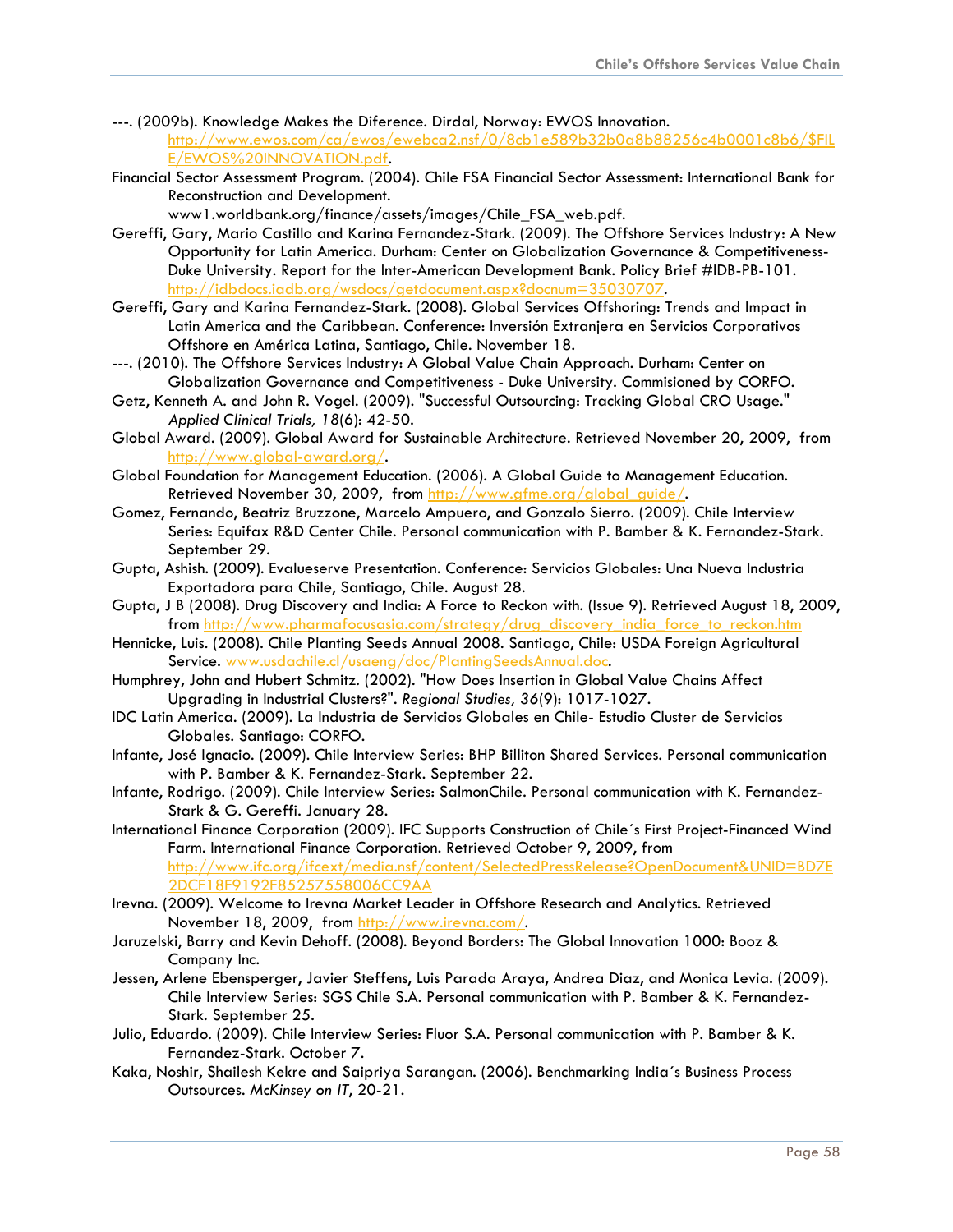- Kalorama Information. (2007). Offshoring Clinical Trials (Market for Trials in India, China, Mexico, Russia, Brazil and Israel). New York: Kalorama Information,.
- Kao, John. (2009). "Tapping the World's Innovation Hot Spots." *Harvard Business Review, 87*(3): 109-114. Katz, Jorge. (2006). Salmon Farming in Chile. In V. Chandra (Ed.), *Technology, Adpatation and Exports:*
- *How Some Developing Countries Got it Right* (pp. 193-224). Washington D.C.: The World Bank. Kaweskar. (2009). Deasarrollamos Nuevas Technologías Para Su Empresa. Retrieved November 1, 2009,
- from [www.kaweskar.com.](http://www.kaweskar.com/)
- Knowledge at Wharton. (2005). The Silicon Valley of Tequila. Retrieved November 30, 2009, from [http://www.wharton.universia.net/index.cfm?fa=viewfeature&id=930&language=english.](http://www.wharton.universia.net/index.cfm?fa=viewfeature&id=930&language=english)
- KPMG International. (2006). Manufacturing in Argentina, Brazil and Chile. 2006. [http://www.kpmg.ca/en/industries/cib/industrial/MfgArgBrazilChile.html.](http://www.kpmg.ca/en/industries/cib/industrial/MfgArgBrazilChile.html)
- Manning, Stephan, Silvia Massini and Arie Y. Lewin. (2008). A Dynamic Perspective on Next-Generation Offshoring: The Global Sourcing of Science and Engineering Skills.
- Manzi, Jorge, Katherine Strasser, Ernesto San Martin, and Dante Contreras. (2008). Quality of Education in Chile. Santiago, Chile: Centro Medicion Universidad Catolica. February 2008.
- McIntyre, Beverly, Hans Herrren, Judi Wakhungu, and Robert Watson. (2009). International Assessment of Agricultural Knowledge, Science and Technology for Development: Global Report. Washington, DC.: The Center for Resource Economics. 2009. [www.agassessment.org/](http://www.agassessment.org/)
- McKinsey. (2007). How Chile Can Win from Offshoring.
- Mercer. (2008). Comparative Salary Study about Professionals and Technicians in Latin America, US and India in IT, BPO and KPO functions (Finance and Biotech). Santiago, Chile. August, 2008.
- Merino, Marco. (2009). Chile Interview Series: SNC-Lavalin. Personal communication with K. Fernandez-Stark & G. Gereffi. January 29.
- Ministerio de Economía. (2009). Política Nacional de Innovación Para La Competitividad. Santiago, Chile.
- Ministerio de Educación. (2009). Titulados Pre-grado, Post-grado y Post-Titulo, anos 1998-2007. Santiago, Chile.

[http://www.divesup.cl/index.php?option=com\\_content&view=article&id=93&Itemid=61](http://www.divesup.cl/index.php?option=com_content&view=article&id=93&Itemid=61).

- Ministerio del Trabajo y Previsión Social. (2009). Código del Trabajo. Ley-18.620. Art. 20-21. Santiago, Chile.
- Molina, Cristina (2009). HR Outsourcing Reaching Large Corporations PayRoll. Retrieved October 26, 2009, from

[http://www.bnamericas.com/news/technology/HR\\_outsourcing\\_reaching\\_large\\_corporations\\_-](http://www.bnamericas.com/news/technology/HR_outsourcing_reaching_large_corporations_-_PayRoll) **PayRoll** 

- Mongillo, Leonardo and Gustavo Tasner. (2009). Chile Interview Series: Capgemini S.A. Personal communication with K. Fernandez-Stark & P. Bamber. October 6.
- NASSCOM. (2006). Knowledge Professionals in India: NASSCOM. [http://www.nasscom.in/upload/5216/NASSCOM%20Knowledge%20Professionals%20Factsheet](http://www.nasscom.in/upload/5216/NASSCOM%20Knowledge%20Professionals%20Factsheet%202006.pdf) [%202006.pdf.](http://www.nasscom.in/upload/5216/NASSCOM%20Knowledge%20Professionals%20Factsheet%202006.pdf)
- Palo, Mariano. (2009). Casos Exitosos de Servicios Globales, Emprendimiento e Innovación. Conference: Servicios Globales, Una Nueva Industria Exportadora Para Chile, Santiago, Chile. August 28, 2009.
- Peña, Rodrigo. (2009). Chile Interview Series: Sonda S.A. Personal communication with P. Bamber & K. Fernandez-Stark. October 2.
- Penta Analytics. (2009). Penta Analytics Inteligencia de Negocios. Retrieved November 20, 2009, from <http://www.penta.cl/analytics/>.
- Penta Retail. (2009). Penta Retail. Retrieved November 19, 2009, from<http://www.pentaretail.cl/>.
- Pérez, Julio. (2009). Chile Interview Series: Sitel S.A. Personal communication with K. Fernandez-Stark. September 29.
- Pino, Ricardo. (2009). Chile Interview Series: Hatch S.A. Personal communication with P. Bamber & K. Fernandez-Stark. September 28.
- Poch Corp. (2009). Complejo Industrial Oriente Medio, Sadia. Retrieved October 7, 2009, from [http://www.pochcorp.com/main/proyecto/97.](http://www.pochcorp.com/main/proyecto/97)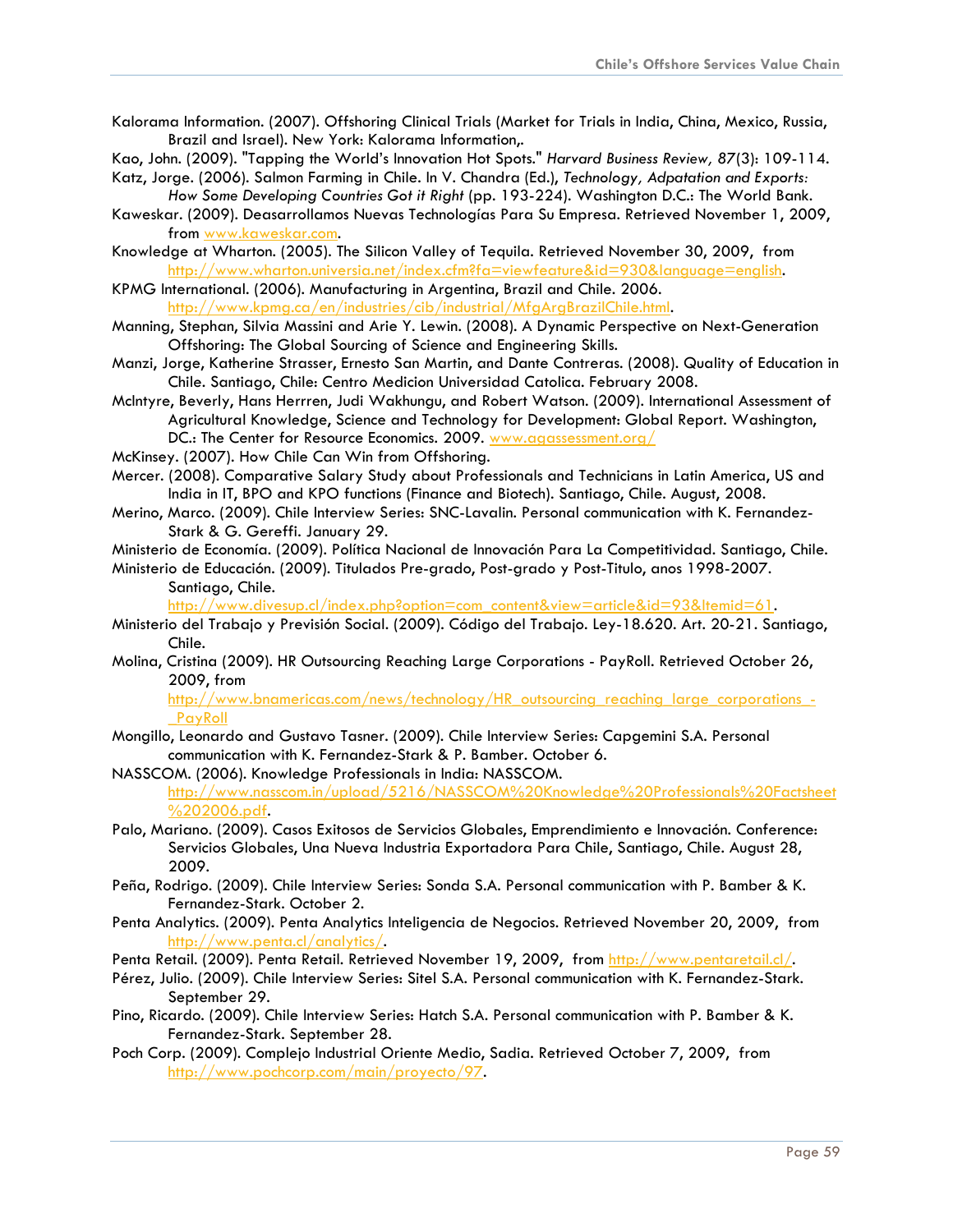- PR Newswire. (2009). Chile Selected for ABB´s First Remote Services Center in Latin America. October 26, 2009
- Prochile. (2009). Estadisticas de Comercio Exterior. Retrieved November 20, 2009, from <http://www.prochile.cl/servicios/estadisticas/exportaciones.php>.
- Proretail. (2009). Novedades. Retrieved November 10, 2009, from [http://www.proretail.cl/noticias.html.](http://www.proretail.cl/noticias.html)
- Rigotti, Attilio, Alejandro Soza, Ramón Corbalán, and Sebastian Irarrázaval. (2009). Chile Interview Series: Universidad Católica Centro de Investigaciones Clínicas. Personal communication with P. Bamber. August 25.
- Ritrama. (2009). History. Retrieved November 20, 2009, from [http://www.ritrama-us.com/ritrama](http://www.ritrama-us.com/ritrama-us/History.htm)[us/History.htm.](http://www.ritrama-us.com/ritrama-us/History.htm)
- Roca, Nicolas and Ximena Jofre. (2009). Chile Interview Series: Tata Consultancy Services Chile. Personal communication with P. Bamber & K. Fernandez-Stark. September 30.
- Sako, Mari. (2009). "Global Strategies in the Legal Services Marketplace: Institutional Impacts on Value Chain Dynamics". Paper presented at the SASE Conference. Paris, France. 16-18 July.
- Saldías, Hernaldo and Hernán Ulloa. (2008). Evaluación Comparativa de Centrales de Generación de Energías Renovables Mediante la Aplicación de la Nueva ley de Fomento a las ERNC Aprobada en Chile. Pontificia Universidad Católica de Chile, Escuela de Ingeniería, Departamento de Ingeniería Eléctrica.
- Sanchez, John and Hassan Boolan. (2009). Chile Interview Series: Bechtel S.A. Personal communication with K. Fernandez-Stark & G. Gereffi. January 29.
- Sandvik. (2009). About Sandvik. Retrieved November 20, 2009, from [www.sandvik.com](http://www.sandvik.com/)
- Schenkel, Andre and Marko Knezovic. (2009). Chile Interview Series: Citigroup Chile S.A. Personal communication with K. Fernandez-Stark. October 1.
- Schilkrut, Ariel and Luis Vera. (2009). Chile Interview Series: Scopix S.A. Personal communication with P. Bamber & K. Fernandez-Stark. October 1.
- Schmitz, Hubert and Simone Strambach. (2008). The Organisational Decomposition of the Innovation Process: What Does it Mean for the Global Distribution of Innovation Activities? (Working Paper 304). Brighton, UK: University of Sussex. Institute of Development Studies. <http://www.ids.ac.uk/index.cfm?objectid=63C2874C-F3FD-05CF-C6DA8A45A68047F7>.
- Sharma, Praveena (2009). Chile Hot for Software Stalwarts. Retrieved November 13, 2009, from [http://www.dnaindia.com/money/report\\_chile-hot-for-software-stalwarts\\_1310895](http://www.dnaindia.com/money/report_chile-hot-for-software-stalwarts_1310895)
- Sielfeld, Rolf. (2009). Chile Interview Series: Asociación de Oficinas de Arquitectos Personal communication with P. Bamber. April 28.
- Sinor, Jeffrey. (2009). Global Services Map, Marketing and Strategies. Santiago, Chile: Invest Chile, CORFO.
- Sonda (2005). Sonda Administrará Plataforma Tecnológica de Cencosud en Chile y Argentina. Retrieved November 10, 2009, from<http://www.sonda.cl/noticias/77/77>
- Srivastava, Mohit and Jairo Ortiz. (2009). Chile Interview Series: Evalueserve Chile S.A. Personal communication with G. Gereffi & K. Fernandez-Stark. January 23.
- Stads, Gert-Jan and Carlos Covarrubia Zúñiga. (2008). ASTI Country Brief: Chile. Santiago, Chile: International Food Policy Research Institute. December 2008. <http://www.asti.cgiar.org/chile>.
- Subramony, Arun. (2009). Chile Interview Series: GenShare. Personal communication with K. Fernandez-Stark.
- Tello, Carlos. (2009). Chile Interview Series: Everis. Personal communication with K. Fernandez-Stark.
- The Boston Consulting Group. (2007a). Estudios de Competitividad en Clusters de la Economía Chilena. Documento de Referencia Offshoring. May 18.
- ---. (2007b). Estudios de Competitividad en Clusters de la Economía Chilena: Documento de Referencia Servicios Financieros. Santiago, Chile: Report Commissioned by the Comité Nacional de Innovación para la Competitividad. September 5, 2009.

#### The Economist Intelligence Unit. (2006). Offshoring in the Americas: Chile as Emerging Location.

---. (2008). E-readiness Rankings 2008 Maintaining Momentum. [http://graphics.eiu.com/upload/ibm\\_ereadiness\\_2008.pdf.](http://graphics.eiu.com/upload/ibm_ereadiness_2008.pdf)